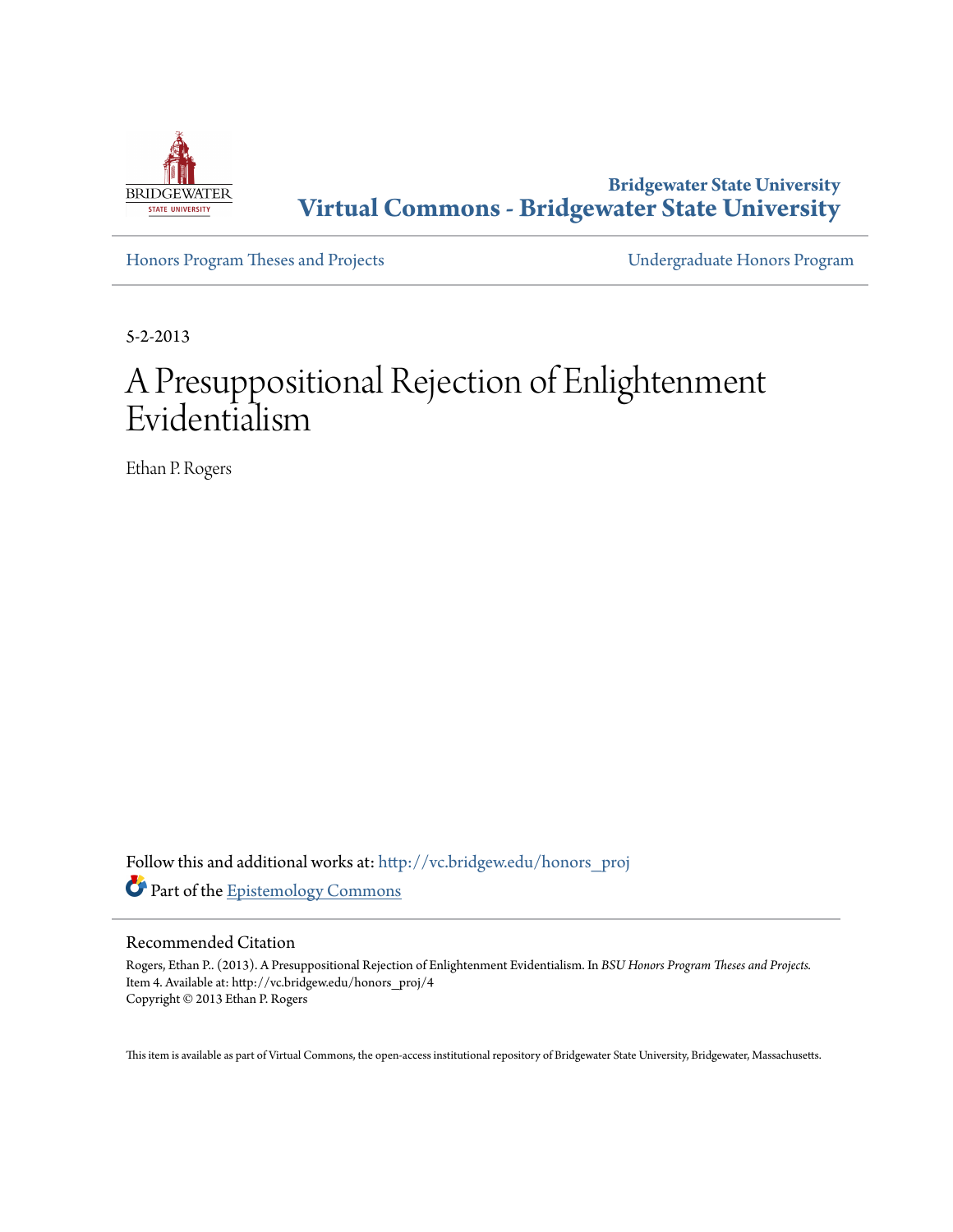# A Presuppositional Rejection of Enlightenment Evidentialism

Ethan P. Rogers

Submitted in Partial Completion of the

Requirements for Commonwealth Honors in Philosophy

Bridgewater State University

May 2, 2013

Dr. Matthew Dasti, Thesis Mentor Dr. William J. Devlin, Committee Member Dr. Catherine Womack, Committee Member Dr. Aeon J. Skoble, Committee Member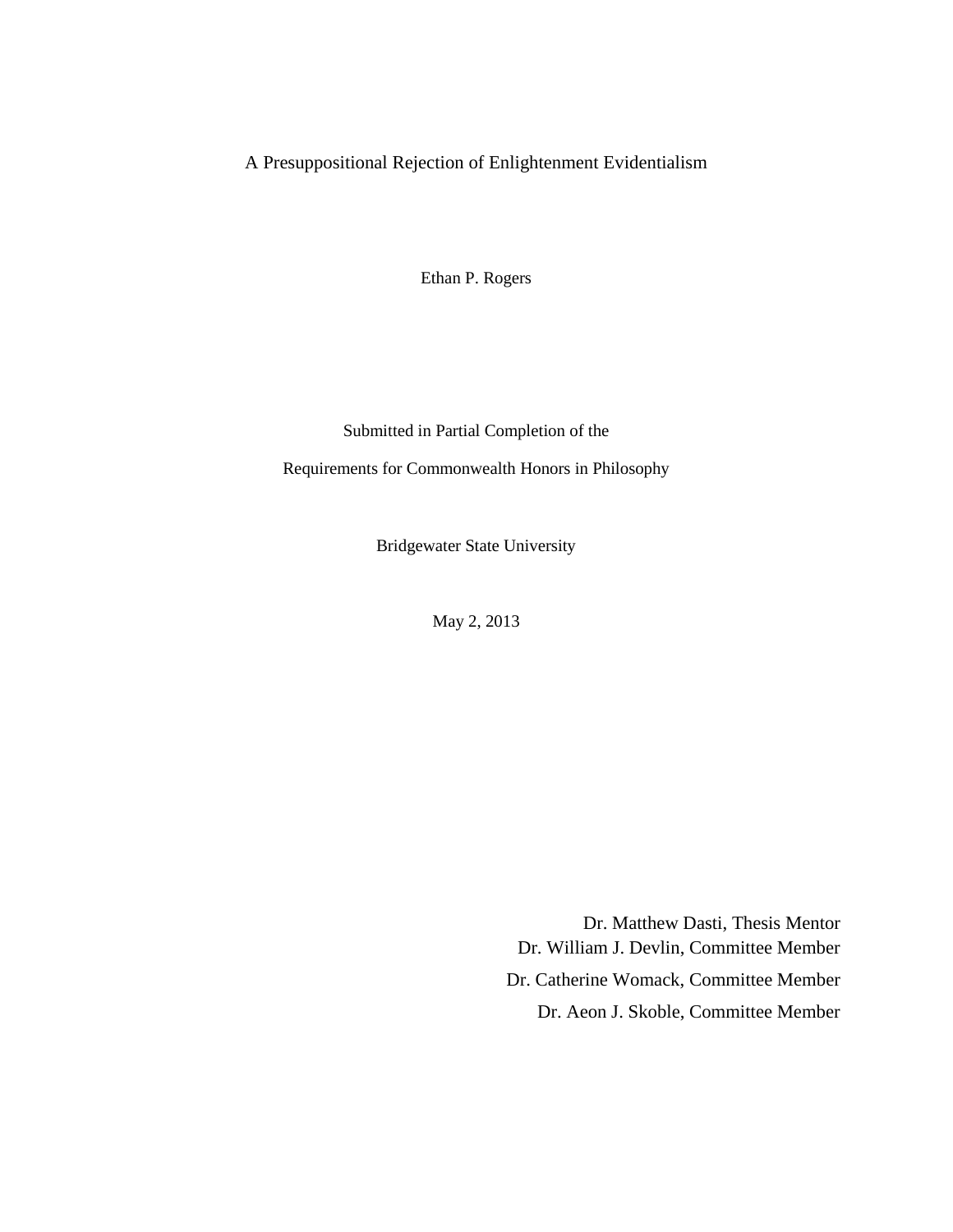# **Table of Contents**

| Towards a Presuppositionalist Rejection of Evidentialism 24 |  |
|-------------------------------------------------------------|--|
| Interdependence of Metaphysics and Epistemology 25          |  |
|                                                             |  |
|                                                             |  |
|                                                             |  |
|                                                             |  |
|                                                             |  |
|                                                             |  |
|                                                             |  |
|                                                             |  |
|                                                             |  |
|                                                             |  |
|                                                             |  |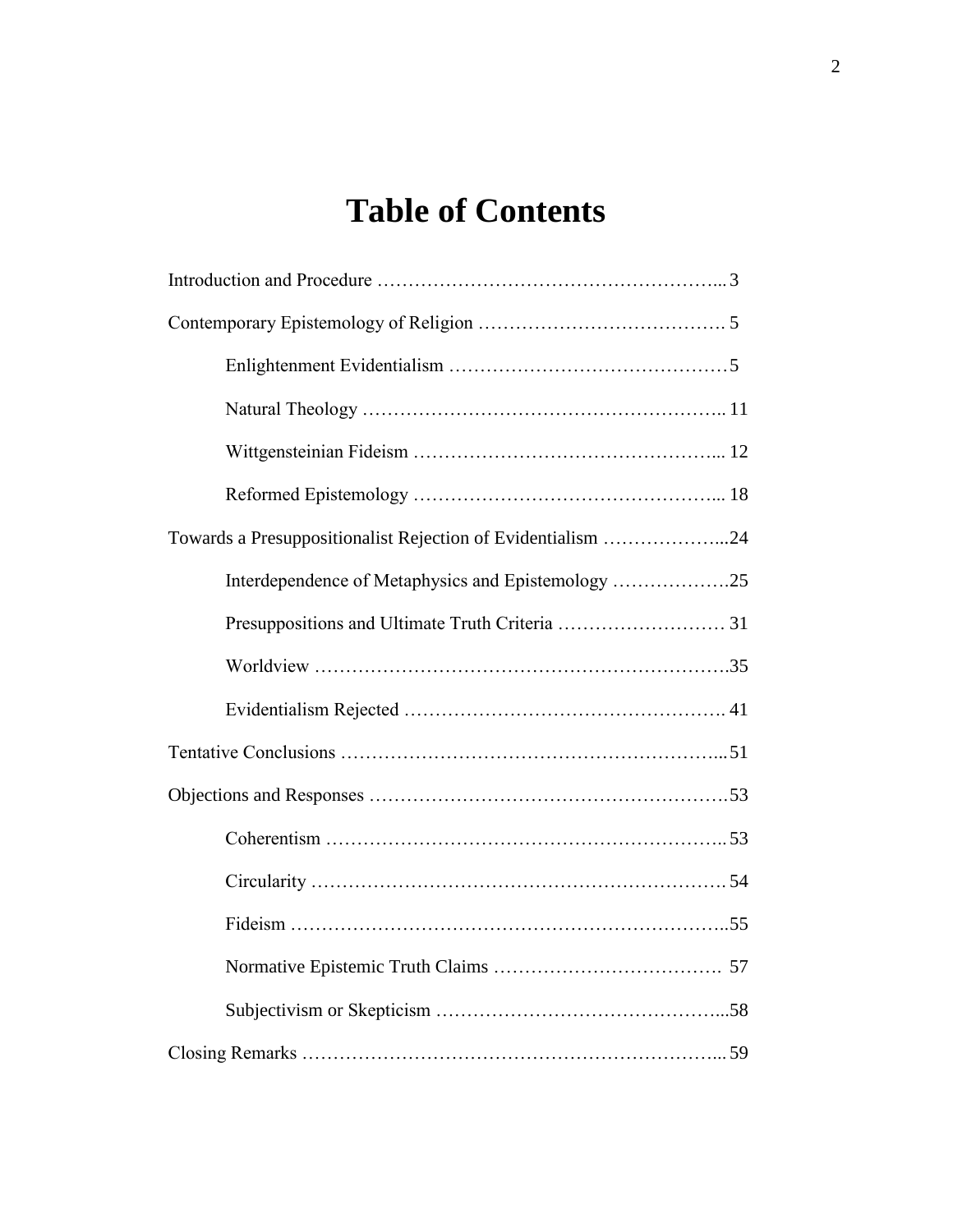#### **Introduction**

Epistemology is concerned with the nature of knowledge, truth, and the justification of belief. Epistemology of religion considers these issues in relation to religious truth claims (e.g., whether or not it is reasonable to believe that God exists). Often, the epistemology of religion leads to inquiry into fundamental attitudes towards the criteria for justification. For example, a major strain of contemporary epistemology of religion has been characterized "as a debate over whether evidentialism applies to the belief component of faith, or whether we should instead adopt a more permissive epistemology."<sup>1</sup> Thus, whether or not evidentialism is the appropriate approach to epistemology comes into question. This question functions as the primary motivation for this paper.

I will ultimately show some of the limitations of evidentialism and outline, why, on the basis of these limitations, it cannot be taken as a universal criteria for measuring the justification religious belief. That is, I will show that the evidentialist project fails insofar as it was an attempt to provide a universal criterion for justification that could be legitimately applied to any given religious belief in any circumstance. I will argue that evidentialism is limited like this because religious beliefs and their justification should not, indeed cannot, be legitimately separated from the worldview and presuppositions in which they are embedded. Rather, a more informed approach to epistemology of religion should take into account the important relationship that exists between worldviews and the justification of religious beliefs. Evidentialism fails because it does not provide a sufficiently flexible and nuanced criterion that can be legitimately applied across multiple worldviews. A corollary to this point is that it is appears to be impossible to find any such universal, trans-worldview criteria for measuring the justification of belief.

<sup>&</sup>lt;sup>1</sup> Peter Forrest, "Epistemology of Religion", *Stanford Encyclopedia of Philosophy*, ed. Edward N. Zalta (2013).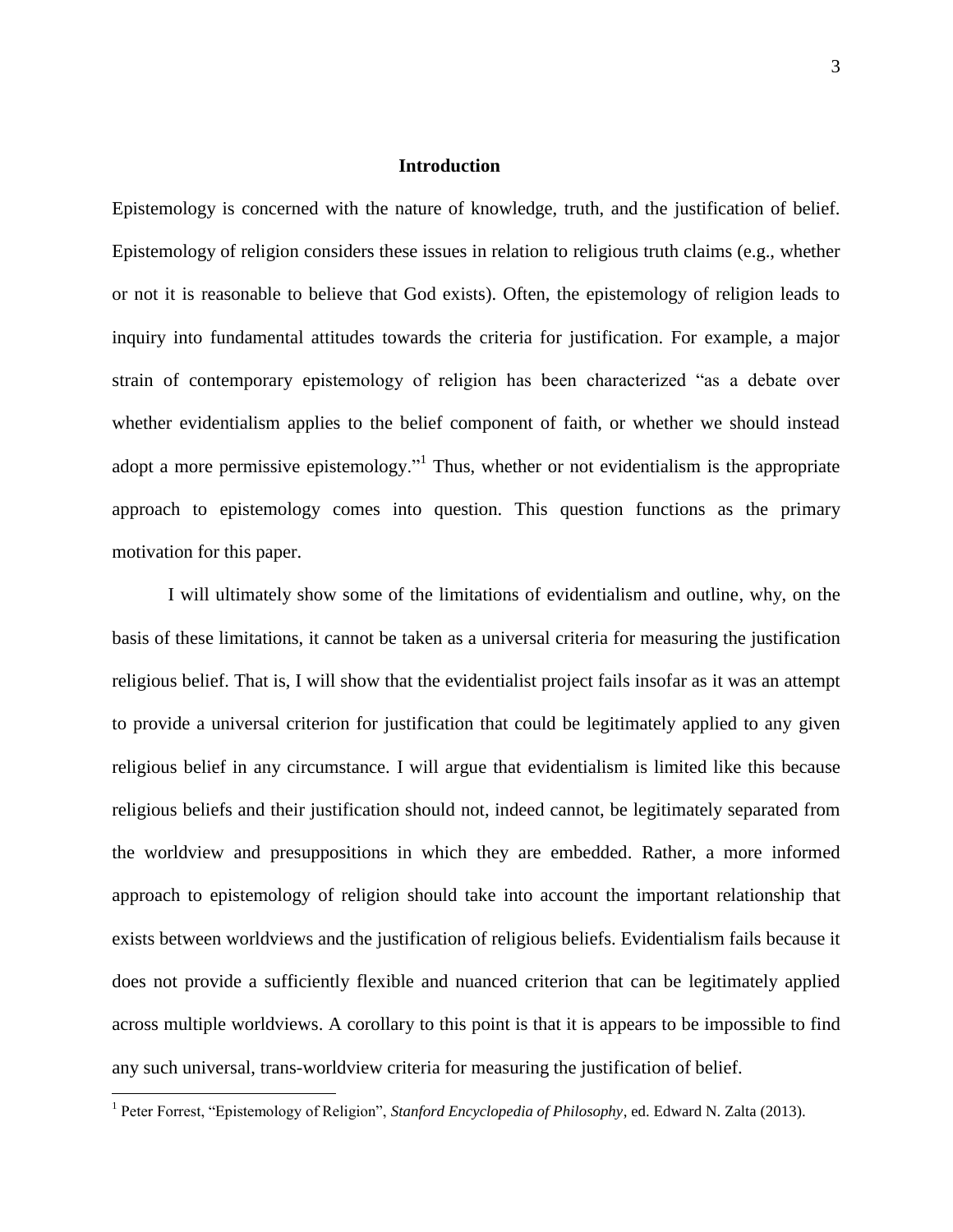# Procedure

We will first consider the general lay of the land, as it were, in contemporary epistemology of religion. In the first place, this will involve an outline of the position known as Enlightenment evidentialism with its characteristic claim that because there is insufficient evidence that it is therefore unreasonable to believe in God. Next we will consider several responses to this thesis including the positions commonly referred to as Natural Theology, Wittgensteinian Fideism, and Reformed Epistemology. After this treatment of contemporary epistemology of religion I will then work out an alternative response to Enlightenment evidentialism. This response is loosely grounded in the Presuppositional school of Christian apologetics.<sup>2</sup> In addition to formulating this response it will be helpful to compare and contrast it with the first three responses because there are a number overlapping concerns. The Presuppositional response to Enlightenment evidentialism is thus sympathetic to all three positions without out being ultimately reducible to any of them. Before closing we will consider several potential objections and problems with this view. In the end, this sort of response to Enlightenment evidentialism should provide many insights into the nature of epistemology of religion, epistemology proper, and even of philosophy in general.

 $2^2$  Apologetics is the theological discipline concerned, roughly, with defending the reasonableness of one's faith or religious belief system. Presuppositionalism is one of several apologetic methods used by Christian apologists. The central thesis behind this method is that it is philosophically necessary and, more importantly, *theologically* necessary, to presuppose the truth of the Christian faith when defending its reasonableness. Presuppositionalists typically want to argue in a "broadly circular" manner that is consistent with this pre-established conclusion. While I do not have the space in this paper to fully present and defend Presuppositionalism, this paper can be understood as laying down at least some of the philosophical groundwork that this apologetic method is built upon. That is, this paper will illustrate at least one reason why, philosophically speaking, Presuppositionalists reject Enlightenment evidentialism. In the course of this paper I will address some of the problems with such a view. For instance, that because such a view employs a form of circular reasoning that it should be rejected and also that such a view ultimately fideistic.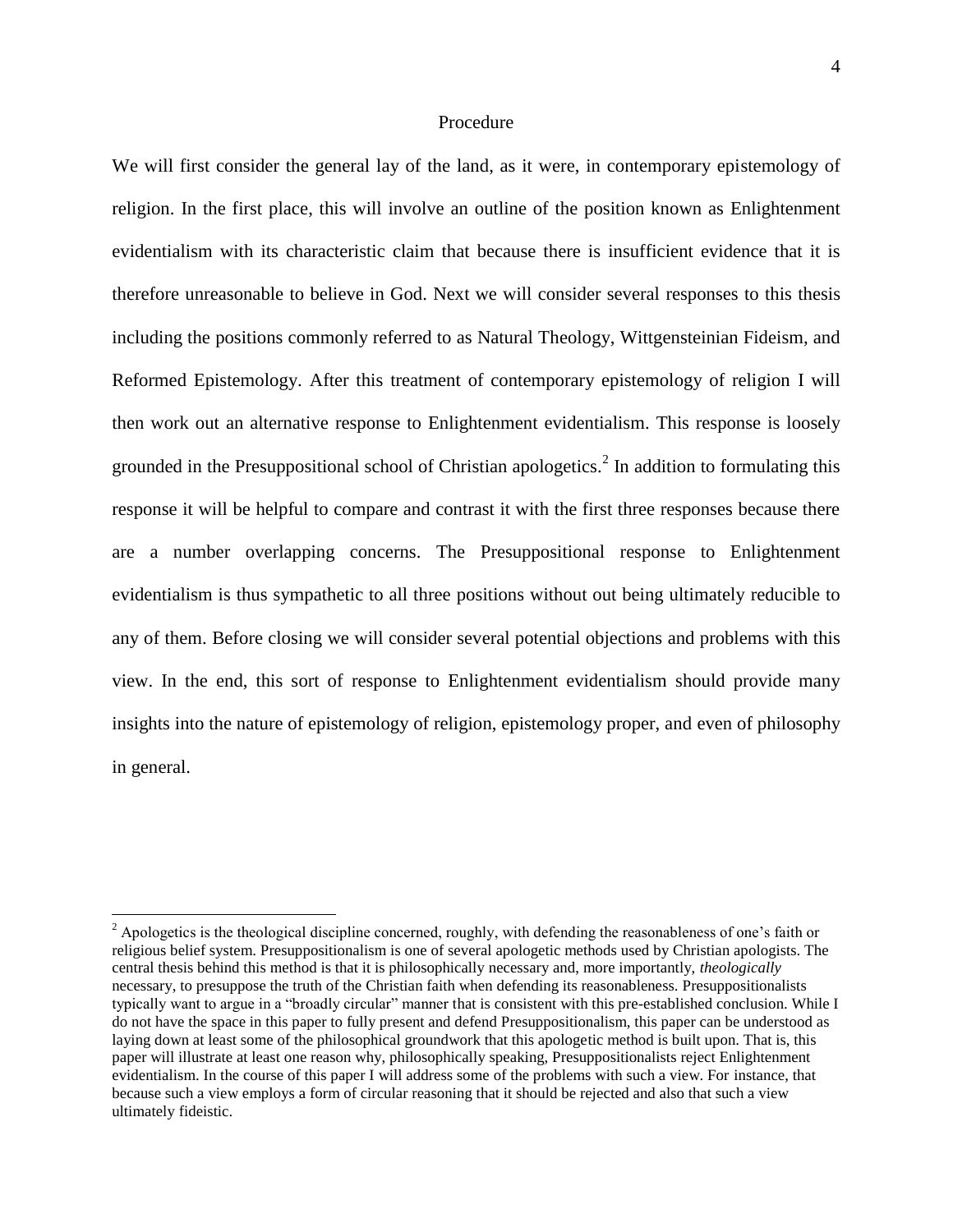#### **Contemporary Epistemology of Religion**

#### Enlightenment Evidentialism

As its name suggests, Enlightenment Evidentialism can be traced to several  $18<sup>th</sup>$  century Enlightenment thinkers. These thinkers include "…such notables as David Hume, Voltaire, Rousseau, and the towering Immanuel Kant."<sup>3</sup> A common theme in their work was to "…demand that all beliefs be subjected to the searching criticism of reason; if a belief cannot survive the scrutiny of reason, it is irrational."<sup>4</sup> Their concern for properly grounded and wellformed beliefs was captured by Kant's famous command, "Dare to know! (*Sapere aude.*) Have the courage to use your own understanding.<sup>55</sup> While many of the enlightenment thinkers were themselves theists, Enlightenment evidentialism represents a slightly later application of these basic concerns to religious belief with the resulting conclusion that religious belief, and especially belief in God, is unreasonable.

One of the most famous and frequently cited expressions of this sort of Enlightenment evidentialism is W.K. Clifford's 1877 essay "The Ethics of Belief".<sup>6</sup> This essay has had a lasting impact and it succinctly captures the core sentiment of evidentialism.<sup>7</sup> In this essay, Clifford opens by telling a story about a hypothetical ship owner. The ship owner had very good reason

<sup>3</sup> Kelly James Clark, *Return To Reason* (Grand Rapids: Eerdmans, 1994), 3. For some specific examples of their work, see Hume's essay *On Miracles*, section X of his *An Enquiry Concerning Human Understanding* and also Book IV of John Locke's *An Essay Concerning Human Understanding*.

<sup>4</sup> Kelly James Clark, "Religious Epistemology", *The Internet Encyclopedia of Philosophy*, eds. James Fieser and Bradley Dowden (2004).

<sup>5</sup> Immanuel Kant, *What is Enlightenment?*, trans. Mary C. Smith. [<http://www.columbia.edu/acis/ets/CCREAD/etscc/kant.html>](http://www.columbia.edu/acis/ets/CCREAD/etscc/kant.html)

<sup>6</sup> William .K. Clifford, "The Ethics of Belief," *Contemporary Review* 29 (1877): 289-309. [<http://www.uta.edu/philosophy/faculty/burgess-jackson/Clifford.pdf>](http://www.uta.edu/philosophy/faculty/burgess-jackson/Clifford.pdf). Clifford is not an Enlightenment thinker, *per se*, as he was writing in the late 19<sup>th</sup> century. However, his work is representative of his predecessors' sentiments.

<sup>7</sup> Clark, *Return To Reason,* 98.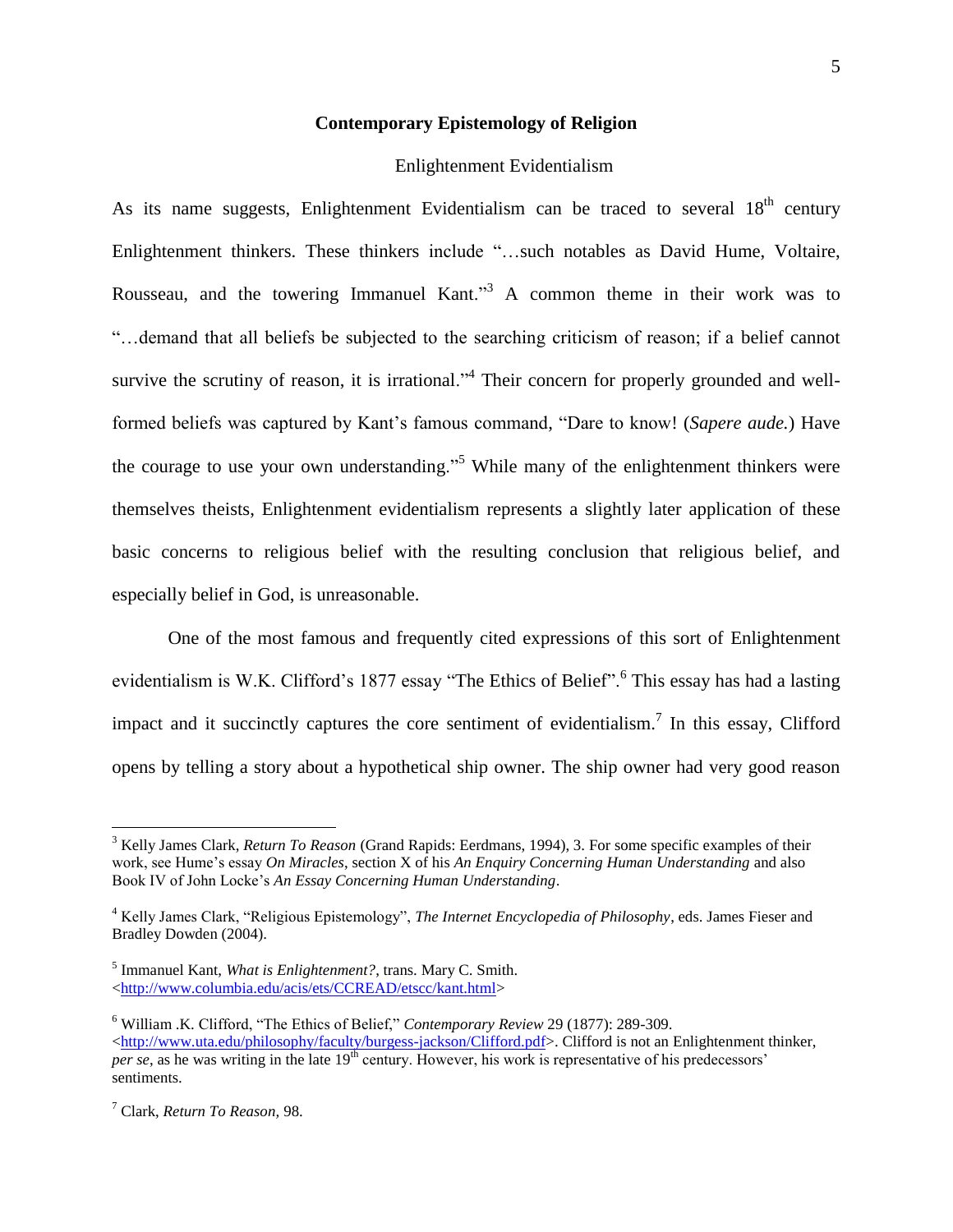(i.e., very strong evidence) to believe that his ship needed some significant repairs. Rather than paying for these repairs he decided to suppress this knowledge. He decided to believe, contrary to the evidence, that the ship would survive the voyage. Clifford then gives two different endings to the story: 1) the ship sank and many lives were lost and 2) it made the voyage safely and no lives were lost. In both cases, regardless of the outcome, there was still something deeply wrong about what the ship owner has done. While the outcome was far worse on the first ending, both stories involve the ship owner believing a certain proposition whether or not "…he had a right to believe on such evidence as was before him."<sup>8</sup> Given that the ship owner was aware of what the evidence clearly suggested about the condition of his boat, it was wrong for him to believe anything to the contrary. The ship owner did not have the right to believe such a thing. In fact, he was obligated to believe the converse, namely, that the ship was not sound and the he should repair it soon.

After this he introduces another story involving a group of people being slandered upon insufficient evidence.<sup>9</sup> In this example it turns out that even a cursory glance at the readily available evidence would have proved that the allegations were not true. However the slanderers did not search for any evidence at all. They instead believed somewhat fanatically and upon insufficient grounds. He then adds further details that complicate the story. As it turns out, while the surface level evidence they ignored revealed innocence, a rigorous investigation would have revealed that the accused parties were in fact guilty after all. Thus the slanders ended up with an accidentally true belief formed by faulty and insufficient means. This works to illustrate the same point as the example of the ship owner: "…the question is not whether their belief was true or

<sup>8</sup> Clifford, "The Ethics of Belief", 290.

<sup>&</sup>lt;sup>9</sup> Ibid., 290-291.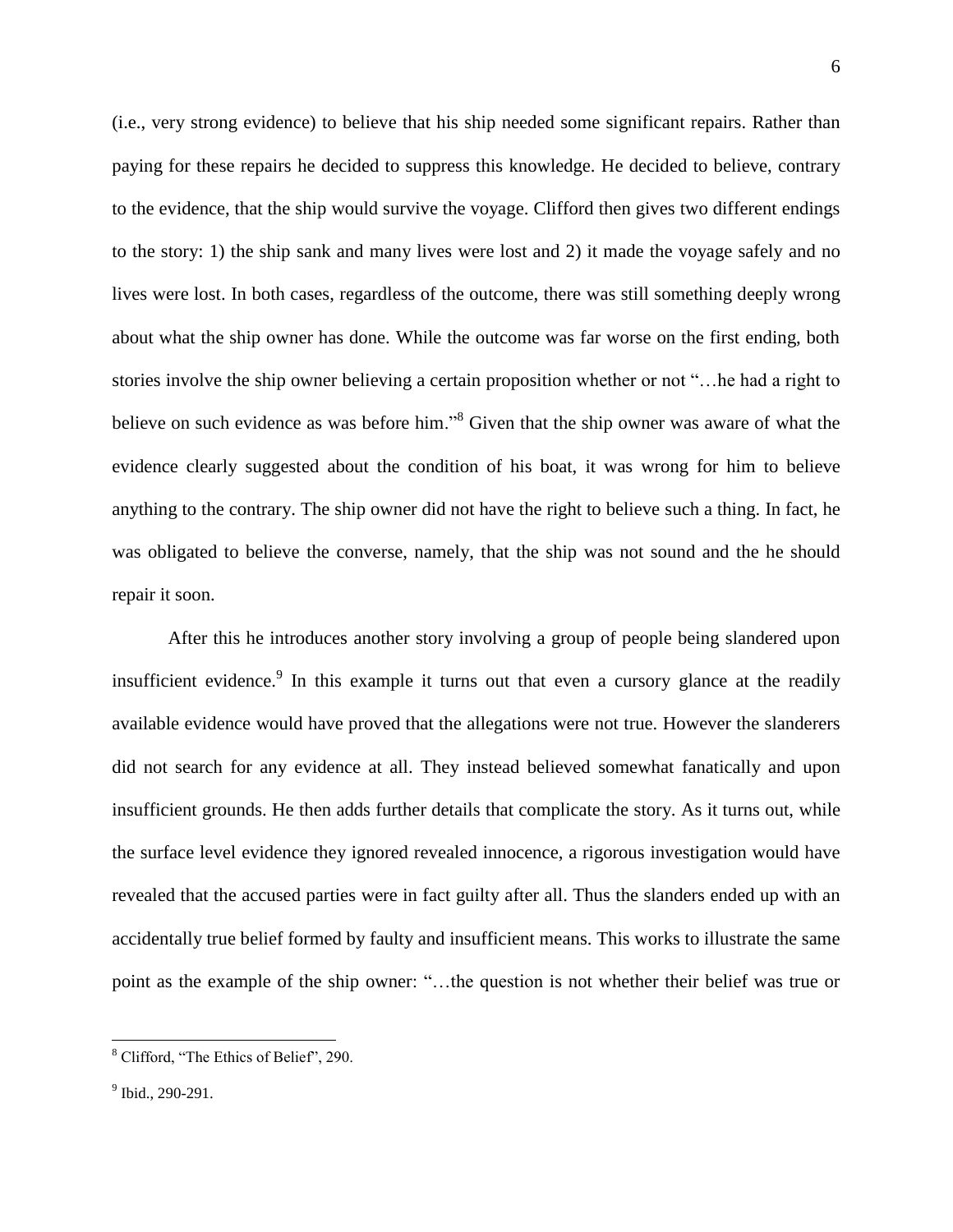false, but whether they entertained it on wrong grounds."<sup>10</sup> Thus, Clifford is primarily interested in this essay with the reasons that we have for believing as we do.

It is important to note that on Clifford's view there is a relationship between belief and obligation. One has an obligation to only believe upon the basis of sufficient evidence. Consequently, only when one has sufficient evidence do they have the corresponding right to believe something. Working behind all of this is his idea about the profoundly social nature of our beliefs. According to Clifford it is important for us to have properly formed beliefs (i.e., to only believe when we have the right to) because our beliefs always influence our actions in one way or another. Likewise our beliefs have many different ways of affecting those around us, the sorts of beliefs they hold, and by extension the sorts of actions they take. Thus society as a whole is influenced by one's believing properly or improperly.<sup>11</sup> For this reason he extends the need for evidence to virtually every kind of belief. There is a universal need for evidence-based beliefs: "To some up: it is wrong always, everywhere, and for anyone, to believe anything upon insufficient evidence."<sup>12</sup> Again at the end of the essay he says, "It is wrong in all cases to believe on insufficient evidence; and where it is presumption to doubt and to investigate, there it is worse than presumption to believe."<sup>13</sup>

One important implication to be drawn from this is that ensuring the justification of a given belief will require some measure of intentional, methodological inquiry into the subject matter at hand. Thus, because the ship owner and the slanderers from Clifford's examples fail to perform their epistemic duties (i.e., fail to believe on the basis of the evidence), they are

 $10$  Ibid., 291.

 $11$  Ibid., 292.

<sup>12</sup> Ibid., 295.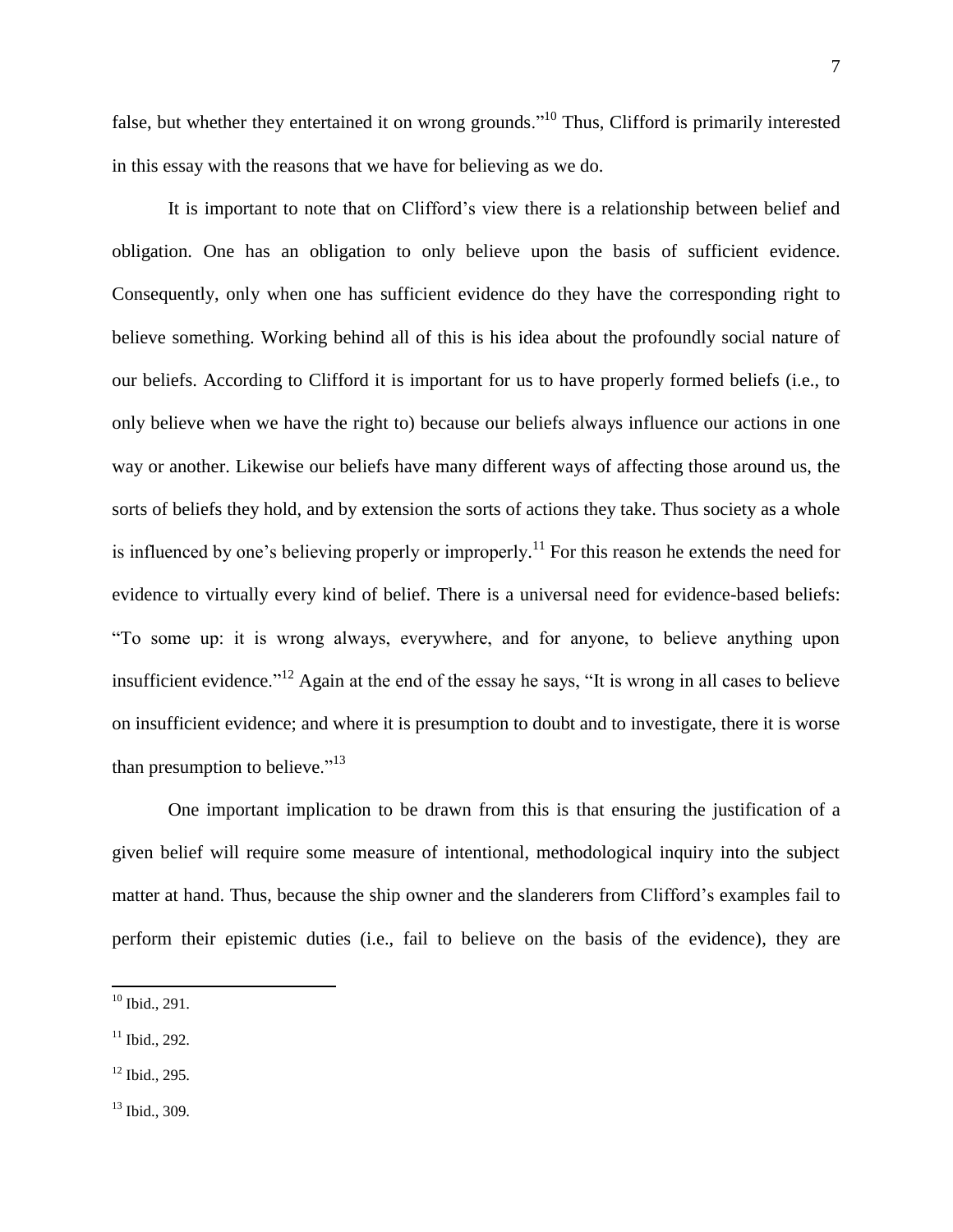therefore not justified in their beliefs. Likewise, if Smith wants to test the justificatory status of his belief B, what he needs to do is review all of the relevant evidence to see if B is grounded in sufficient evidence. If, because of the evidence, B is more likely true than false, then he can have some degree of confidence in believing it. However, he would not be justified in believing B with complete confidence unless there was indubitable evidence clearly demonstrating its truth.<sup>14</sup> Based on this we can classify Clifford's evidentialism as a deontological theory of justification. Roughly speaking, deontological justification is the idea "…that being epistemically justified in believing something is bound up with, or to be analyzed in terms of, one's living up to one's intellectual duties or responsibilities."<sup>15</sup>

This raises a few questions. For instance, what exactly counts as evidence, how do we have access to it, and what does this mean for epistemology of religion in particular? Clifford does not address these questions in a systematic or highly detailed fashion. However, I think we can legitimately surmise from something he says in passing that firsthand experience is the best kind of evidence and that it should be relied upon as a final authority. While revealing his intention to discuss inference after discussing testimony, he says: "…and then, further [after discussing testimony], we shall inquire more generally when and why we may believe that which *goes beyond our own experience*, or even beyond *the experience of mankind*."<sup>16</sup> He seems here to be taking for granted that firsthand experience is the primary source of justificatory evidence. In a similar way, Peter Forrest identifies several sorts of evidence that are typically connected with evidentialism:

l

<sup>&</sup>lt;sup>14</sup> Forrest, "Epistemology of Religion".

<sup>15</sup> George Pappas, "Internalist vs. Externalist Conceptions of Epistemic Justification", *Stanford Encyclopedia of Philosophy*, ed. Edward N. Zalta (2013).

<sup>&</sup>lt;sup>16</sup> Clifford, "The Ethics of Belief," 296 (emphasis added).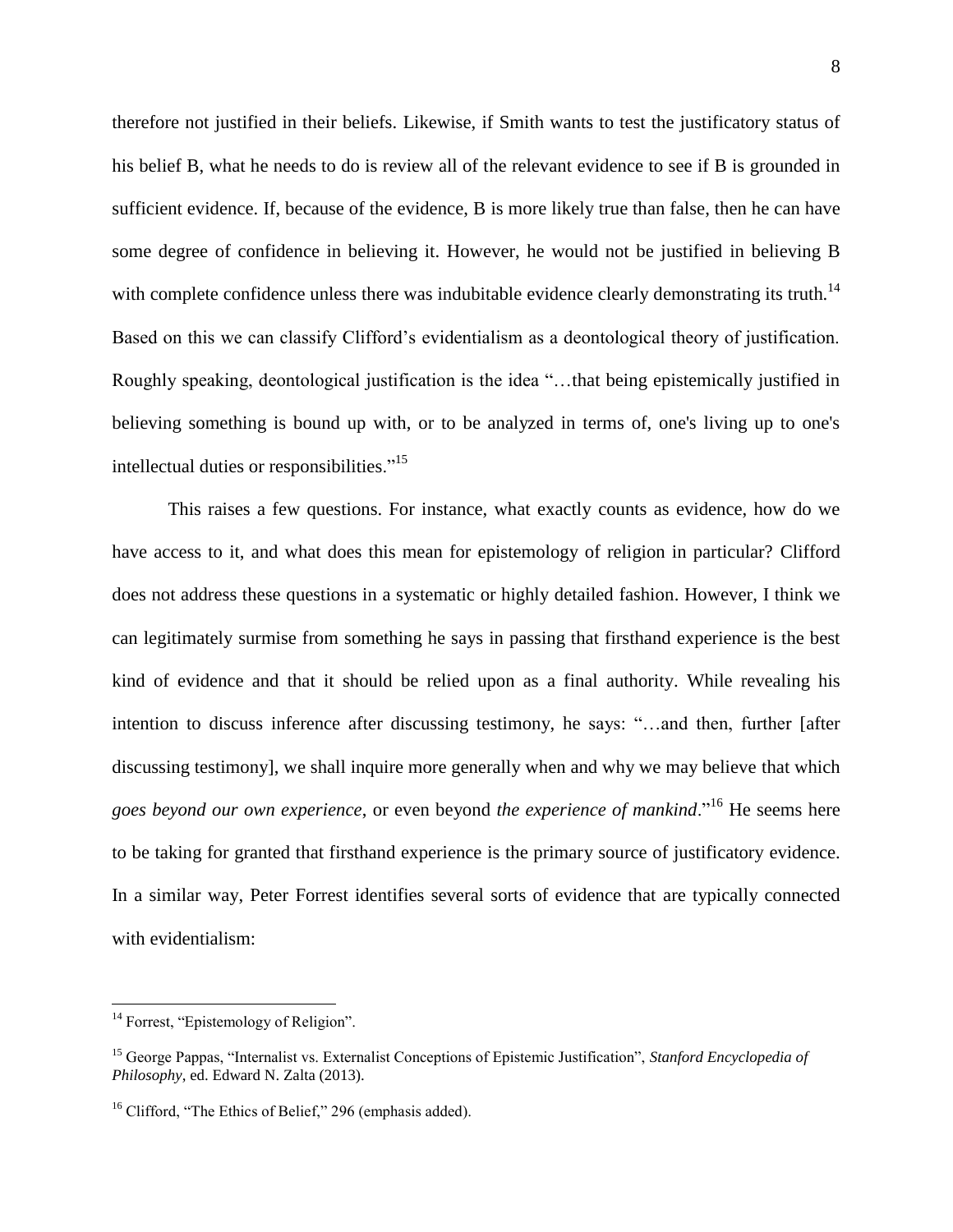Here several sorts of evidence are allowed. One consists of beliefs in that which is "evident to the senses", that is, beliefs directly due to sense-experience. Another sort of evidence is that which is "self-evident", that is, obvious once you think about it. Evidence may also include the beliefs directly due to memory and introspection. Again moral convictions might count as evidence, even if not treated as "self-evident".<sup>17</sup>

Note that all of these involve some level of experience or other. Thus evidentialism functions primarily with reference to our firsthand experience and reflection on these experiences.

It is worth mentioning very briefly what Clifford thought of testimony and inference as they are related to evidence. Testimonial reports can only be counted as evidence when the testifier's belief is richly embedded in sufficient evidence. Further, the recipient of the testimony must have at least some good reason for trusting the reporter. Or, in the very least, they cannot have any readily available reason for doubting them: "We may believe the statement of another person, when there is reasonable ground for supposing that he knows the matter of which he speaks, and that he is speaking the truth so far as he knows it."<sup>18</sup> Inference plays an equally important role. Just as many of our beliefs are formed on the basis of testimony so many of our beliefs involve inference at some level. For instance, my belief that the sun will rise tomorrow cannot be based upon firsthand experience because it is a belief about something in the future that has not yet come to pass. Thus I infer, based on past experiences, that the future will resemble the past and thus that the sun will rise. Clifford says that all inference must operate on the basis of this sort of an assumption whereby, through inductive generalization, what we have experienced is taken to be representative of and similar to that which we have not yet experienced. He says, "We may go beyond experience by assuming that what we do not know is like what we do know; or, in other words, we may add to our experience on the assumption of a

<sup>&</sup>lt;sup>17</sup> Forrest, "Epistemology of Religion".

<sup>&</sup>lt;sup>18</sup> Clifford, "The Ethics of Belief", 309.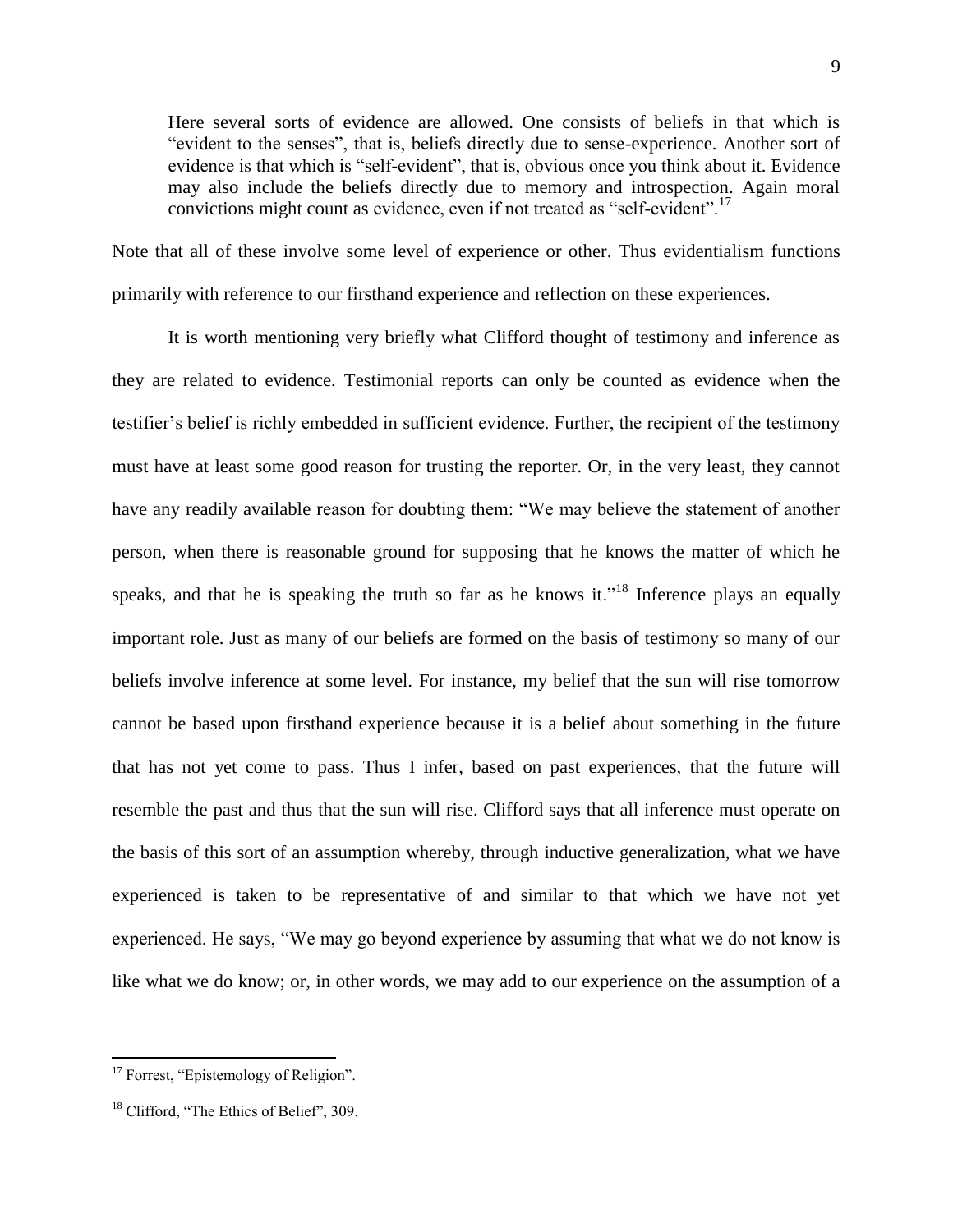uniformity in nature."<sup>19</sup> By including testimony and inference like this Clifford makes his of justification system far more flexible and inclusive of a much wider range of beliefs.

In this paper, however, we are especially interested in how this sort of evidentialism, as represented by Clifford, has been applied to epistemology of religion. As briefly mentioned above, beliefs are to be proportioned to the evidence in such a way that partial and incomplete evidence can only justify less-than-certain belief. At the same time, only conclusive evidence justifies certainty in belief.<sup>20</sup> Thus there can be varying degrees of confidence corresponding to varying degrees of evidential force. This principle is taken over directly into epistemology of religion. The contention, then, is that religious beliefs (e.g., belief in God) must be justified on the basis of evidence just as any kind of belief must be held in accord with the evidence. Religious beliefs require evidence and only conclusive evidence can justify certainty in belief.

By and large these evidentialist criteria of justification have been employed to show that belief in God is at least unjustified and at most irrational. According to Clark, "The evidentialist objection [to belief in God] may be formalized as follows: (1) Belief in God is rational only if there is sufficient evidence for the existence of God. (2) There is not sufficient evidence for the existence of God. (3) Therefore, belief in God is irrational."<sup>21</sup> Premise (1), that belief in God requires evidence, is based upon the idea that the truth of God's existence is clearly not something known in the basis of firsthand experience as outlined above. That is, God's existence is not known by sense experience nor is it self-evident. Premise (2), that there is insufficient evidence, is "…usually based on a negative assessment of the success of theistic proofs or arguments. Following Hume and Kant, the standard arguments for the existence of God–

 $\overline{a}$ 

<sup>19</sup> Ibid., 306.

<sup>20</sup> Forrest, "Epistemology of Religion".

 $21$  Clark, "Religious Epistemology".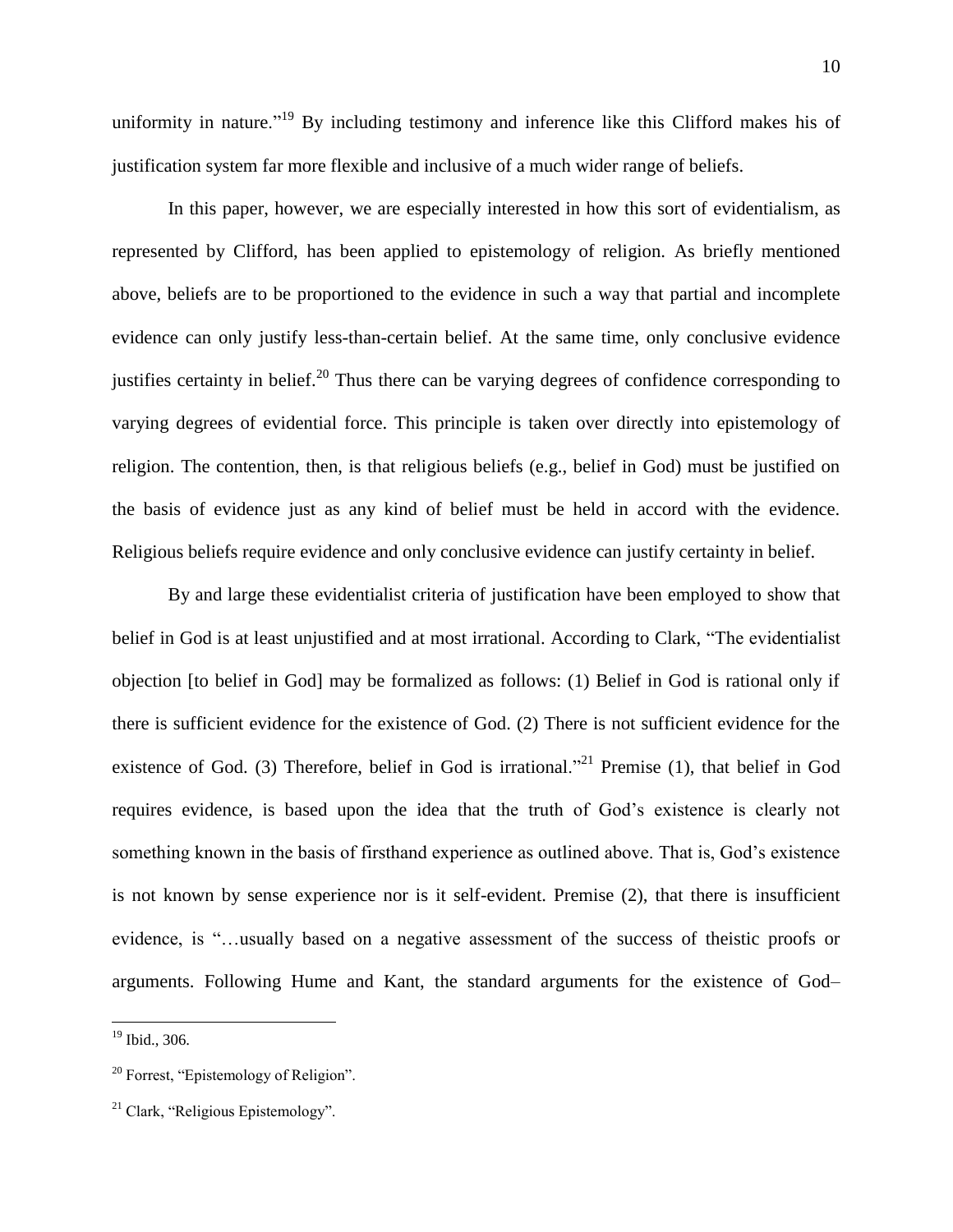cosmological, teleological and ontological– are judged to be defective in one respect or another."<sup>22</sup> In addition to this, some problems (e.g., the problem of evil) are typically posed as counter evidence. On the basis of these sorts of arguments, Antony Flew suggests that "…the only reasonable posture is that of the negative atheist or the agnostic."<sup>23</sup> In the same way, it is reported that Bertrand Russell claimed that if he were he were to ever be "Confronted with the Almighty, [that] he would ask, 'Sir, why did you not give me better evidence?'."<sup>24</sup>

Defenders of the rationality of belief in God have offered several responses to the evidentialist rejection of belief in God. I will mention three leading lines of response before formulating a Presuppositional response. For our purposes we can conveniently treat these first three responses as beginning with a denial of either premise (1), that belief in God requires evidence, or premise (2), that there is insufficient evidence for belief in God.

#### Natural Theology

The position roughly known as natural theology represents what is perhaps the most straight forward reaction to the evidentialist rejection of God. It is straight forward in that it agrees with the evidentialist position in terms of methodology and differs with it only in terms of results. By methodology, I mean, the method by which they hope to assess the reasonableness of belief in God. They agree about what would constitute a good reason for believing in God and thus they agree about what justification is, at least in this one area. Both views agree that premise (1) is true; that belief in God requires evidence in order to be rationally and justifiably held. The natural theologians disagree with the evidentialist rejection of belief in God, then, by negating

l

<sup>&</sup>lt;sup>22</sup> Clark, "Religious Epistemology".

<sup>23</sup> Antony Flew, *The Presumption of Atheism*, quoted in Clark, *Return To Reason*, 3.

<sup>24</sup> Leo Rolsten. *The Saturday Review*, February 23, 1974, pp.25-26. < [http://www.unz.org/Pub/SaturdayRev-](http://www.unz.org/Pub/SaturdayRev-1974feb23-00025)[1974feb23-00025>](http://www.unz.org/Pub/SaturdayRev-1974feb23-00025).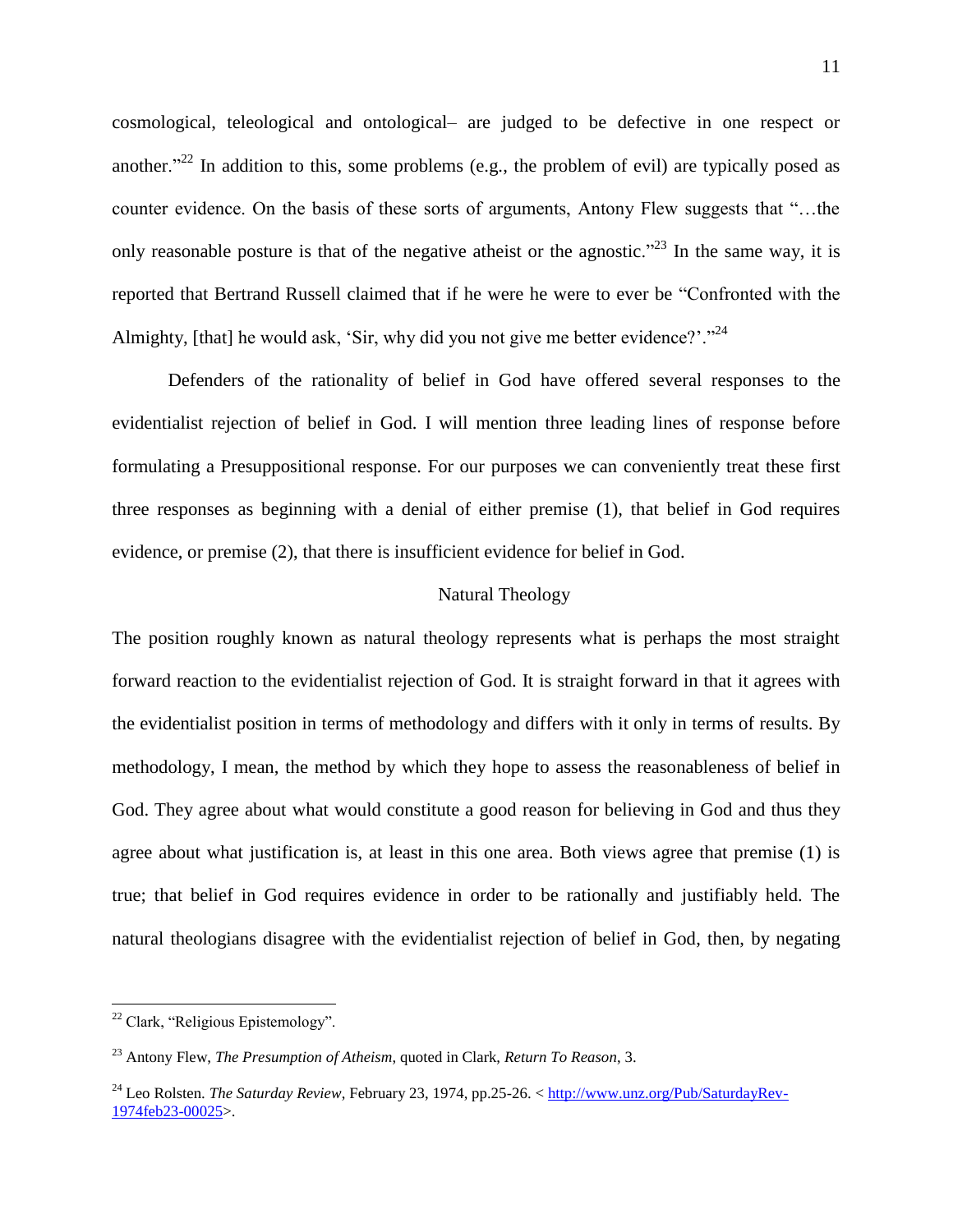premise (2). That is, they are convinced that rather than pointing to non-theism (i.e., agnosticism or atheism), the evidence instead points to theism as the most reasonable conclusion.

Classical Natural Theological arguments for God's existence include cosmological, teleological, ontological, and design arguments, typically associated with thinkers like Aquinas, Anselm, and Paley. Consequently, the natural theologians' main project is to reformulate, rearticulate, and perhaps supplement these arguments so that they are stronger and more convincing. While it is beyond the scope this paper to consider the work that has been done this area, many philosophers and theologians have undertaken exactly this task.<sup>25</sup> Some have undertaken to provide proofs which would justify certainty in believing in God. Others have settled for demonstrating that based on the evidence there is a great likelihood that God exists and therefore good reason for some less-that-certain belief in him.<sup>26</sup> Thus the debate between evidentialists and natural theologians is rather straight forward and is understood by both of them to be a debate entirely over what the evidence suggests.

#### Wittgensteinian Fideism

Wittgensteinian Fideism stands out as another response to Enlightenment evidentialism and, more specifically, to similar sorts of challenges that came from the Logical Positivists.<sup>27</sup> Before discussing the position there is one important caveat: although this position bears the name "Wittgensteinian", it is not at all clear that Wittgenstein would have endorsed this position or, for

 $\overline{a}$ 

<sup>25</sup> Among them are Richard Swineburne, *The Existence of God*, (New York: Oxford University Press). See also William Lane Craig, Gary R. Habermas, Paul D. Feinberg in *Five Views of Apologetics* ed. Steven Cowen, (Grand Rapids: Zondervan Publishing Hosue).

<sup>26</sup> Forrest, "Epistemology of Religion".

 $^{27}$ In fact, Logical Positivism may classify as a sub-species of evidentialism or perhaps as an application of evidentialism to philosophy of language.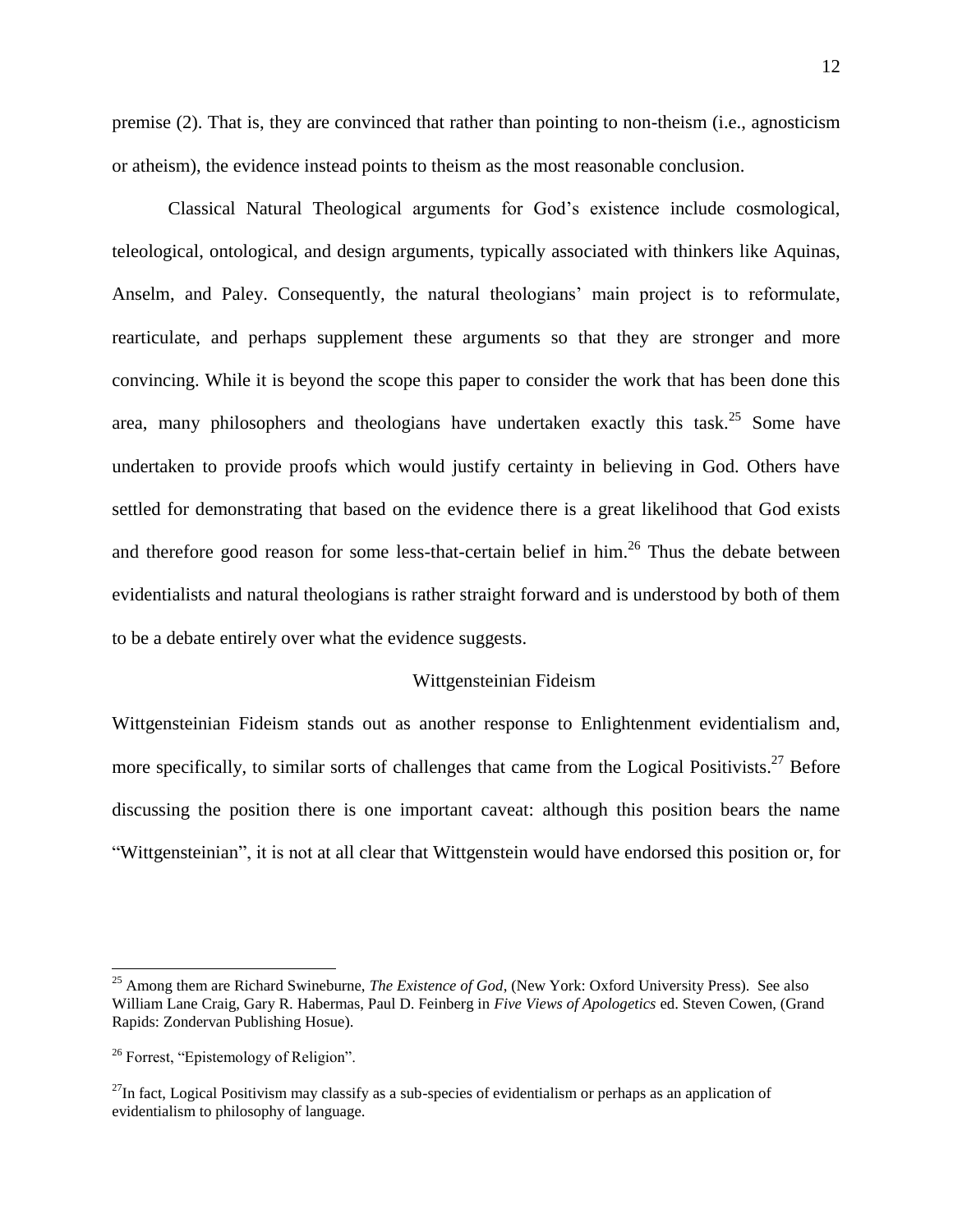that matter, exactly what he would endorse.<sup>28</sup> There is an ongoing debate over how exactly to interpret his scattered and somewhat enigmatic remarks on religious matters.<sup>29</sup> The name is nevertheless fitting, in a sense, because this approach to epistemology of religion is predicated upon a distinctively Wittgensteinian approach to philosophy of language and in particular upon his game theory of meaning.

To understand how a Wittgensteinian Fideist would formulate a response to Enlightenment evidentialism's critique of religious belief, we must briefly consider Wittgenstein's game theory of meaning in relation to one of its predecessors, the Logical Positivists. The positivists offered a theory of meaning or a set of criteria by which language was to be assessed. Roughly speaking, their theory of meaning implied that "…a piece discourse has meaning if an only if it is either analytically true or false, or capable of verification or disverification."<sup>30</sup> Thus the presence or absence of meaning was a function of the presence or absence of a truth value (i.e. being either true or false). The motivation for positivist program resembles that of Enlightenment evidentialism: both traditions are aimed at restricting careless, fanatical, or groundless believing. Furthermore, both operate by subjecting beliefs to rigorous examination and strict criteria that appeal to empirical evidence or firsthand experience.

According to the positivist view, if one can determine the truth value of a given utterance either by verification or by *a priori* analysis, then the utterance is meaningful. Likewise, if one

<sup>28</sup> Richard Amesbury, "Fideism", *The Stanford Encyclopedia of Philosophy*, ed. Edward N. Zalta (2013). Amesbury points that it is very unlikely that that Wittgenstein would have agreed this particular application of his theories. He further says that "…Wittgensteinians generally regard 'Wittgensteinian Fideism' as a caricature not only of Wittgenstein's views but also of their own".

<sup>29</sup> Nicholas Wolterstorff, "*Epistemology of Religion*," in *The Blackwell Guide to Epistemology* ed. Greco and Sosa (Malden, Mass: Blackwell, 1999) 303-324.

<sup>30</sup> Wolterstorff, *Epistemology of Religion*, 318.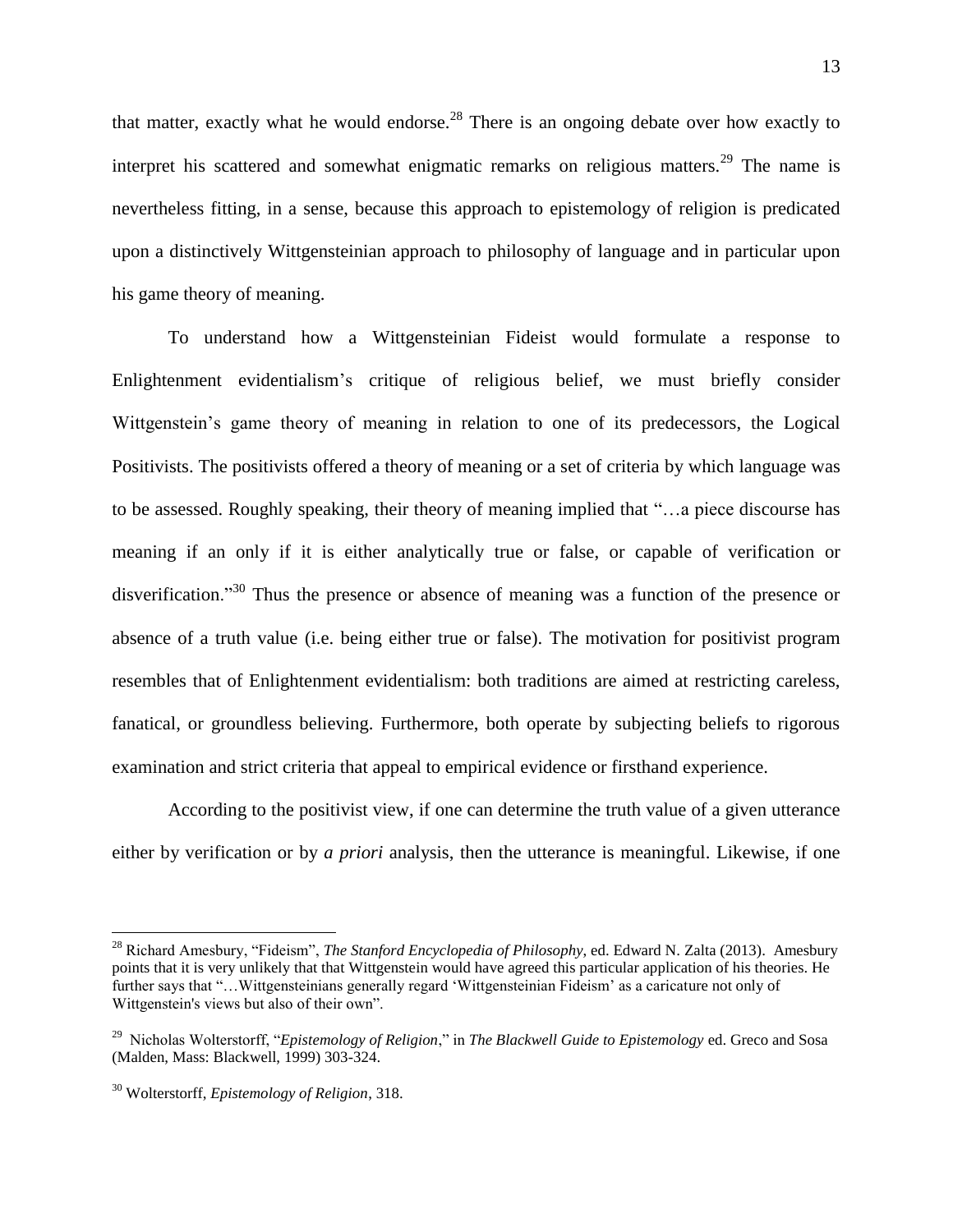cannot determine a truth value by such criteria then it is categorized as meaningless.<sup>31</sup> On this view only some non-abstract pieces of discourse were considered to be genuinely meaningful. Metaphysical language, ethical language, and religious language, as a result, were all considered meaningless. This is because they do not have truth values that can be easily determined according to the strict positivist criteria.<sup>32</sup> Thus, while the Enlightenment evidentialist would claim that there is insufficient evidence for belief in God, the positivist would argue a more radical point: because religious beliefs are not the sorts of things that can be empirically or analytically verified, they are in fact not even truly meaningful. Again, religious language is not meaningful in the way that scientific discourse is clearly meaningful and straightforwardly descriptive of the apparent states of affairs.

In his later work, and most clearly in his *Philosophical Investigations*, Wittgenstein responded in opposition to the positivist view by proposing an altogether different theory of meaning. He vigorously opposed the labeling of all religious language as meaningless. He thought that "…if an interpretation of religion makes religious seem silly, pointless, or outmoded, that interpretation should be dismissed out of hand as not knowing what it is talking about."<sup>33</sup> Rather, there must be some other way of understanding meaning whereby metaphysical, ethical, and religious language is not meaningless *per se*, but also isn't to be assessed by the same exact criteria as more "scientific" sorts of language. The solution, for Wittgenstein, was to think about meaning in terms of its use and use in terms of what he called "forms of life". Forms of life, very roughly speaking, are ways of getting along in the world that

14

 $33$  Ibid.

<sup>31</sup>Notice that these two statements merely parse out the earlier bicondational: "…a piece of discourse has meaning *if and only if* it is either analytically true or false, or capable of verification or disverification" (Wolterstorff, 318, emphasis added).

<sup>32</sup> Ibid., 318-19.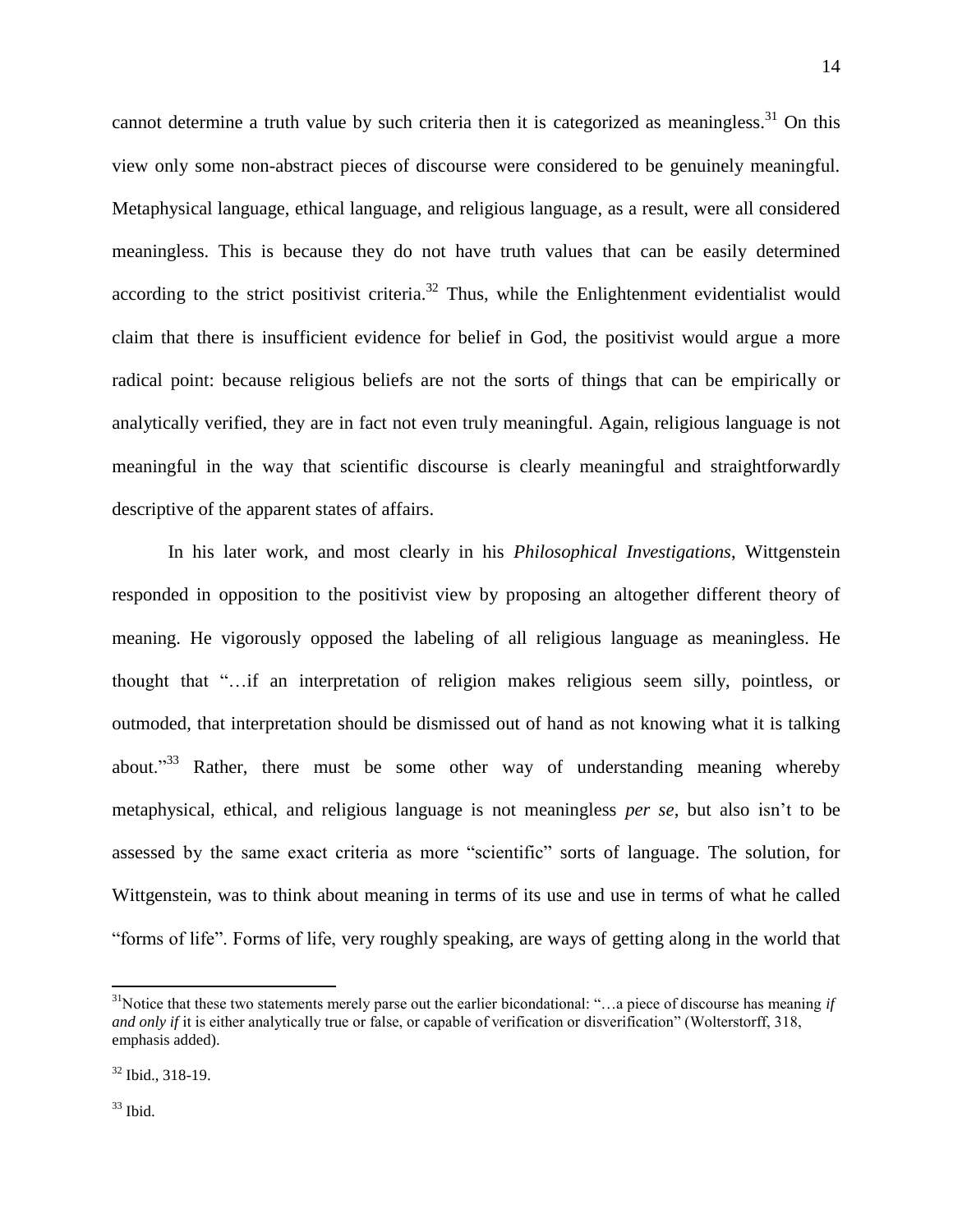are shared by groups of people. A group of people who partake in a common form of life have a set of assumptions or a shared understanding which loosely unites them. Furthermore, such a group of people have a common or shared understanding about how to speak and use language. Thus they can be said to be playing the same "language game". Their common form of life provides them with a loose set of implicit rules for the game. These rules govern what utterances are meaningful or count as legitimate "moves" within the game. Thus an utterance is meaningful based on its function within a language game.<sup>34</sup>

This theory is then applied to epistemology of religion in such a way that religious believers are said to be playing a certain language game.<sup>35</sup> There are several components underlying this particular application the game theory of meaning that are well worth bringing to light. Richard Amesbury articulates several of these underlying theses:

According to this interpretation [of Wittgenstein's theory of meaning], religion is a selfcontained and primarily expressive enterprise, governed by its own internal logic or "grammar." This view—commonly called *Wittgensteinian Fideism*—is variously characterized as entailing one or more of the following distinct (but arguably interrelated) theses: (1) that religion is logically cut off from other aspects of life; (2) that religious discourse is essentially self-referential and does not allow us to talk about reality; (3) that religious beliefs can be understood only by religious believers; and (4) that religion cannot be criticized.<sup>36</sup>

With these underlying commitments in mind, the fideistic nature of this position becomes quite clear. The fact that religious language is fundamentally expressive seems to be the ground for its logically isolated character. The logically isolated character, in turn, is what earns this position the title "fideism". Fideism, here, is roughly any position that sees the pursuit of religious truth

 $\overline{a}$ 

<sup>34</sup> Anat Biletzki, "Ludwig Wittgenstein," *The Stanford Encyclopedia of Philosophy*, ed. Edward N. Zalta (2013).

 $35$  As mentioned above, this interpretation and application of his theory of meaning is not entirely uncontroversial. In fact, some interpreters would argue that this is a misreading, an oversimplification, and a misapplication of this theory of meaning. For an example, see Dallas High's *Logic, Persons, and Belief*, (New York: Oxford Univeristy Press, 1967) 27-130.

<sup>&</sup>lt;sup>36</sup> Amesbury, "Fideism".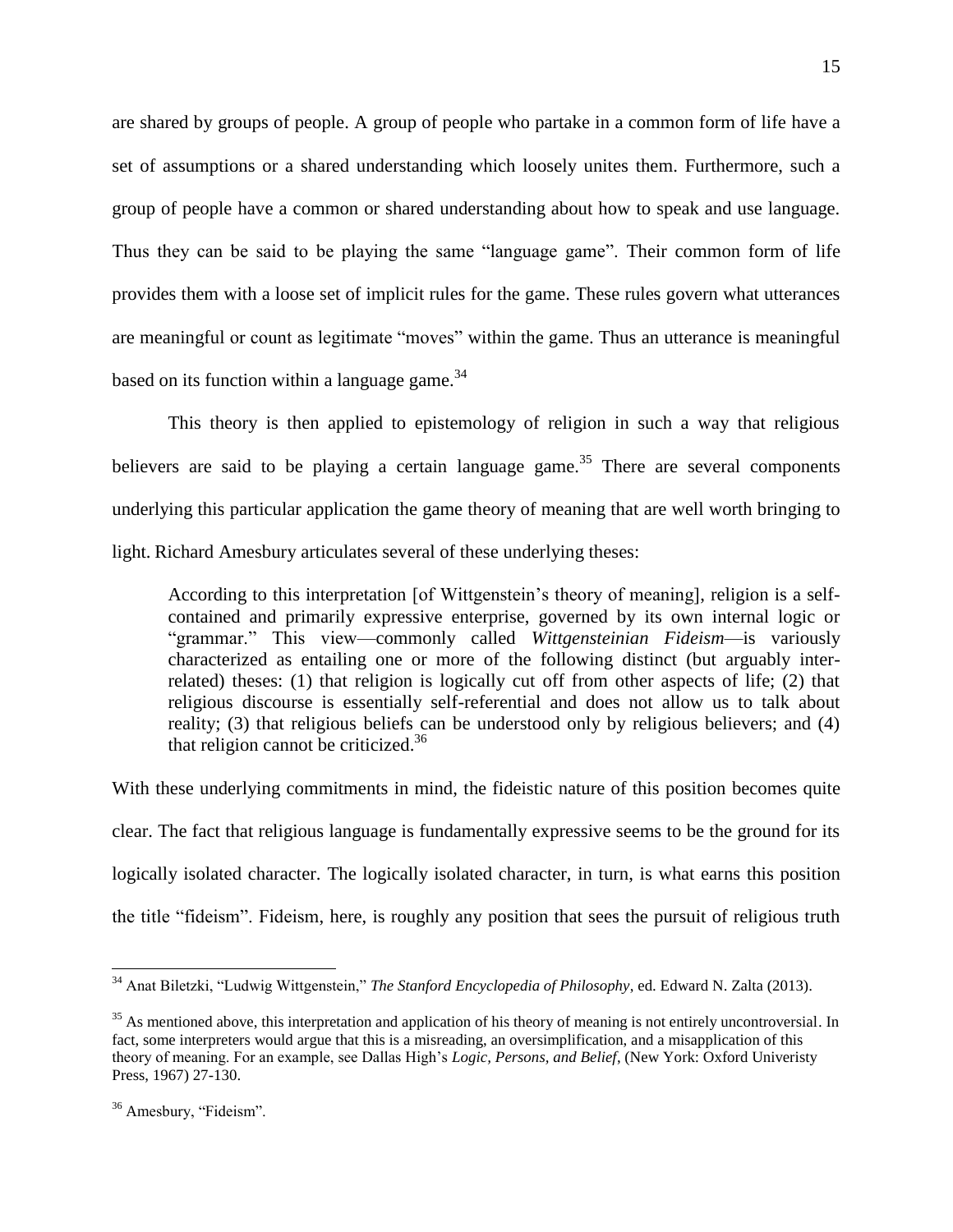as about faith and not about reason. Thus fideism will sometimes involve a commitment to religious belief without reasons to back it up at all. In more radical instances it may even allow for belief in spite of reasons to the contrary.

In a similar fashion, Peter Forrest says that Wittgensteinian Fideism involves both an "autonomy thesis" and an "incommensurability" thesis.<sup>37</sup> First, the autonomy thesis is roughly that religious beliefs can only be seen as justified in terms of internal criteria. According to this thesis, each religion is its own free-standing, self-referential entity. Second, there is an incommensurability thesis which says, roughly, "…that religious utterances are unlike scientific or metaphysical claims and so we are confusing different uses of language if we judge religious utterances by the standards of science or metaphysics."<sup>38</sup> Thus religious language is not taken to function in the exact same way that scientific and metaphysical language purports to be about or descriptive of the world. They are being used in different ways and for different purposes. This is similar to what Wolterstorff says in his formulation of Wittgensteinian Fideism<sup>39</sup>:

Religious "belief" and the language used to express it, these often pictorial in character, give expression to one's religious form of life and are at the same time a component therein…Thus, to verbalize a religious "belief" is to express, often in pictorial language, some aspect of one's religious form of life – while at the same time engaging in that form of life. $40$ 

On this formulation, religious language is primarily expressive as opposed to more scientific language which purports to be descriptive of extramental things. In order to understand what is meant by a religious utterance, that is, what it *expresses*, one must of course be a participant in that form of life. At the same time, in order to know that something is meaningless, or not a

 $\overline{a}$ 

<sup>&</sup>lt;sup>37</sup> Forrest, "Epistemology of Religion".

 $38$  Ibid.

 $39$  Nicholas Wolterstorff, of course, is not a Wittgensteinian Fideist. The passage I am about to cite is part of a book chapter in which he outlines the position in question.

<sup>40</sup> Wolterstorff, *Epistemology of Religion*, 319.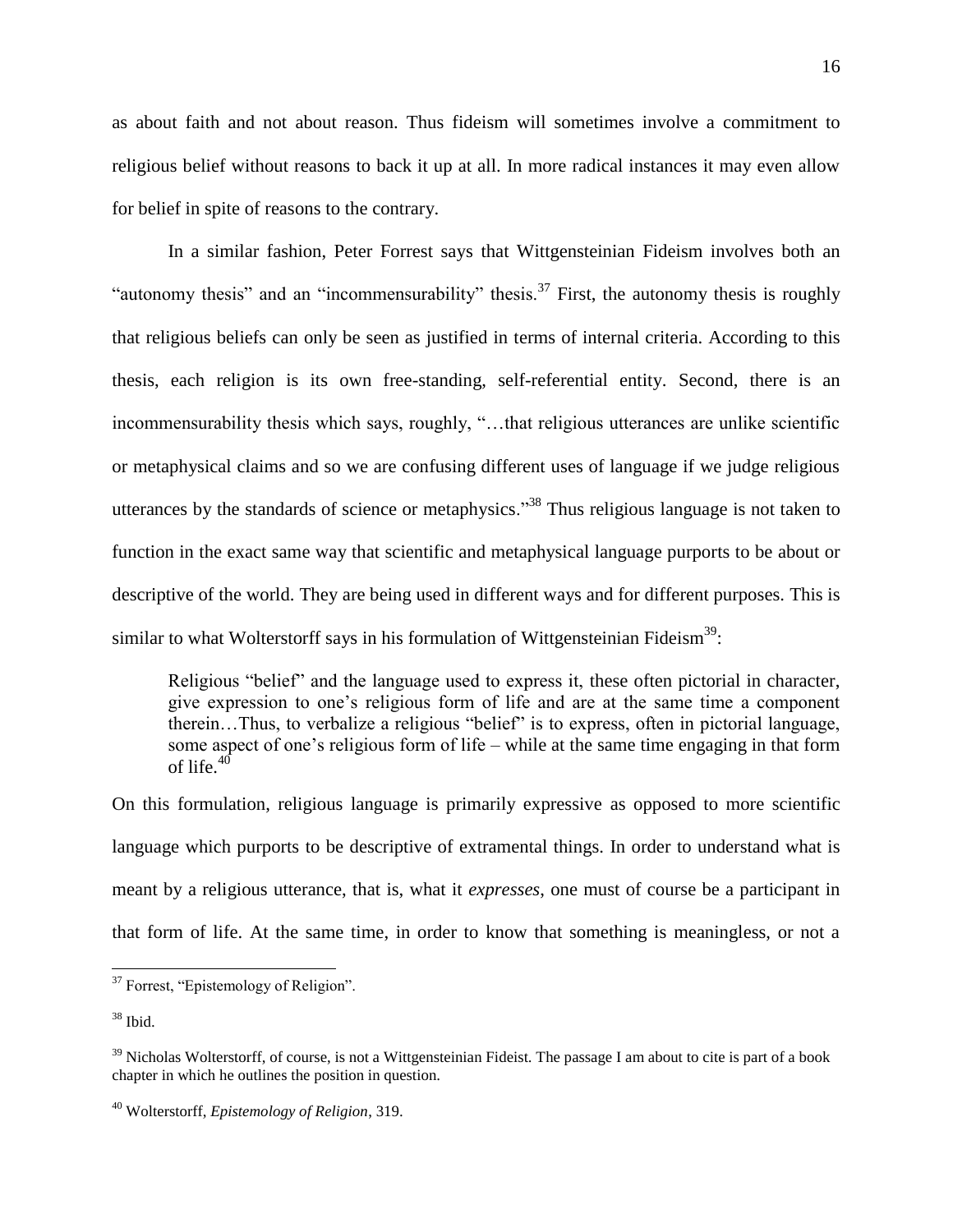genuine expression of the form of life, one must likewise have a participant's perspective. In the final analysis this formulation of Wittgensteinian Fideism appears to be a modified version of positivism.<sup>41</sup> After all, it appears as though this theory still bars religious language from being genuinely descriptive of reality in a way that scientific language is. A religious speaker, then, who says that "There is a God," is not uttering something that is true or false, but is rather expressing something. For many religious thinkers, however, such a theory will not do.<sup>42</sup> They require a more robust, realistic understanding of their truth claims.

In any case, a Wittgensteinian Fideist of this sort has the resources to overturn the positivist accusation that religious language is meaningless. Such language is not meaningless *per se*. It simply has meaning in a way that is different from more straightforward scientific language. It is just that it is embedded in a different form of life and thus part of a different language game. But what of the evidentialists' claim that belief in God is nevertheless unreasonable because it is not based upon sufficient evidence? The Wittgensteinian Fideists stand ready with an answer: "while it is appropriate to ask questions about justification within a language game it is a mistake to ask about the justification of "playing" the game in question. In this way epistemology is relativised to language games, themselves related to forms of life, and the one used for assessing religious claims is less stringent than evidentialism."<sup>43</sup> Thus, according to Wittgensteinian Fideism, the evidentialist objection to belief in God may be rejected as irrelevant. Unless it is inherent in a given religious system that their beliefs should be argued for according to evidentialist criteria then such criteria do not apply.

<sup>41</sup> Wolterstorff, *Epistemology of Religion*, 319.

 $42$  Unfortunately it is beyond the scope of this paper to delve deeper into this topic and consider any modified or augmented forms of Wittgensteinian Fideism that allow for non-expressive, cognitively meaningful interpretations of religious and theological language.

<sup>43</sup> Forrest, "Epistemology of Religion".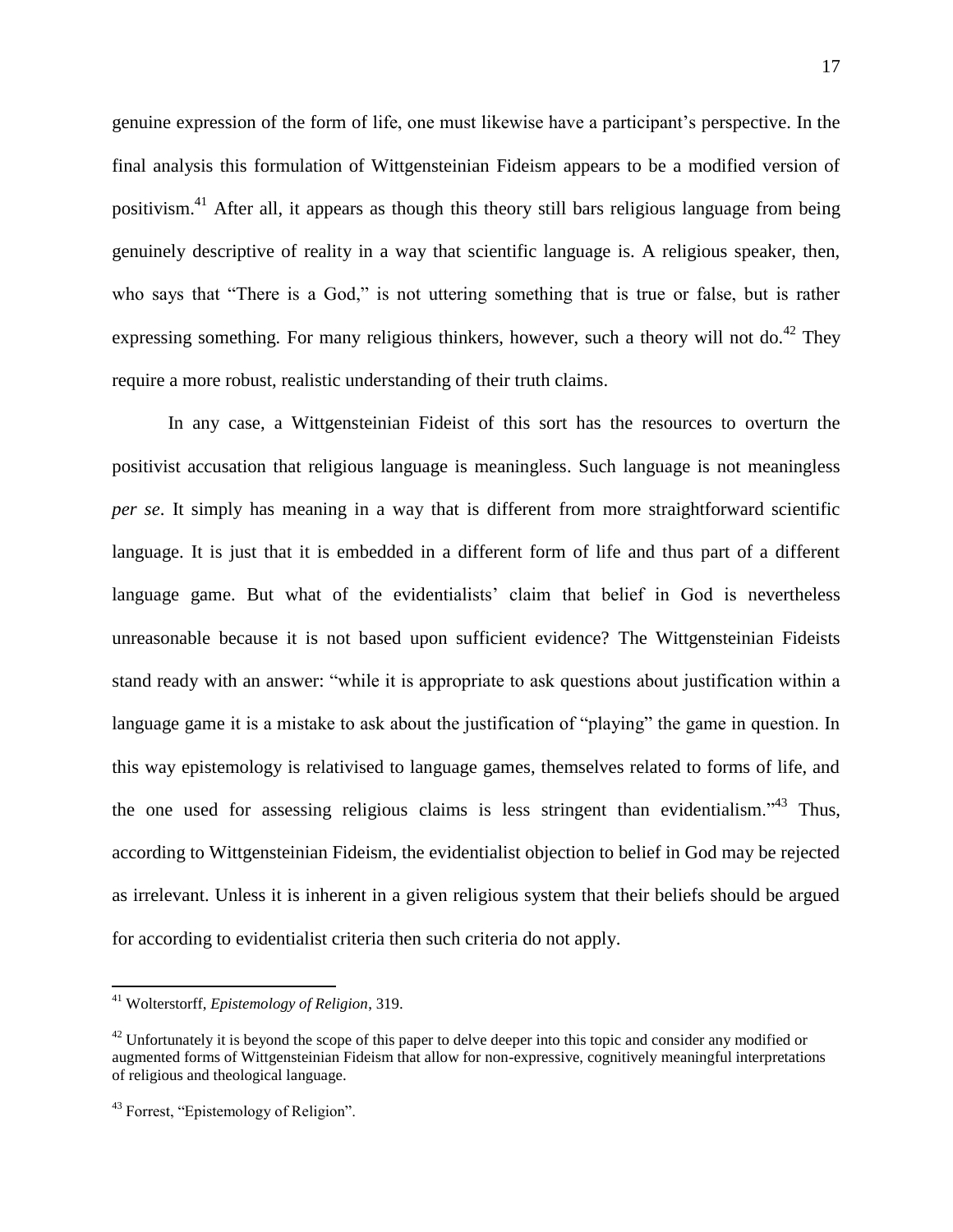Consider this in terms of the evidentialist objection to belief in God as formalized above. While the natural theologian denied premise (2), that there is there is insufficient evidence for belief in God, the Wittgensteinian Fideist have taken a quite different approach. Earlier we said that the natural theologian agreed with the evidentialist in terms of methodology and differed with them only in their evaluation of the evidence (and thus in their conclusion as well). The Wittgensteinian Fideist, on the other hand, would clearly disagree with them in terms of methodology. That is, they would deny premise (1), that belief in God is the kind of belief that needs to be justified on the basis of evidence.

# Reformed Epistemology

The next alternative to Enlightenment evidentialism to consider is the so-called Reformed Epistemology is. Like the Wittgensteinian Fideists they ultimately deny premise (1); that belief in God must be based upon argument and evidence. However, they do this for quite different reasons. In their denial of premise (1), they begin by directly attacking evidentialism itself and then by arguing that it is reasonable for one to believe in God without propositional evidence. Alvin Plantinga, Nicholas Wolterstorff, and William Alston are among the more prominent and well-known Reformed Epistemologists.<sup>44</sup>

In the first place the Reformed Epistemology objection begins by making explicit the sort of noetic structure that is implied by Enlightenment evidentialism. By a noetic structure is meant the way in which one's beliefs and their justification are related to or connected with each other.<sup>45</sup> The Reformed Epistemologists argue that Enlightenment evidentialism entails a sort of

<sup>44</sup> See, for example, Alvin Plantinga and Nicholas Wolterstorff *Faith and Rationality,* (Notre Dame: University of Notre Dame Press, 2004). See also William Alston, *Perceiving God*, (Ithaca: Cornell University Press, 1991).

<sup>45</sup> Clark, *Return To Reason*, 126.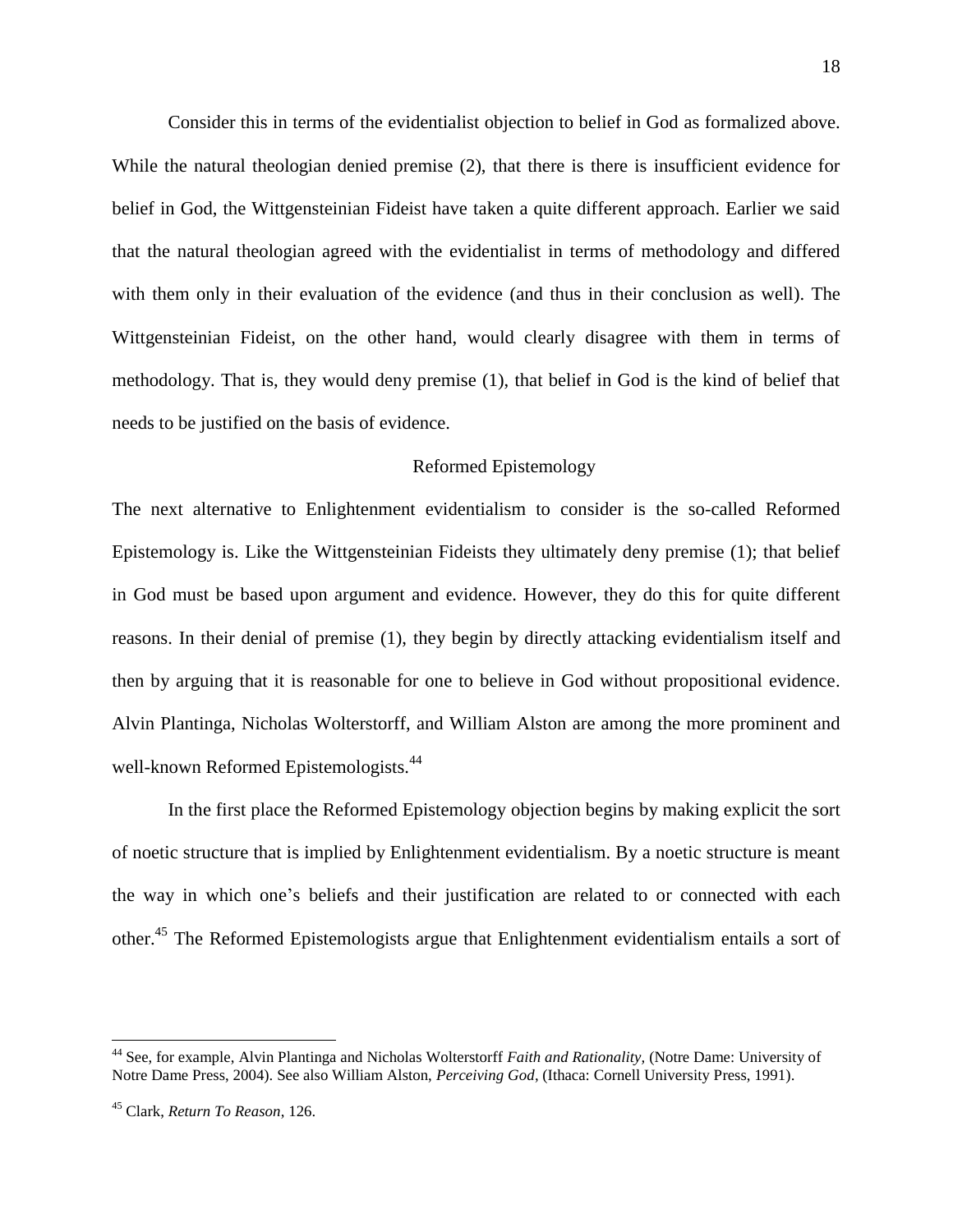foundationalism.<sup>46</sup> Generally speaking, foundationalism refers to the idea that some of our beliefs are basic while others are non-basic. Basic beliefs are accepted and justifiably believed on their own and not in connection with other beliefs. These beliefs are like the foundation of a building. Other beliefs, however, can be "built" upon these beliefs. These are non-basic beliefs. We believe these things on the basis of other, basic, beliefs. Non-basic beliefs are inferred from basic beliefs. These non-basic beliefs correspond to the super-structure of a building that is built upon the foundation. The all-important question that this begs is which beliefs are considered basic and why.

As we saw in the above treatment of Clifford's essay, evidentialism ultimately relies upon firsthand experience. Thus, for the evidentialist, a basic belief is justified if and only if it is "self-evident, evident to the senses, or incorrigible" and a non-basic belief is justified if and only if it is "…inferable from a set of beliefs that are self-evident, evident to the senses, or incorrigible." $47$ We may refer to this position as "classical foundationalism".<sup>48</sup> This foundationalist commitment ultimately explains why the evidentialists hold that belief in God demands evidence. Belief in God is clearly non-basic (because it fails to meet the criteria for being basic). Thus, by definition, it must be inferred or deduced from a set of propositions (i.e. it needs to be based on propositional evidence). Reformed Epistemologist attack this assumption.

Their general strategy is to show that if this position is consistently applied then it turns out to be self-defeating. Evidentialism is, they maintain, self-referentially incoherent and should be dismissed without hesitation. To elucidate this point they begin by showing that very few

<sup>&</sup>lt;sup>46</sup> Alvin Plantinga, "Reason and Belief in God," in *Faith and Rationality* eds. Plantinga and Wolterstorff (Notre Dame: University of Notre Dame Press, 2004) 47-55. See also, Clark, *Return To Reason*, 132-39.

<sup>47</sup> Clark, *Return To Reason,* 136.

<sup>48</sup> See Clark, *Return To Reason* 136 and Clark, "Religious Epistemology". Also, see Plantinga *Faith and Rationality*, 39-63.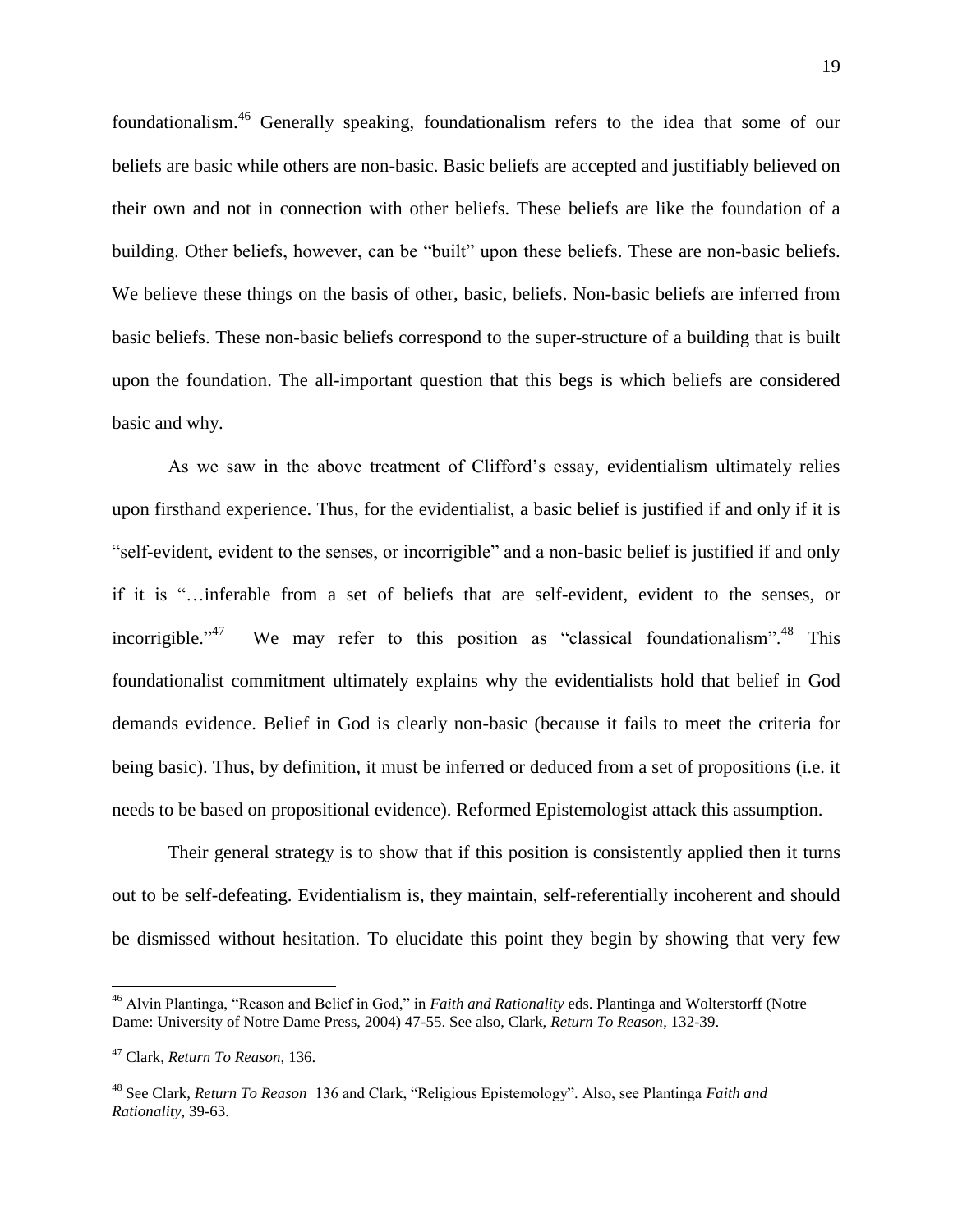beliefs can be justified according to strict evidentialist criteria. Accordingly, Kelly James Clark points out some of our limitations when it comes to classical foundationalism:

The first problem with the evidentialist objection is that the universal demand for evidence simply cannot be met in a large number of cases with the cognitive equipment that we have. No one has ever been able to offer proofs for the existence of other persons, inductive beliefs (e.g., that the sun will rise in the future), or the reality of the past (perhaps, as Bertrand Russell cloyingly puzzled, we were created five minutes ago with our memories intact) that satisfy [evidentialist] requirements for proof.<sup>49</sup>

Thus evidentialism is automatically suspect because, if consistently applied, it seems to rob us of a number of beliefs that we normally take to be very secure. This seems to create something of a dilemma for evidentialists. For instance, if they say we that we may believe without evidence that other people have minds, then they have abandoned the very heart of their program: that "…it is wrong always, everywhere, and for anyone, to believe anything upon insufficient evidence."<sup>50</sup> On the other hand, if they say that we cannot believe in other minds without proof then their theory will devolve into a fairly straightforward skepticism about almost any truthregarding claim. The Reformed Epistemologist's point here, or one of their points, is that is that belief in God is like belief in other minds. The two seem to sink or swim together.<sup>51</sup>

These concerns, however, do not in and of themselves amount to a refutation of evidentialism. Rather, it only shows that if it is the correct position to hold then in the final analysis we are justified in believing only a few things. In order to formulate a refutation of evidentialism based upon these observations the Reformed Epistemologist will need to do more. This, however, is not a terribly daunting task. One must simply subject evidentialism or classical foundationalism to its own standards and see that it collapses under its own weight. The crucial

<sup>&</sup>lt;sup>49</sup> Clark, "Religious Epistemology".

 $50$  Clifford, "The Ethics of Belief," 295.

<sup>51</sup> This argument, involving belief in other minds, comes from Plantinga's *God and Other Minds*. However I am here interacting with Clarks summary of this argument in his *Return To Reason* (Grand Rapids: Eerdmans, 1994), 118-122.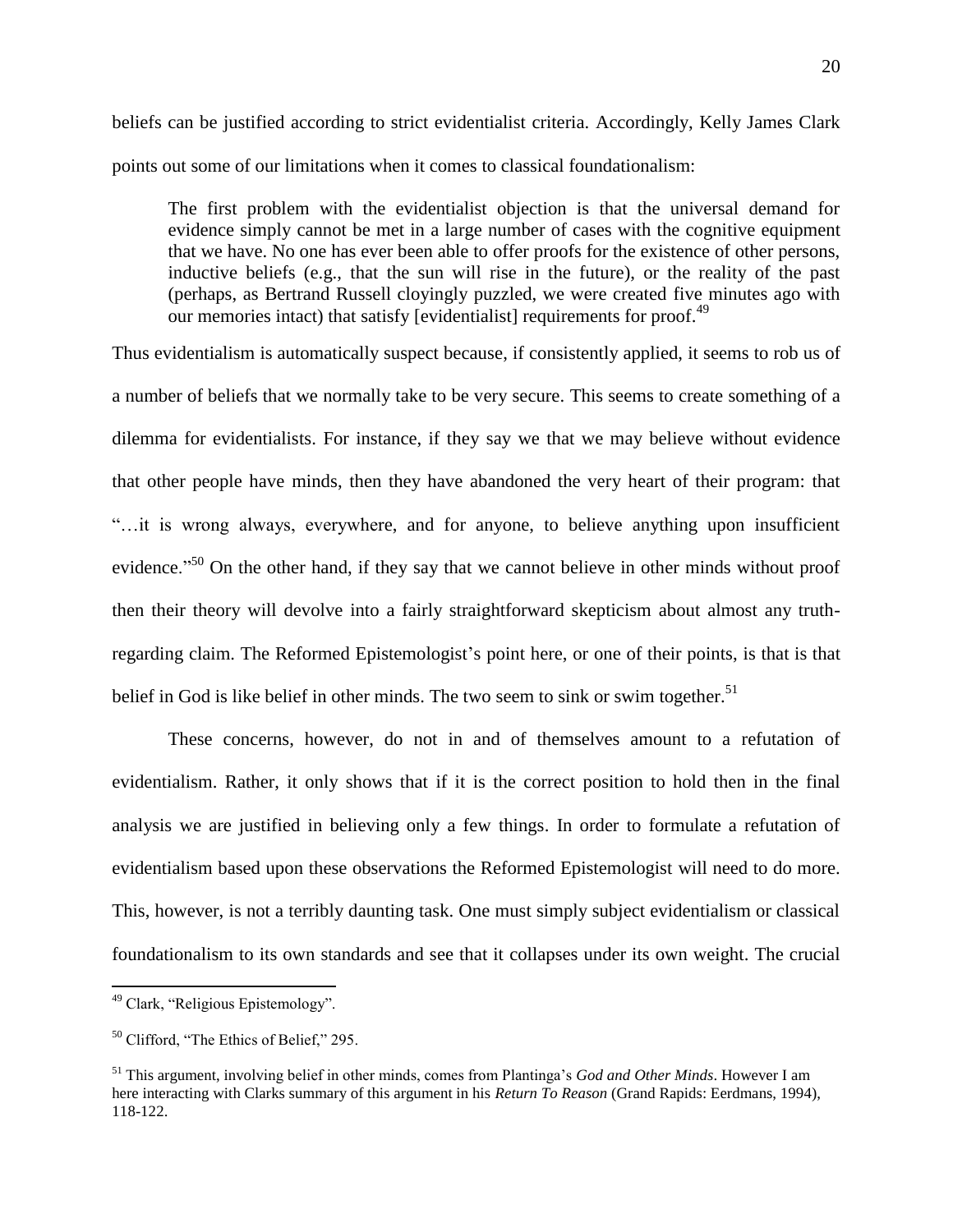question is why should someone believe that evidentialism or classical foundationalism is the correct or best theory of justification? The tenets of classical foundationalism are not selfevident, evident to the senses, or incorrigible. Thus, they are not themselves basic beliefs. Therefore, by their own standard, in order for them to be justifiably believed, they must be inferable from a set of such basic beliefs. This, however, is not an easy task and has not yet been done. From this, Clark concludes that classical foundationalism "…by its own account, is irrational. If classical foundationalism were true, it would be irrational to accept it. Better simply to reject it!"<sup>52</sup> Thus, Enlightenment evidentialism can be aptly described as self-referentially incoherent.<sup>53</sup> On this basis the evidentialist objection to belief in God can be overturned.

From here the Reformed Epistemologist can move on and work towards giving an account for why belief in God is in fact justified. To see they do this it will help to compare and contrast some underlying commitments of both evidentialists and Reformed Epistemologists. Despite their rejection of classical foundationalism, Reformed Epistemologists, in the final analysis, actually hold onto a version of foundationalism and modify it adopting some externalist, and specifically reliabilist, elements.

Above we classified evidentialism as a deontological theory of justification; that is, a view which maintains that justification is fundamentally about to living up to one's epistemic duties. Such a view can be more generally categorized as "internalist" epistemology because, on this view, the justification of a given belief is a matter of whether some conditions internal to the believer have been met or not. Reformed Epistemology, on the other hand, is an "externalist" epistemology, meaning that justification is a matter of whether some conditions external to a believer have been met or not. The question, then, becomes what are these person-external

<sup>52</sup> Clark, "Religious Epistemology". See also, Plantinga's *Faith and Rationality*, 59-63.

<sup>53</sup> Clark, *Return To Reason*, 136-139.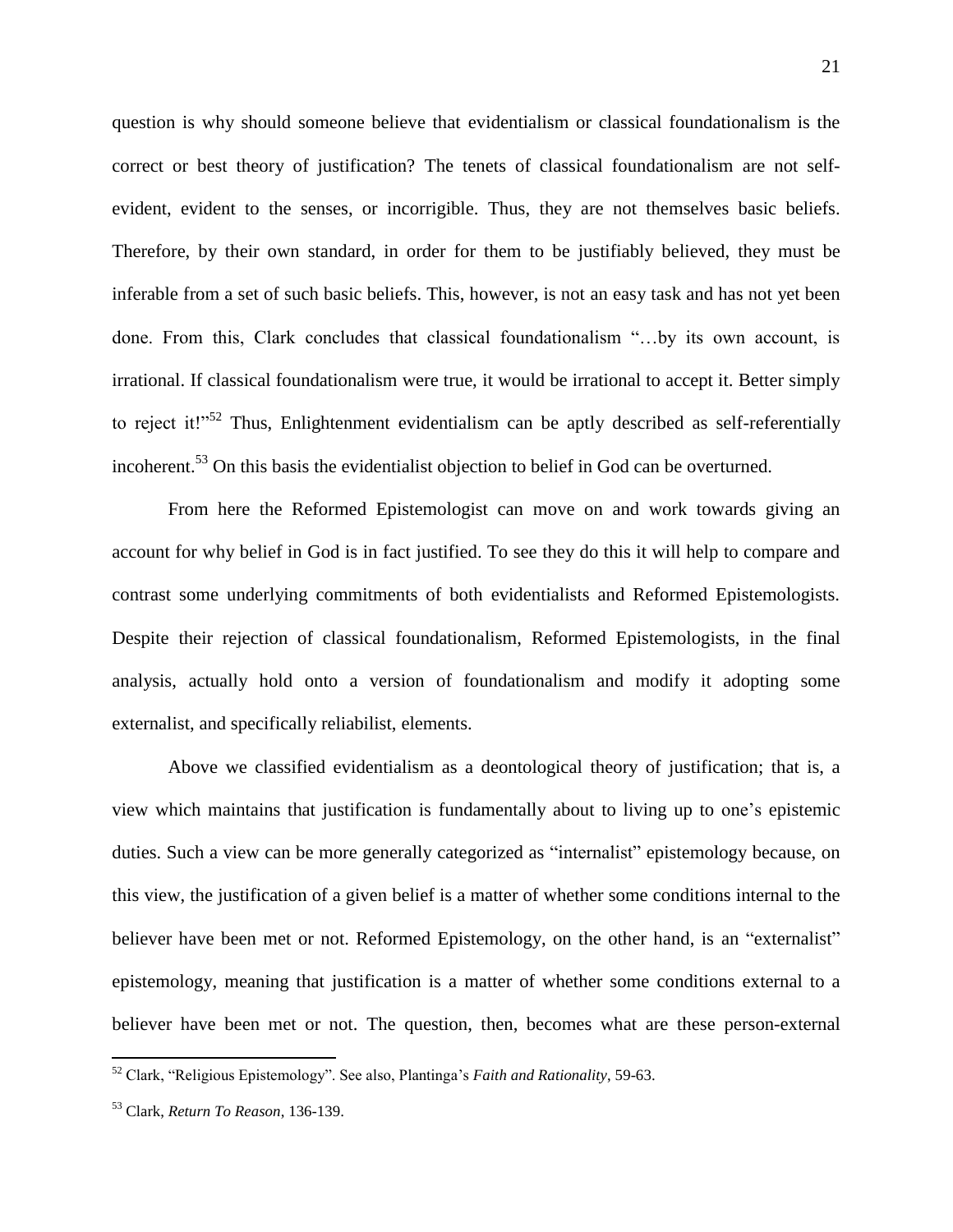criteria for justification? For the Reformed Epistemologist, the criteria involve reliable knowledge sources. Thus, they are reliabilists, meaning that beliefs formed according properly functioning belief-forming mechanisms are taken to be justified.<sup>54</sup> We will outline their specific criteria in greater detail below, for now it is sufficient to note that the Reformed Epistemologists are externalists and the evidentialists are internalists.

Despite these initial differences, both evidentialists and Reformed Epistemologists have the same view about the architecture of knowledge. That is, both subscribe to some form of foundationalism. The differences outlined above reveal differences in the criteria of justification and have implications for what each view take to be basic beliefs. Thus, when Plantinga rejects evidentialism with its classical foundationalism, he is concerned with the rejection of their *criteria* for what counts as basic and not with rejecting foundationalism *per se*. Clark points out that,

Where his foundationalism departs from classical foundationalism is in his specification of properly basic beliefs. The classical foundationalist has a rather sparse set of properly basic beliefs. Plantinga's foundationalism is much less parsimonious in its specification of properly basic beliefs. He also includes memory beliefs, beliefs about the external world, acceptance of testimony, and belief in God, among others.<sup>55</sup>

Thus, they contend that belief in God is justified insofar as it is indeed a basic belief. The question that this now raises is why can it be taken as basic? How is it possible to have this more liberal set of foundational beliefs? In the first place, it is helpful to notice that the reason for rejecting belief in God as non-basic has been removed because the classical foundationalist criteria for basicality have been removed. Thus, there is no reason why it cannot be considered properly basic. This, however, seems to open the door for almost any belief to considered basic. Thus, the next task for the reformed epistemologist is to show why belief in God is somehow

<sup>&</sup>lt;sup>54</sup> Clark, "Religious Epistemology".

<sup>55</sup> Clark, *Return To Reason,* 141.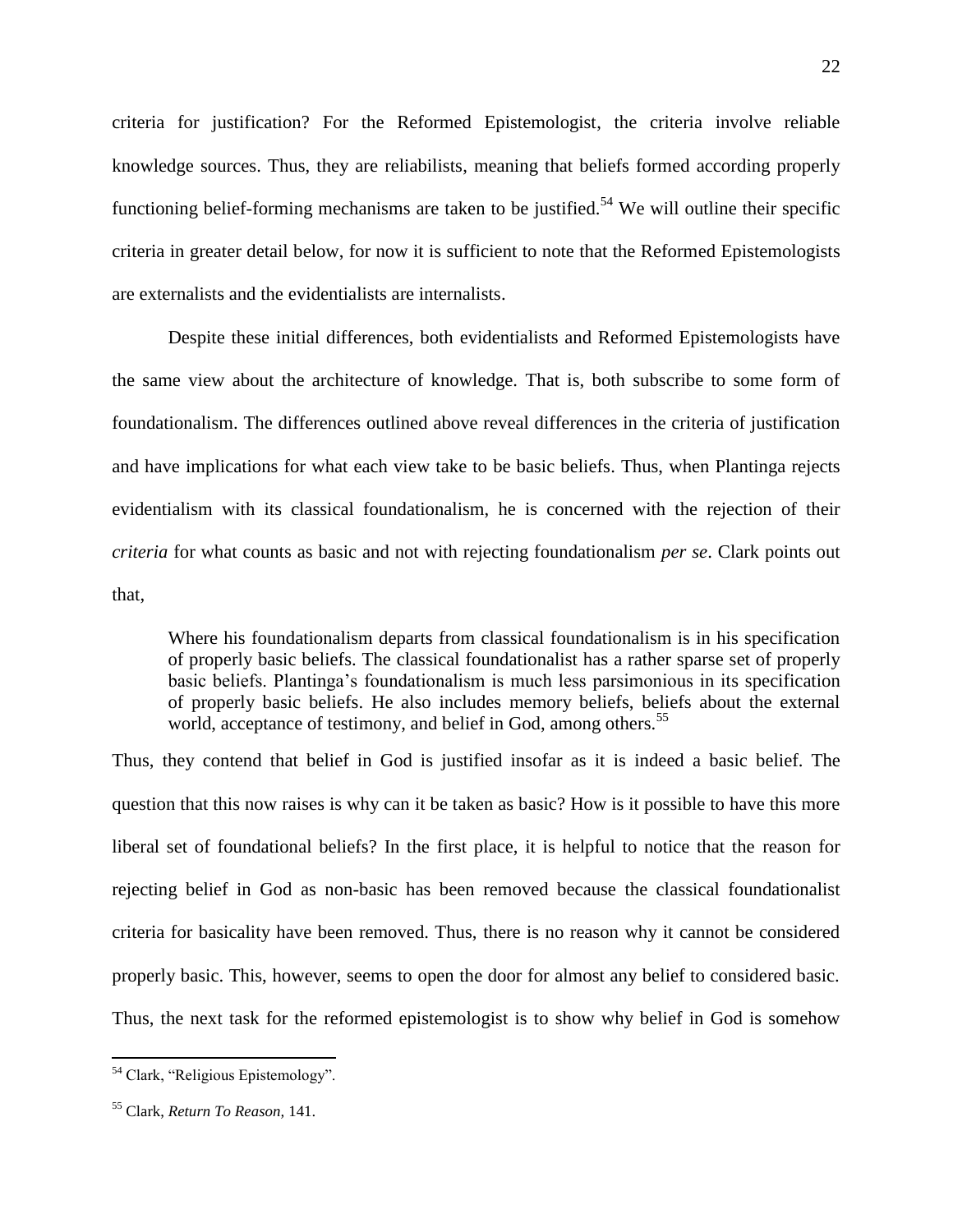special and worthy of being considered basic while other beliefs, such as the belief in Santa Clause, is not.  $56$ 

The Reformed Epistemologist thus needs some criteria for basic belief that allows belief in God to be basic and yet is not so permissive as to allow just anything to be considered properly basic. By properly basic is meant any belief that does not need inferential support. Plantinga says that the way to go about this is to consider how certain beliefs can be considered basic in some situations but not in others. For instance, if I am being presented with the image of a tree, then, all things being equal, I can take my belief that there is a tree before me as basic; it does not need inferential support. If, however, I am not in a situation where I am having such presentations then I cannot have properly basic beliefs about a tree being in front of me. The same holds true for belief in God:

What the Reformed Epistemologist holds is that there are widely realized circumstances in which belief in God is properly basic; but why should that commit him to the idea that just about *any* belief is properly basic in any circumstances, or even to the vastly weaker claim that for any belief there are circumstances in which it is properly basic?...the fact that he rejects the criterion of proper basicality purveyed by classical foundationalism does not mean that he is committed to supposing just anything is properly basic.<sup>57</sup>

On this basis belief in God can be considered properly basic without this resulting in the absurd consequence of any belief being considered properly basic as well. This solution, however, raises still further questions. Most importantly, how do we know that the circumstances are realized such that belief in God is in fact properly basic? While Plantinga does deal with this issue<sup>58</sup>, we need not entertain the issue further. It is sufficient to note that, at least "…in *Faith and Reason*

 $\overline{a}$ 

<sup>56</sup> Plantinga deals with this issue in *Faith and Rationality*, 73-82. In his example he compares belief in God to believe in The Great Pumpkin (from the comic strip *Peanuts*). See also his various books on warrant: *Warrant: The Current Debate*, *Warrant and Proper Function*, and *Warranted Christian belief*.

<sup>57</sup> Plantinga, *Faith and Rationality*, 74-75.

<sup>58</sup> Ibid., 76-78.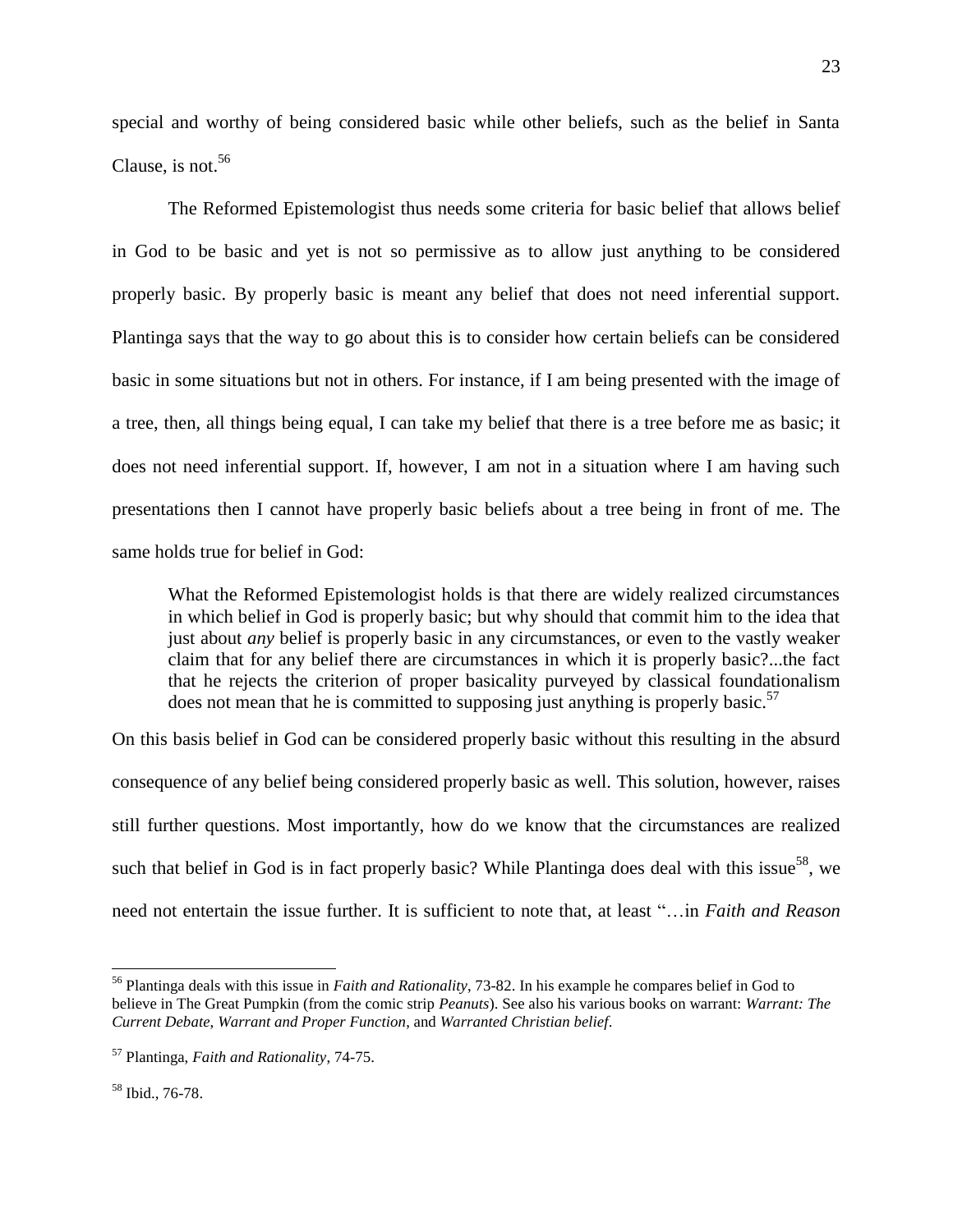the emphasis is on epistemic *rights*" as opposed to epistemic obligations.<sup>59</sup> That is, Plantinga is here arguing that one is within their epistemic rights when they believe in God without argumentation, and he is not arguing that one therefore *must* believe in God.

### **Towards Presuppositionalist Rejection of Evidentialism: The Myth of Neutrality**

In the last section we considered some of the main contours of the discussion in contemporary epistemology of religion. Following Peter Forrest we have viewed this as a debate over whether Enlightenment evidentialism should inform the belief component of religious faith. With this background we can now turn to the main focus of the paper: an alternative response to Enlightenment evidentialism that finds its origins in the Christian Presuppositional method of apologetics. While the previous responses have involved epistemological debate, this alternative involves some meta-philosophical concerns which are in turn motivated by certain theological concerns. As mentioned in an earlier footnote, what follows will not be a full-bodied formulation of the Presuppositional method of apologetics, but just a formulation how they might reject Enlightenment evidentialism. Thus we will not need to frame these meta-philosophical concerns in terms of their theological foundations. Rather, we can appreciate these meta-philosophical concerns by framing them as a response to Enlightenment evidentialism.<sup>60</sup> This will involve four topics of discussion: **I.)** an unavoidable interdependence between epistemology and metaphysics, **II.)** the nature of presuppositions and ultimate truth criterion, **III.)** how these two topics can be woven together to elucidate the concept of a worldview, and then, **IV.)** what all of this means for

 $\overline{a}$ 

<sup>59</sup> John Frame, *The Doctrine of the Knowledge of God*, (Phillipsburg, NJ: Presbyterian & Reformed Publishign) 384.

 $60$  For a full presentation of Presuppositional apologetics, including these theological concerns, see Cornelius Van Til's *Christian Apologetics*, Edited by William Edgar, (Phillipsburg, NJ: Presbyterian & Reformed Publishing, 2003.) and his *A Defense of the Faith*, (Phillipsburg, NJ: Presbyterian & Reformed Publishing, 1967). Greg Bahnsen's *Presuppositional Apologetics*, edited by Joel McDurmon (Powder Springs, GA: American Vision Press, 2008). John Frame, *Apologetics to the Glory of God*, (Phillipsburg, NJ: Presbyterian & Reformed Publishing, 1994.).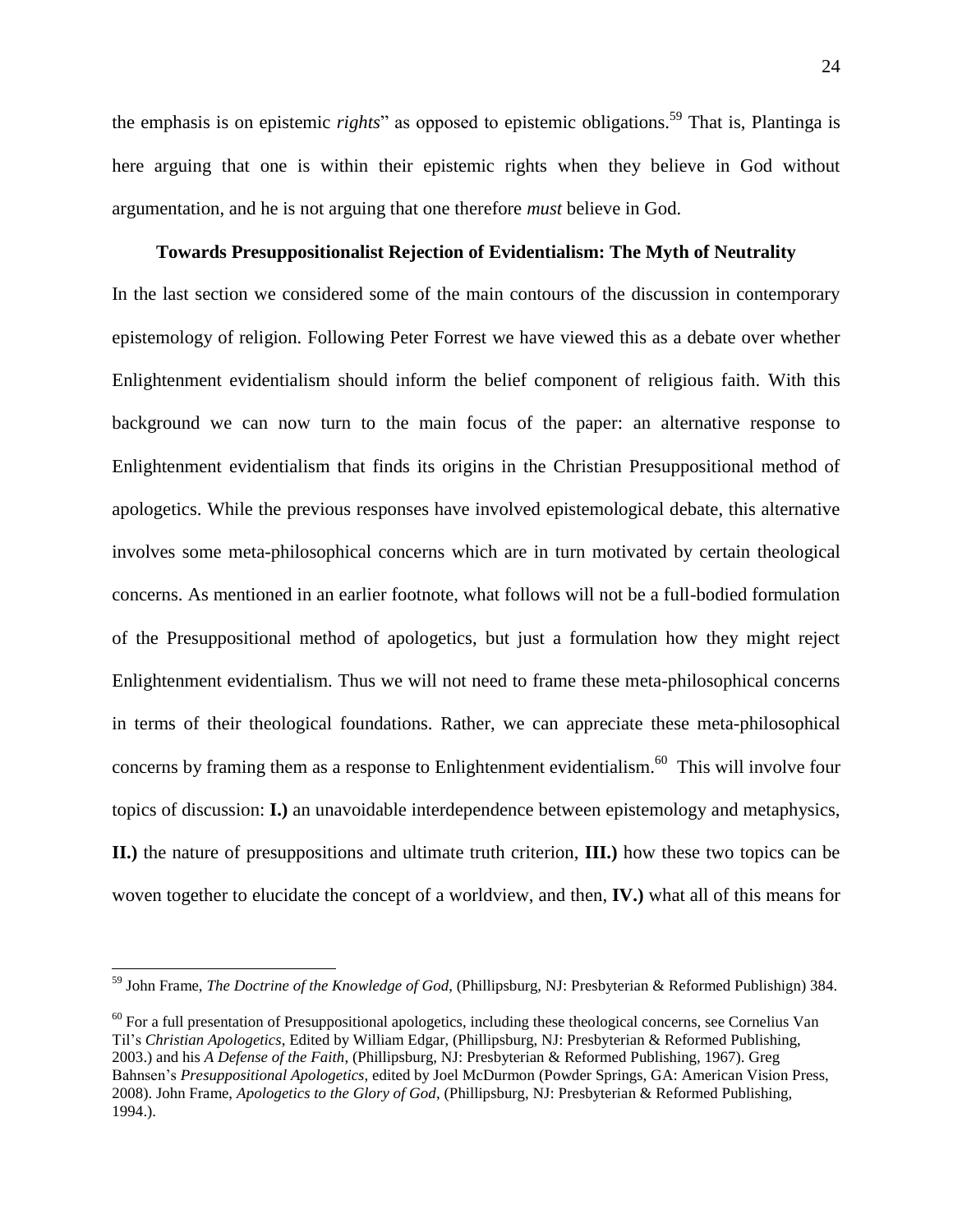epistemology of religion and how this can be formulated as rejection of Enlightenment evidentialism.

## I.) The Interdependence of Metaphysics and Epistemology

In chapter 3 of his *Presuppositional Apologetics*, Greg Bahnsen argues for the unavoidable interdependence of metaphysics and epistemology.<sup>61</sup> On this view, metaphysics and epistemology are necessarily and unavoidably related. Neither of these areas of inquiry has complete primacy over the other and neither can be done in a way that is truly independent of the other. Rather they have a relationship whereby no advances can be made in either field without necessitating some conclusions the other. For instance, one cannot develop a metaphysic without an epistemological method underwriting it. If someone attempted to, their theory would be no more than unjustified, ungrounded conjecture. Likewise one cannot develop an epistemological system without reference to and dependence upon some necessary metaphysical conclusions. The relationship between the areas of inquiry can thus be described as unavoidably circular. Of primary importance for us here is that there are no metaphysically neutral theories of knowledge.

Bahnsen begins in his argument for this by addressing what he believes to be a common misunderstanding in philosophical methodology. He asserts that in our day there is a common but mistaken view which says that we can "…settle matters concerning epistemology and method prior to, and in abstraction from, questions of metaphysics."<sup>62</sup> He then goes on to expose the error in this view. I will expand upon his work and illustrate the nature of their independence from two different perspectives. First we will consider how we argue for or come to believe in theories of justification and knowledge. I will show that such argumentation, if it will be convincing at all, will involve reliance upon some previously held metaphysical beliefs.

<sup>61</sup> Bahnsen, *Presuppositional Apologetics*, 77-131.

 $62$  Ibid., 84.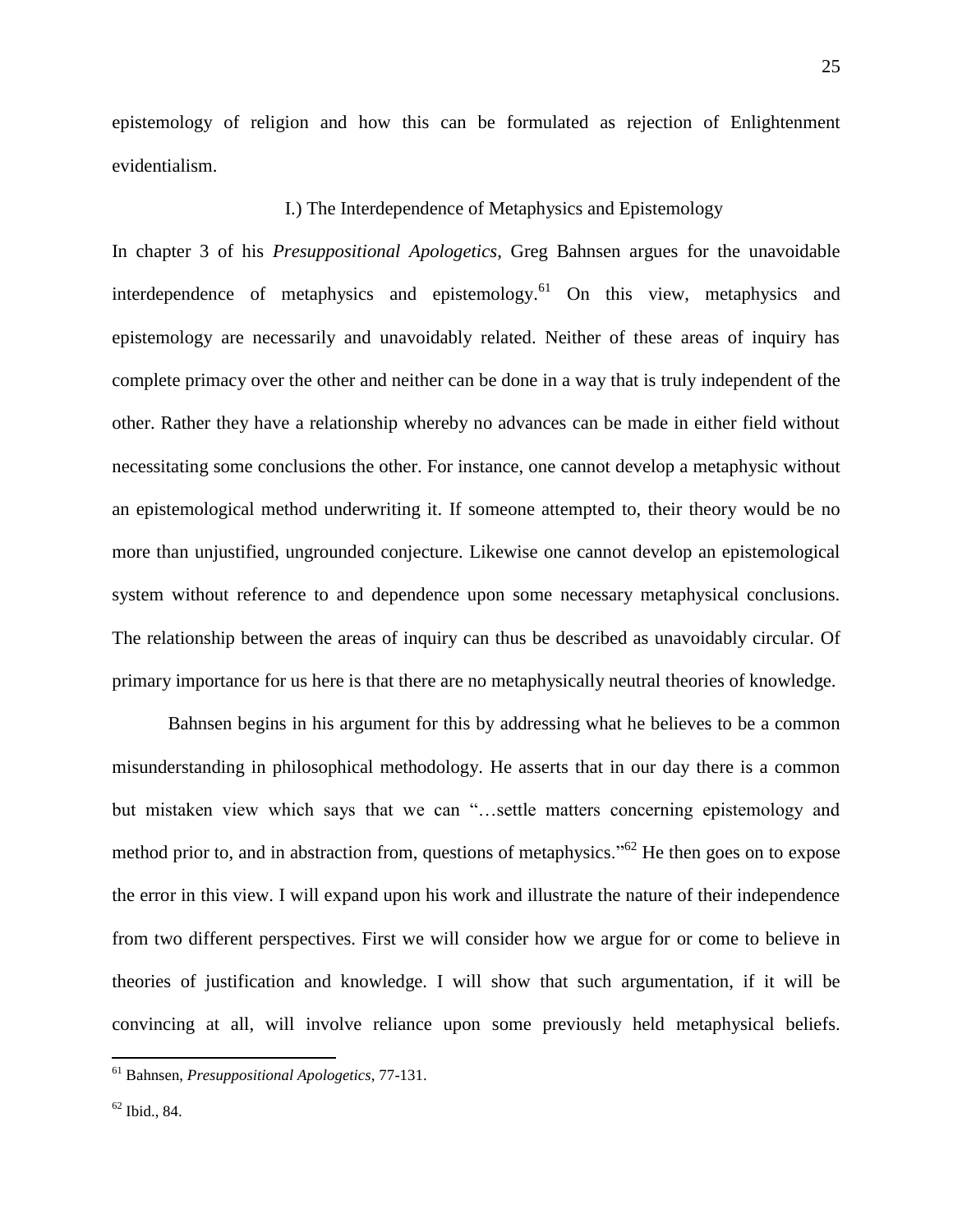Secondly, we will consider how theories of knowledge and justification in and of themselves entail some metaphysical conclusions. From both of these perspectives we will see that epistemology should not be thought of as a metaphysically neutral inquiry.

Part of Bahnsen's argument hinges upon a problem with defending theories of justification. Justification is something that can be ascribed to either beliefs or believers. When a belief is justified this means, at minimum, that our affirming of this belief is reasonable. That is, when we affirm that the belief is true we do so in a way that is not in violation of the basic canons of good epistemic practice. Similarly, when a believer is justified this means in the act of believing they are not violating these basic canons of good epistemic practice. Also, when believers are justified, they can usually expect their belief to be true. I suggest, along with Bahnsen, that a functional commonality in various theories of justification is that justification always involves some connection or other between beliefs, the truth or falsity of these beliefs, and the expectation that a believer has that his beliefs are indeed true. That is, regardless of what specific criteria and theories are offered, they are always offered, at least in part, for the sake of ensuring the maximum amount of true beliefs and the minimum amount of false beliefs. "…The notion of justified belief is related to that of true belief in that justifying reasons for a belief are those that will most [often] lead a person to hold beliefs that are true."<sup>63</sup> Thus, the justification of a belief and the truth of this belief are always related. At the very least they are related in that justificational theories are supposed increase the likelihood that we will end up with true beliefs.

To illustrate these points, consider what happens if Smith proposes **J**, his theory of justification. One of his intentions when offering **J**, if not his chief intention, is that if its criteria are met then we will have an increased likelihood of having true beliefs in a non-accidental, knowledge-creating way. If the criteria laid out in **J** are met and there are no defeaters, then our

<sup>63</sup> Ibid., 79.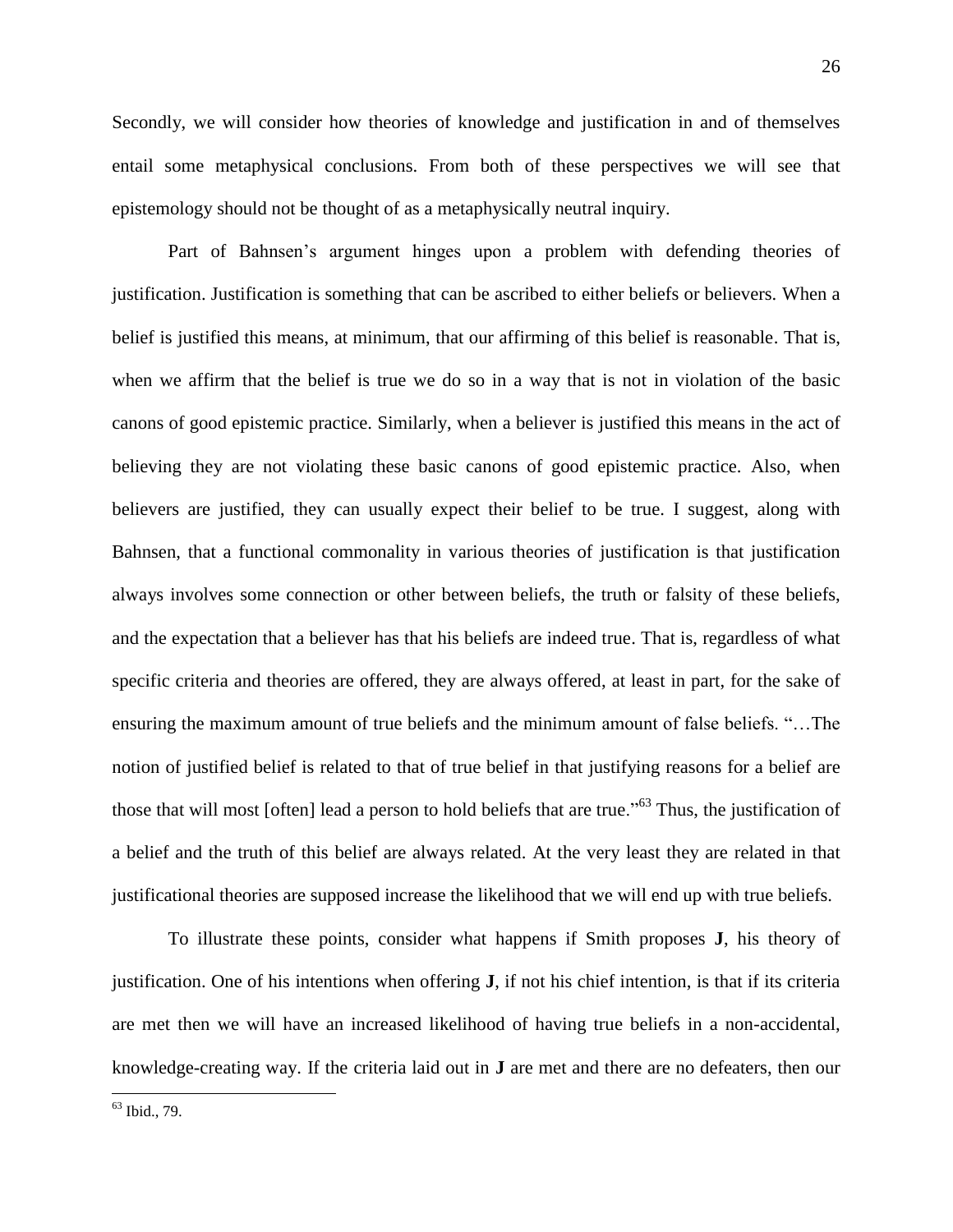true beliefs can count as knowledge (at least according to the view that knowledge is something like justified true belief). However, if we have a conversation with Smith and he tells us about his theory **J**, we would do well to ask why he maintains that **J** is the best justificational theory to hold. Or, far less stringently, we should ask why he maintains that it is valuable for the justification of some of his beliefs some of the time.

The kind of answers given to these questions illustrates some of the interdependence of metaphysics and epistemology that I wish to point out. Given the connection between justification and true beliefs just described, any theory of justification that is proposed will have to be argued for, to some degree, on the basis of its success. That is, a theory of justification can only be seen as tenable if it can be argumentatively demonstrated that the theory does in fact provide some truth-ensuring criteria. This is because it is the very purpose of the theory of justification is to provide some criteria according to which beliefs may be counted on as being true (or at least counted on as being more likely true than false). The unavoidable problem is that any argumentation or reasons given for a theory of justification must necessarily make reference to some already-known-to-be-true states of affairs:

The kind of [criteria] that will be sanctioned as offering "justification" for belief… will be so selected because these lead to beliefs counted as true in a satisfactory number of cases…justification is conferred on certain [criteria] because of the relatively high degree of success they have in engendering true belief…Now if types of [criteria] are to be sanctioned in this fashion, it is obvious that knowledge of the existing states of affairs is essential. One could not estimate the success factor for particular kinds of [criteria] unless he possessed some knowledge of truth (propositions corresponding to existing states of affairs) with which to make comparisons…Epistemological considerations are not capricious guesses; they are given because someone feels they are appropriate for the reality in which he lives. $64$ 

Thus, the only way Smith can know that his theory is the best one is if he has he somehow already has sufficient knowledge the states of affairs. Likewise, in order to argue for his theory

<sup>27</sup>

<sup>&</sup>lt;sup>64</sup> Ibid., 79, 83.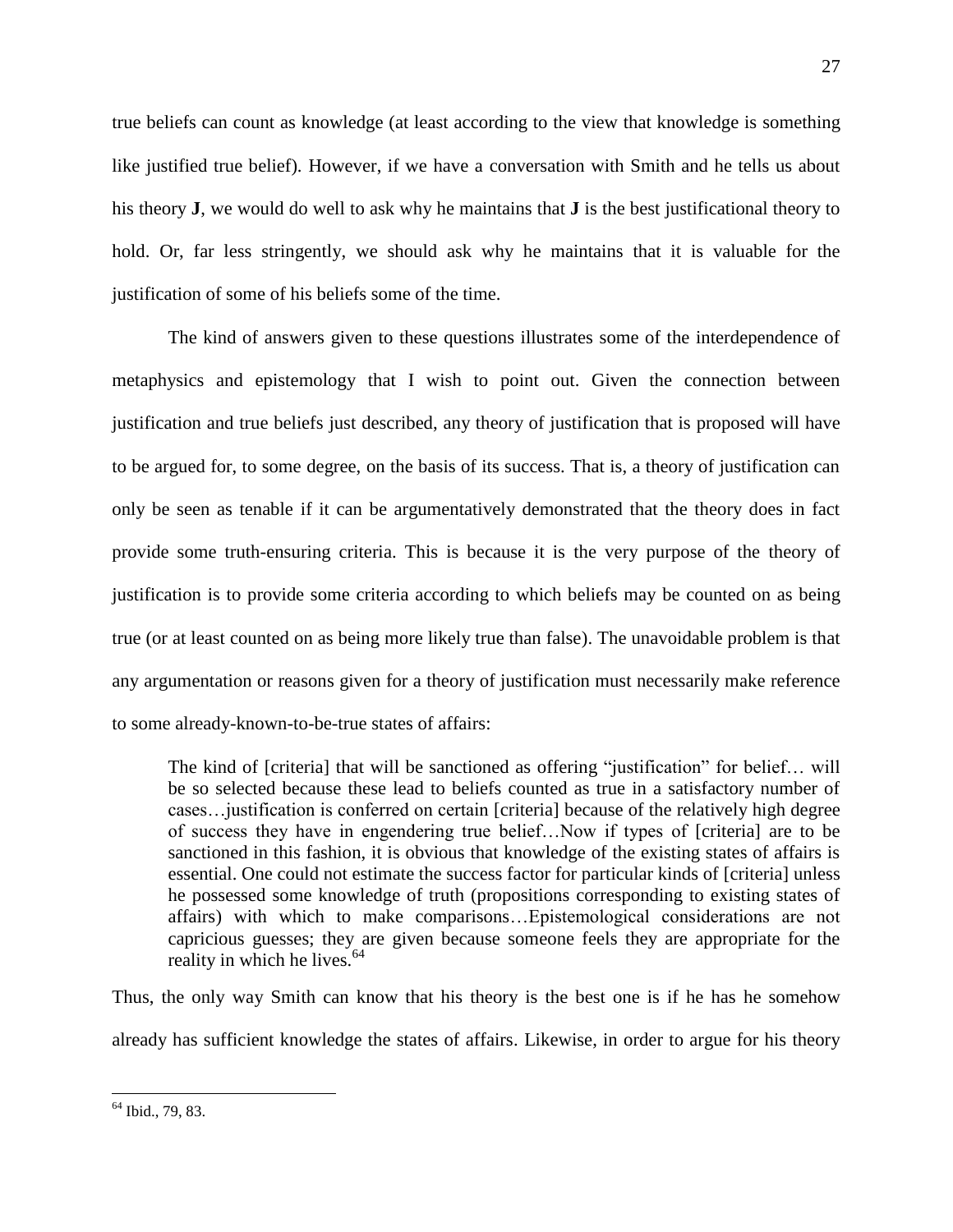he must at some point make reference to this same pool of knowledge. Indeed, the only way anyone can have reasons for holding their preferred theory of justification is if they "…already know something about the world."<sup>65</sup> The conclusion that Bahnsen draws from this is that is impossible, in terms of philosophical methodology, to begin by developing an epistemological theory without reference to at least some beliefs about what the world is roughly like (a metaphysical question). <sup>66</sup> Put concisely, we do not come to hold theories of knowledge and justification in a philosophical vacuum. Instead, we become convinced of one theory or another only upon careful reflection on the system in question and always with reference to our previous life experience, i.e. some beliefs about the reality in which we live.

To be clear I am not at this point going so far as to say that every epistemology always brings in some full, robust metaphysical system (though some philosophies seem do something like this, e.g. Plato's theory of the forms, which supports to both his metaphysical and his epistemological theories). Rather, I am arguing for the less controversial but easily overlooked point that epistemology is never a metaphysically neutral subject matter. In order for a theory of knowledge to be convincing to us to we must rely on some underlying beliefs depicting what the states of affairs are at least roughly like. Only with recourse to such beliefs can we validate a theory of knowledge. Thus we can see that there is some interdependence between metaphysics and epistemology at least in the sense that we are unable to develop or believe theories of justification without reliance upon some beliefs about the states of affairs. These beliefs fall under the category of metaphysics, broadly conceived.

<sup>65</sup> Ibid., 80.

<sup>66</sup> William Alston makes similar points in chapter 4 of his *Perceiving God*, 146-183. Here he discusses the impossibility of avoiding some epistemic circularity when arguing for the reliability of belief sources.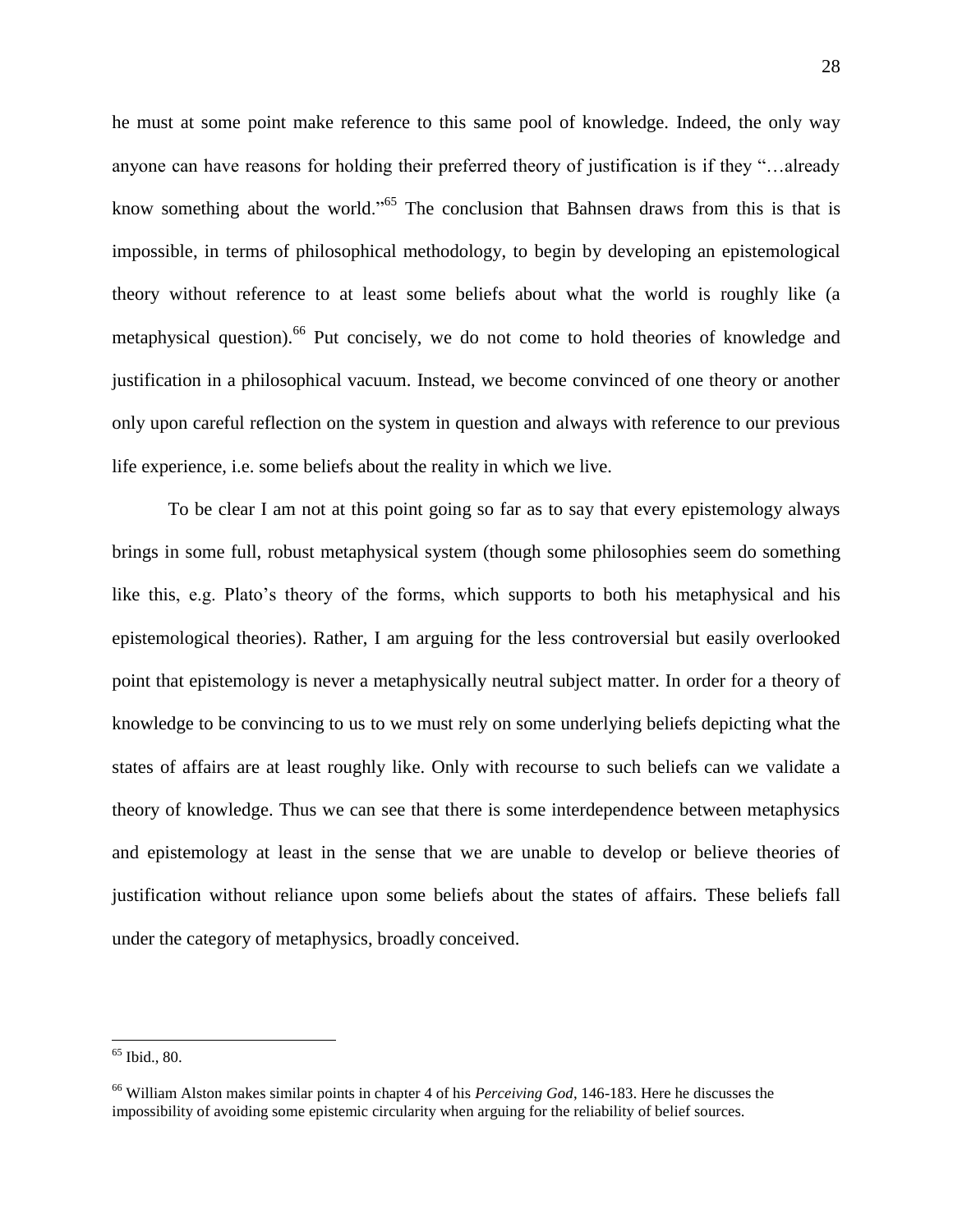To further illustrate this conclusion we can briefly consider theories of knowledge and justification from another perspective. Rather than investigating *how* we become convinced of certain theories, we can consider the content and structure of these theories in and of themselves. To do this we could review small web of general metaphysical presuppositions that hang together and underwrite theories of knowledge and justification.<sup>67</sup> I would like to suggest that these kinds of metaphysical beliefs are universal and unavoidable for all epistemological systems.<sup>68</sup> First, every theory of knowledge necessarily presupposes, at the very least, that human beings do in fact have a sufficient mental capacity for entertaining beliefs about some part of the reality in which they live, whatever that reality may be. Secondly, these theories always involve some explanation of how we actually come to, or should come to, hold beliefs about whatever parts of reality are available to us. That is, epistemological and justificational theories make reference to and rely upon some particular faculties or knowledge sources that are taken to be the grounds for our beliefs. In the final analysis though, these two presuppositions can be collapsed into one: that we are connected to our environment in some epistemic manner; that because the states of affairs are what they are, our faculties in conjunction with our environment can engender some beliefs about these states of affairs.

The very idea of a justificational theory or a theory of knowledge presupposes some state of affairs whereby we are epistemically connected to our environment in an appropriate way. When a theory of justification or some criterion for knowledge is offered, this involves taking a

 $67$  Bahnsen does something very similar to this however I am accentuating this point a different way and adding some of my own ideas. See Bahnsen, *Presuppositional Apologetics*, 81.

<sup>&</sup>lt;sup>68</sup> Consequently, some legitimate skeptics may avoid making these sorts of commitments. However, this does not undercut the main idea we are considering here, that neutrality is ultimately impossible. Skepticism, even with its inherent hesitation to affirm beliefs, is not necessarily an example of neutrality. For instance, skepticism usually implies a denial that certain states of affairs obtain (e.g., any states of affairs in which people would have legitimate reasons for overriding the skeptic's attack on knowledge). We will continue to unpack this idea in the following pages.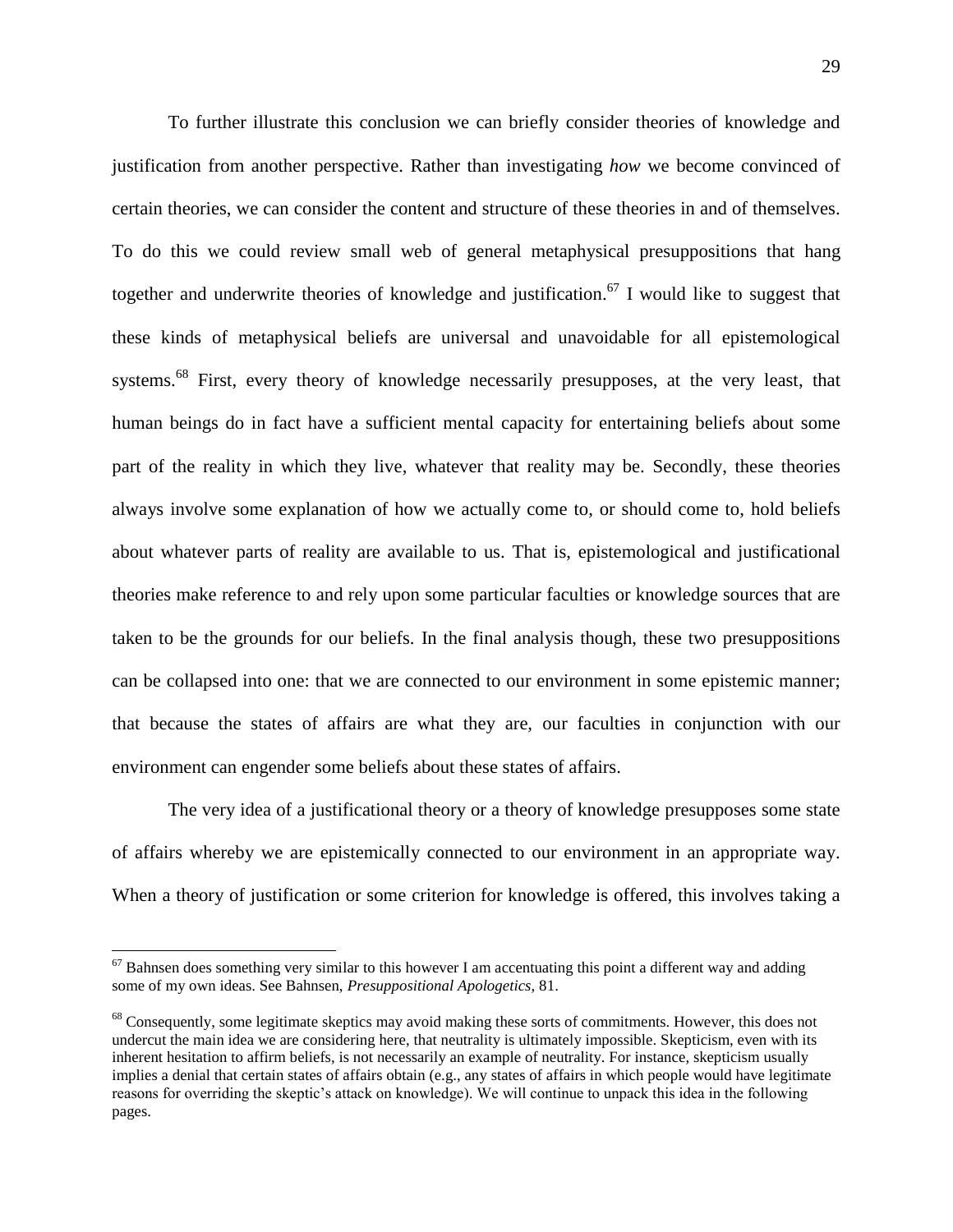stance on the specific nature of our epistemic connection with our environment and then parsing out some of the ramifications of this connection. Taking such stance as this entails, at least implicitly, some further stance about what the states of affairs roughly are or what the world is roughly like. Again, this is not to say that such a theory necessarily smuggles in or implies some robust, systematized metaphysic, but rather that it is at least not a metaphysically neutral theory. Put concisely, since a theory of justification or knowledge involves some specific epistemic connection to the world, it thus presupposes some states of affairs which match this theory. To illustrate this in somewhat generic terms, consider empiricism and rationalism. Both of these systems presuppose *that* we have some sort of epistemic connection with reality. At the same time, however, they disagree over exactly *what* this connection is like. Roughly speaking, an empiricist believes that this connection is fundamentally mediated by our senses while a rationalist believes that it is by our rational faculties. Consequently, both the empiricist and the rationalist would have to give at least slightly different accounts of the states of affairs. That is, their epistemological systems have slightly different metaphysical presuppositions.

To continue with this example, in order for the empiricist to have the best theory, it must be the case that the states of affairs roughly correspond to or at least do not contradict their view that we are epistemically connected to our environment through our senses. These states of affairs are, at least to some degree, different from the states of affairs that undergird the rationalist position. Consider, alternatively, the position of some radical skeptics. A radical skeptic, for our purposes, can be defined as one who denies that there is an epistemic connection with the world or at least denies that we can know about such an epistemic connection if there is one. I would suggest that such a skeptic is no more metaphysically neutral than the rationalist or empiricist. To be sure, they are not advancing any metaphysical theses and would be quick to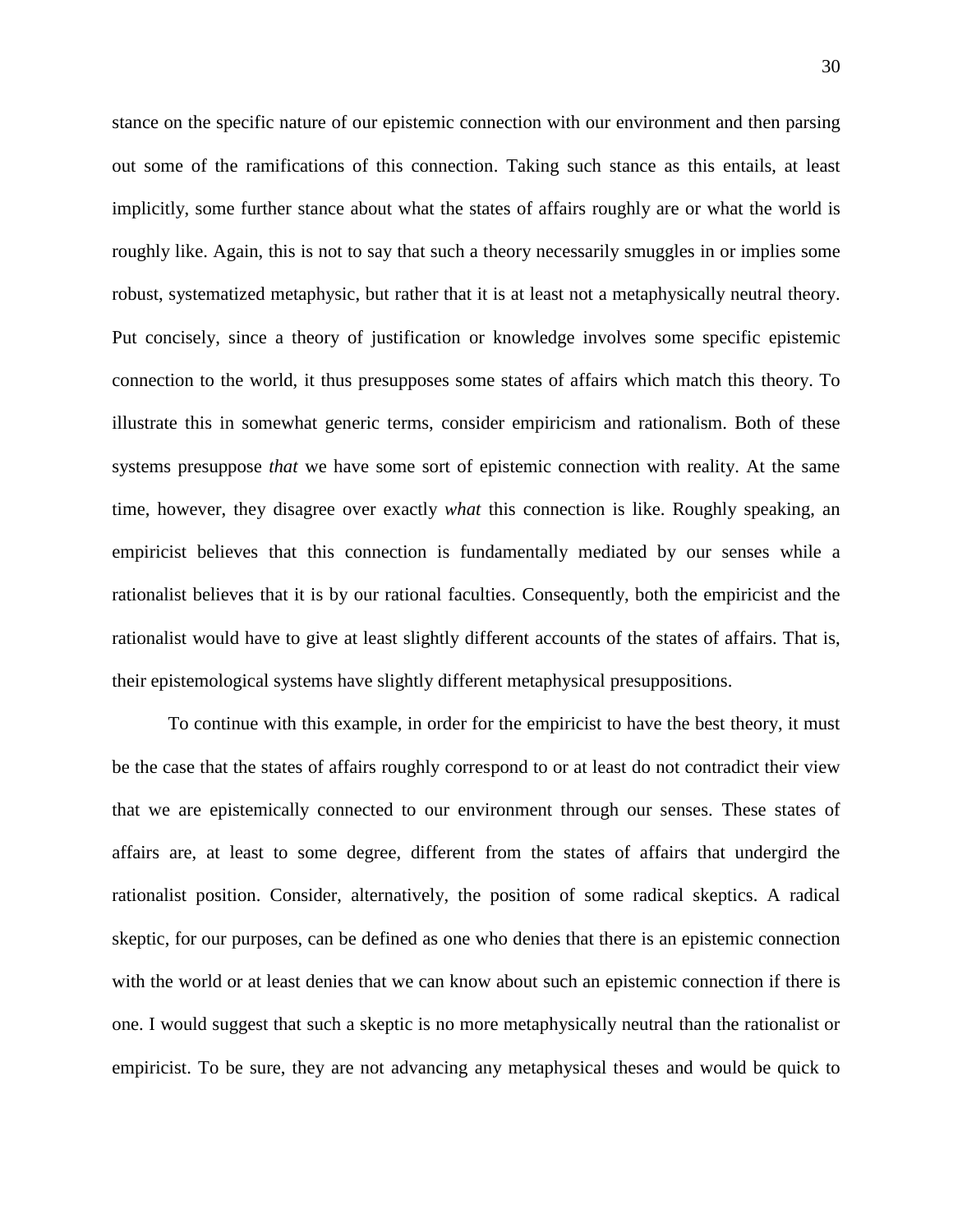point out reasons for doubting any metaphysical theses. However, the very assertion that there is no epistemic connection with reality, or that we cannot know about such a connection, is a metaphysically loaded assertion. In his view, the skeptic is dependent upon the states of affairs being one and not another; namely, that there is no epistemic connection between us and the outside world or that at least that if there is one that we cannot know about it with certainty.

From this discussion may rightly conclude that there is no metaphysical neutrality when it comes to epistemology. It is not as though we can develop or become convinced of a theory of knowledge or justification without recourse to some beliefs about what the world is like. We also saw that justificational theories and theories of knowledge always entail some metaphysical beliefs. If it is true that epistemology and metaphysics are connected in this way, then debate between adherents of radically different systems can be somewhat problematic. We will turn to this now.

#### II.) Presuppositions and Ultimate Truth Criteria

Having established that metaphysics and epistemology are unavoidably connected in this way, we can now start to touch upon a similar point about philosophical argumentation. In this section we will consider the kinds of standards that are appealed to when determining whether a given proposition is true or false. To do this we will consider two overlapping topics: presuppositions and ultimate truth criteria. Much of this section is a reflection of John Frame's work.<sup>69</sup>

Frame describes a presupposition as a kind belief that one is committed to in a foundational sort of way. He contends that amongst our wide network of beliefs there are some beliefs that play a more basic role and foundational upon which other beliefs are built, as it were. Frame first offers a general definition of presuppositions: "A presupposition is a belief that takes

<sup>69</sup> Frame, *Apologetics to the Glory of God* 3-14, Frame, *A Doctrine of the Knowledge of God* 45 and 125-133; and his contribution to *Five Views on Apologetics* 208-231.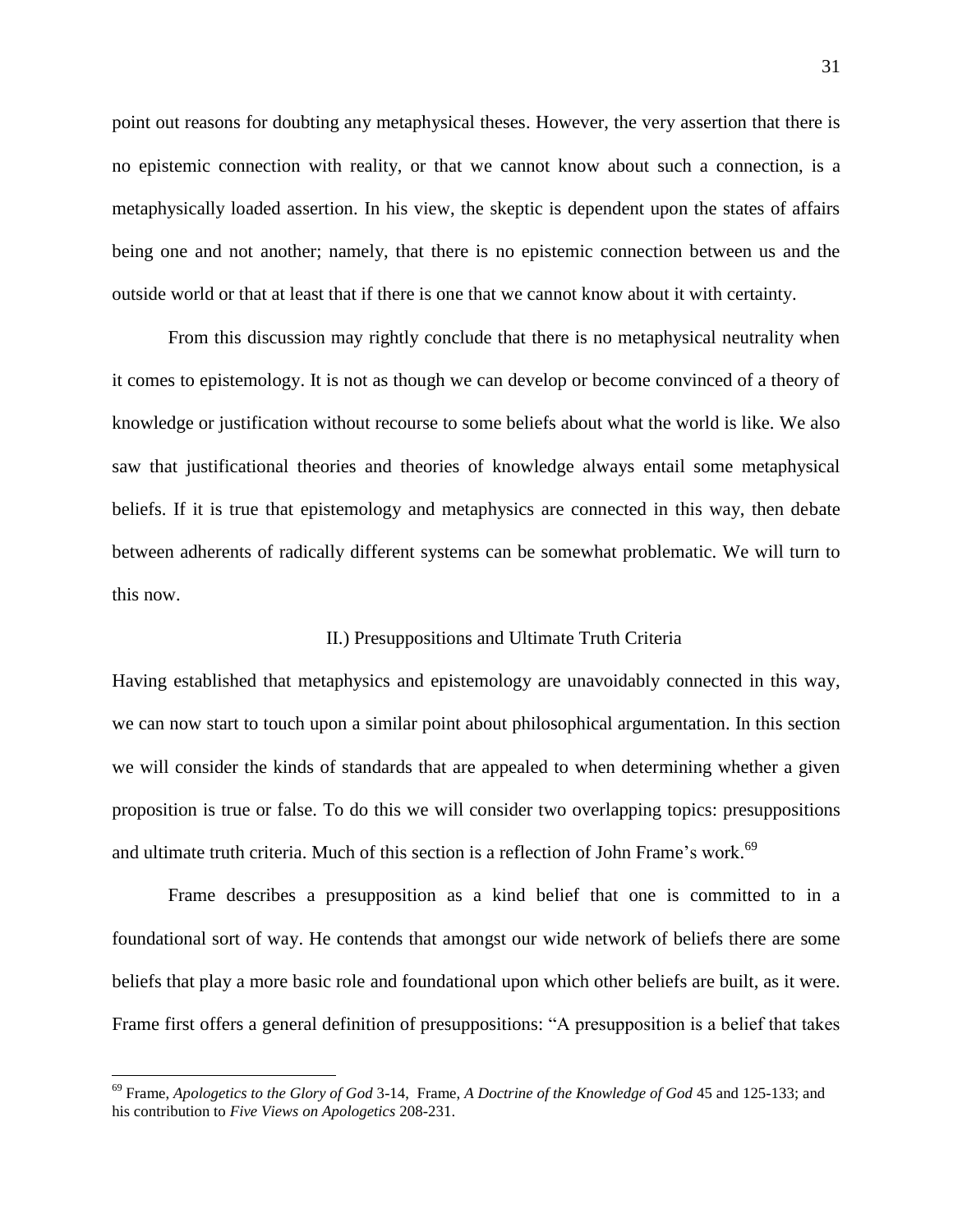precedence over another and therefore serves as a criterion for another."<sup>70</sup> Take, for instance, the law of non-contradiction: that a thing cannot be both P and not-P at the same time and in the same sense. While we do not very often entertain the belief that this law obtains, it is nevertheless is foundational in that it undergirds just about all of our thinking and argumentation and functions as a criterion according to which other beliefs are judged. In this way it is *presupposed* in just about all of our thinking. In addition to this, he specifies a certain kind of presupposition that he calls an "ultimate presupposition". As the name indicates, he uses this term to refer to a presuppositional belief "...over which no other takes precedence."<sup>71</sup> That is, there are certain presuppositions that are held onto or committed to with a special degree of commitment. Frame says of these kinds of presuppositions that:

Everyone has them because everyone has some commitment that at a particular time (granted, it may change) is "basic" to him. Everyone has a scale of values in which one loyalty takes precedence over another until we reach one that takes precedence over all the rest. That value is that person's presupposition, his basic commitment, his ultimate criterion.<sup>72</sup>

The idea is that if we ask someone why they believe what they believe they will likely offer some other belief or reason. If we kept pressing them and asking give further reasons for these reasons, they will eventually arrive at some basic kind of commitment like this that is not supported by some deeper more foundational commitment. At this point we will have reached the end of the chain of their beliefs, we have arrived a belief with no further external support.

It is worth noting some of the differences between presuppositions in general and ultimate presuppositions. In addition to the level of precedence, there also appears to be difference in exactly what kind of beliefs they are and how they are held. When offering his

 $\overline{a}$ 

<sup>70</sup> Frame, *The Doctrine of the Knowledge of God*, 45.

 $71$  Ibid, 45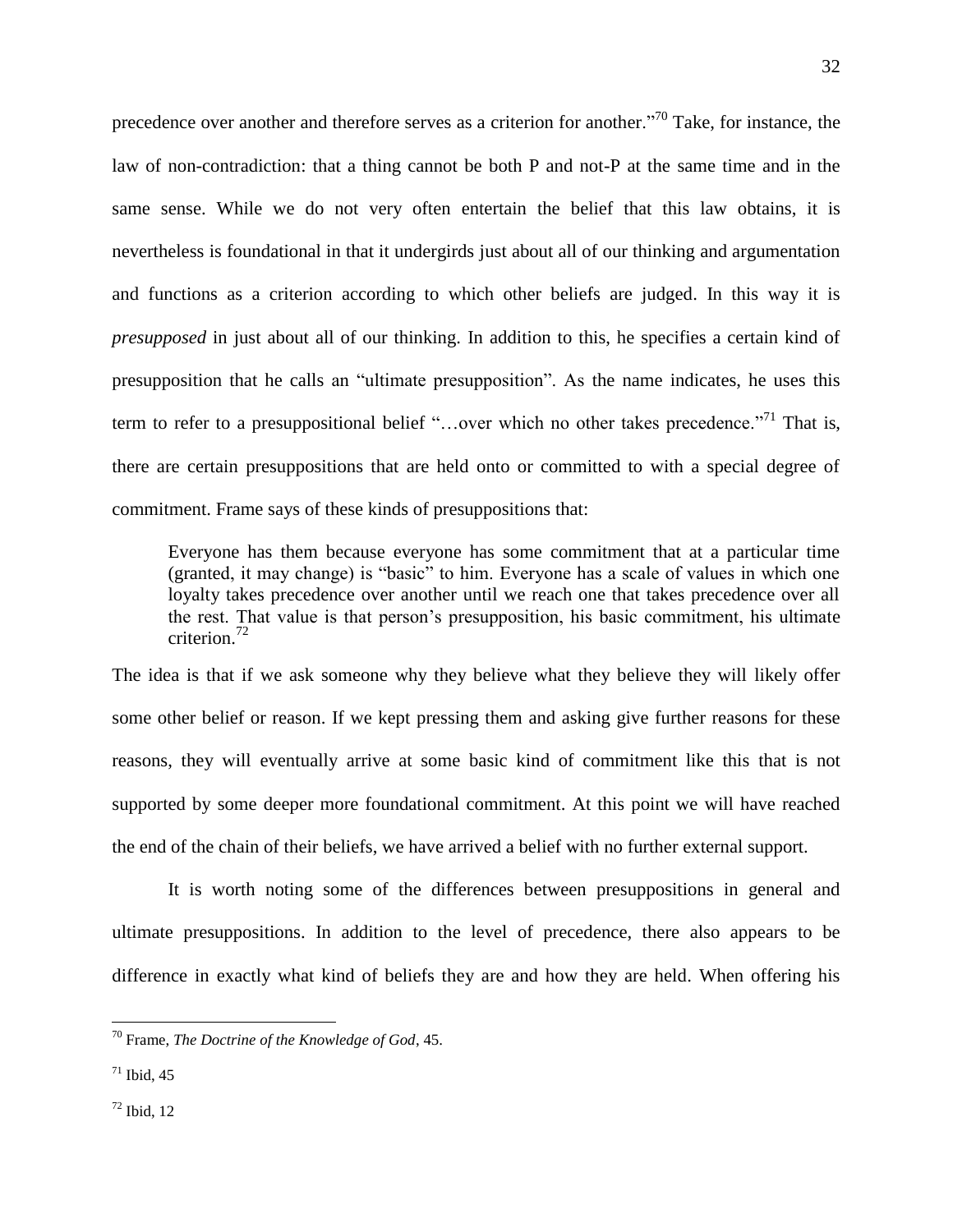general definition of presuppositions, Frame simply classifies them as a sort of belief that takes precedence over other beliefs. However, when defining ultimate presuppositions, he adds that they are a sort of value or loyalty. I bring this up to point out that, on Frame's view, ultimate presuppositions seem to be more akin to dispositions or tendencies than to mere propositional beliefs. That is, while ultimate presuppositions are without a doubt a certain kind of belief which entails propositional content, they are often held onto and reasoned from as though they were something very valuable and indeed worth being loyal to and committed to. For this reason it is difficult to elucidate what exactly an ultimate presupposition is without using some theological or religious language. For instance, a Christian's ultimate presupposition or ultimate commitment should be to Jesus Christ as King, Savior, Lord, and God, "…and hence his word is the very *criterion*, the ultimate standard of truth".<sup>73</sup> The contention is that there are "nonreligious" analogues such that everyone, the religious and the non-religious alike, have ultimate commitments. For instance, one may be committed to the idea that the basic deliverances of reason or sense perception are sufficient arbiters of truth; that we should trust these deliverances as the final authority and condition for truthfulness in all areas of inquiry. Thus, without adhering to any religious doctrines, one may nevertheless have an ultimate commitment that is functionally analogous to that of the Christian's ultimate commitment to Jesus Christ.

Frame maintains that these ultimate presuppositions are a kind of commitment that is brought into all of our thinking because they govern all of our thinking. That is, all of our ideas are either built upon it as a foundation or are brought into conformity with it somehow. Thus they are normative beliefs in the sense that they regulate other beliefs or provide some standard by which they can be judged. For this reason he describes them as ultimate truth criteria.<sup>74</sup> An

<sup>73</sup> Frame, *Apologetics to the Glory of God*, 7.

<sup>74</sup> Frame, "Presuppositional Apologetics" in *5 Views*, 209.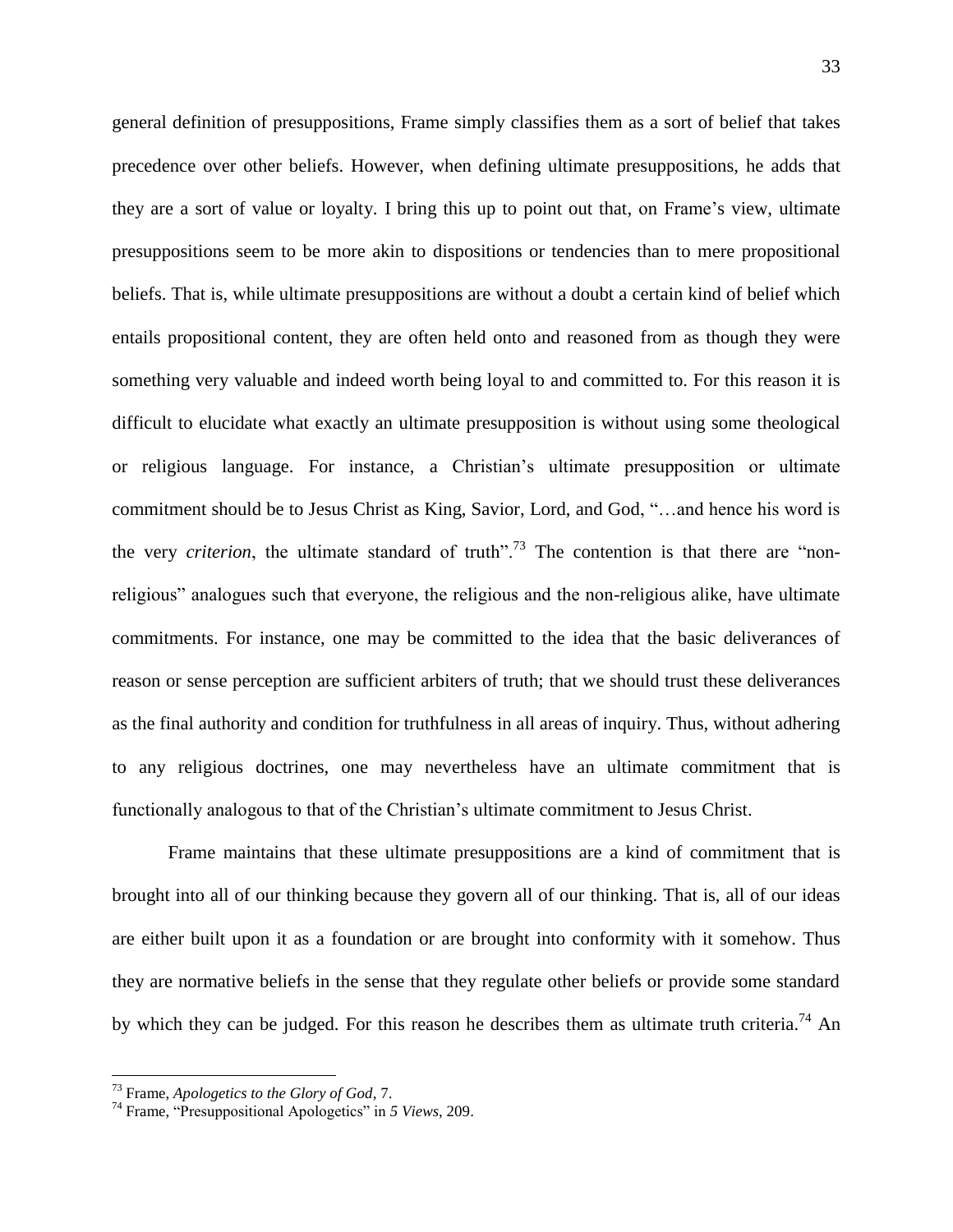ultimate truth criterion is some belief about what our knowledge sources ultimately are and how we ultimately have access to truth. Beliefs of this sort are placed high above other beliefs, given precedence, and taken to be a trustworthy and reliable standard for judging all other beliefs and ideas. To use the language from above, they involve a belief about what our epistemic connection with reality is. Thus they tell us how we should ultimately go about our philosophical inquiry. Put in other words, an ultimate truth criterion reveals what final authority that we appeal to in making judgments about what is true and false. Naturally, these sorts of commitments or beliefs serve as the basis for a given philosophical system. The empiricist, for example, holds onto sense perception as the reliable truth-determining authority and thus builds his philosophical system in a way that is governed by this truth criterion. Likewise the rationalist holds that human reason is the ultimate truth criterion and thus builds a system in line with this truth criterion.

An important question that comes to mind is how do people come to hold to such a criterion and how can they argue for why their criterion should he held over against another? Though it may sound strange at first glance, ultimate truth criteria cannot be believed in or argued for in a non-circular way.<sup>75</sup> This is because, by definition, an ultimate presupposition is not held onto for any reason beyond itself. This does not mean that they are necessarily picked out in an arbitrary fashion and without any reason whatsoever.<sup>76</sup> Ultimate presuppositions are typically held because of what is taken to be some inherent virtue of the belief itself. The rationalist and empiricist both espouse truth criterion that have at least some prima facie attractiveness. According to Frame, every philosophical system or belief system holds to some

<sup>75</sup> Williams Alston says something very similar to this: "…With respect to even those sources of belief which we are normally the most confident we have no sufficient noncircular reason for taking them to be reliable… Epistemic circularity would thus appear to be inescapable". (*Perceiving God,* 146-147).

<sup>76</sup> Frame, *The Doctrine of the Knowledge of God*, 125.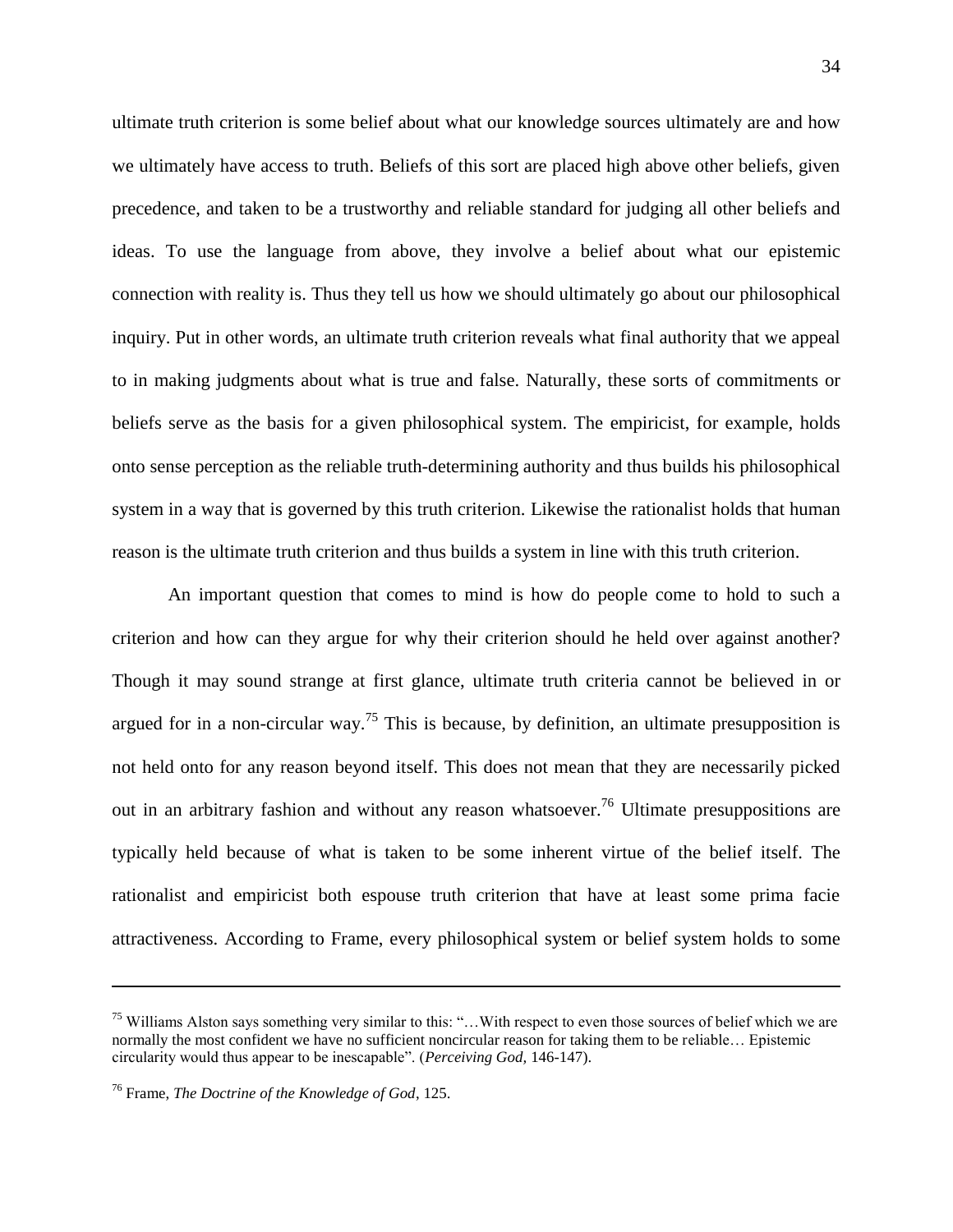ultimate truth criterion or other in this manner; that is, in virtue of some inherent quality of the truth criterion itself. An implication of this point is that any argument for such a truth criterion must rely upon that criterion:

Every philosophy must use its own standards in proving its conclusions; otherwise it is simply inconsistent. Those who believe that human reason is the ultimate authority (rationalists) must presuppose the authority if reason in their arguments for rationalism. Those who believe in the ultimacy of sense experience must presuppose it in arguing for their philosophy (empiricism). And skeptics must be skeptical of their skepticism (a fact that is, of course, the Achilles' heel of skepticism). The point is that when one is arguing for an ultimate criterion, whether Scripture, the Koran, human reason, sensation, or whatever, one must use criteria compatible with that conclusion. If that is circularity, then everybody is guilty of circularity.<sup>77</sup>

The purpose of this discussion is to suggest and illustrate that there is no philosophical neutrality when it comes to discussing criterion for truth. It is impossible to offer a cogent argument for one truth criterion or another without presupposing that truth criterion in the argument and then arguing by that criterion.

## III.) Worldviews

The last two sections have shown that philosophical neutrality or non-circularity is not as easy to come by as one might initially assume. In the first section this came out when we saw that there are no metaphysically neutral ways to actually argue for a theory of knowledge. Likewise, theories of knowledge in and of themselves always entail some metaphysical commitments. We also saw that there is no philosophical neutrality when it comes to the discussion of ultimate truth criterion. While these first two sections involved a negative assertion, that philosophical neutrality is impossible in these areas, in the present section we will consider a positive assertion: that because there is no philosophical neutrality in these areas that therefore our thinking and reasoning is relative to a "worldview" as will be defined shortly.

<sup>77</sup> Frame, *Apologetics to the Glory of God,* 10.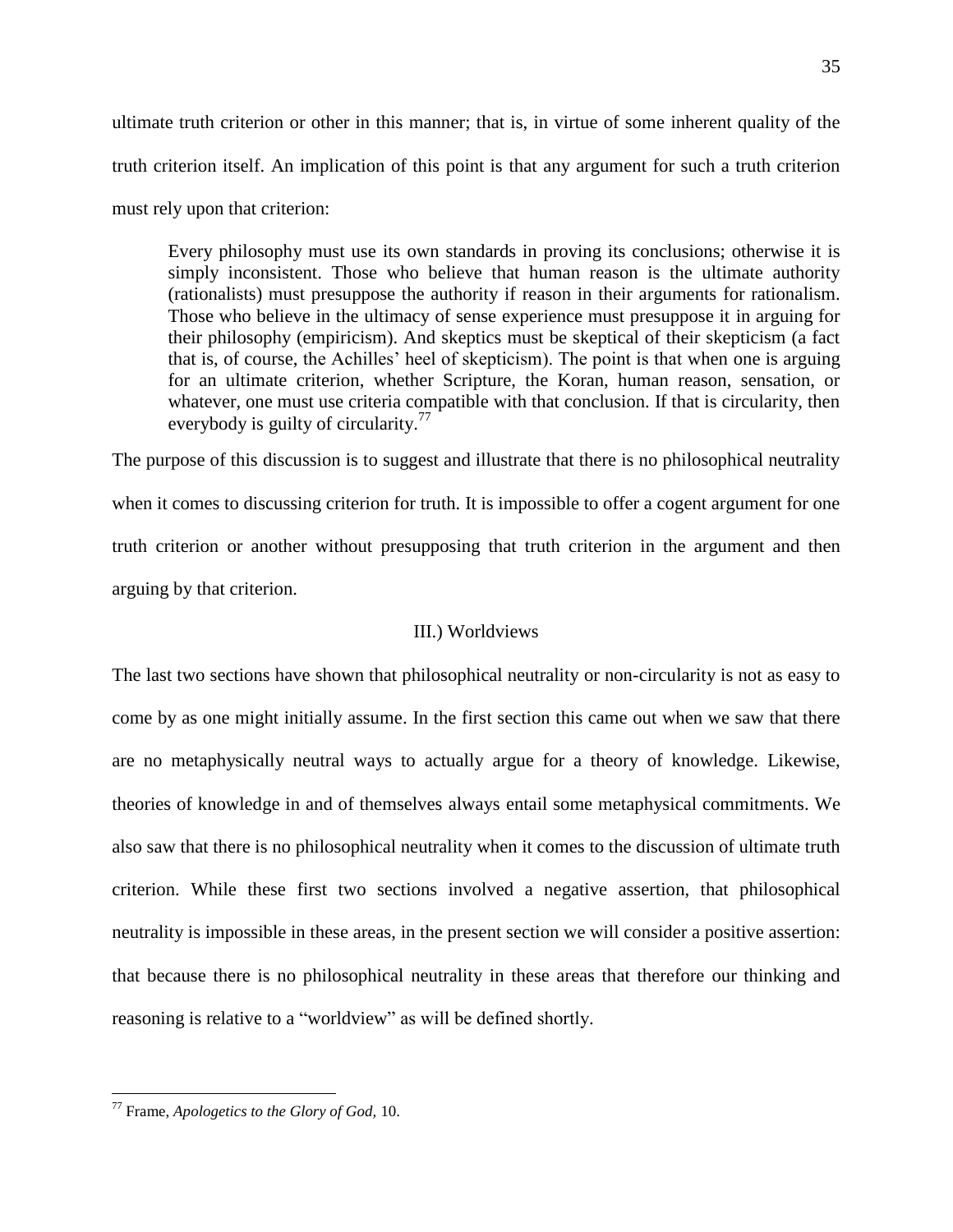Given the impossibility of neutrality and the fact that we cannot reason without presuppositions it should come as no surprise that equally rational people can arrive at completely different and even contradictory understandings of what the world is like. In fact it is easy to see why this happens once we acknowledge our circular reliance upon presuppositions and that the fact that these epistemological commitments entail at least some further metaphysical commitments. Suppose, for instance, that Smith and Jones have different ultimate truth criterion. Not only will they have to argue for these commitment in the circular way described above, but they must also presuppose some necessary metaphysical conclusions to match their truth criterion. What this means is that before they have even begun in their philosophical inquiry they already have at least slightly different views of what some states of affairs are like. In the same way they already have different conceptions of what will make for a convincing argument and what will suffice as evidence for a given proposition. These differences begin to show as they start to consider different philosophical questions. As Bahnsen says,

What take to be problems, what kind of analysis they say is required, and what methods and standards they use will all be viewed differently. What each school sees as amounting to "making a good case" for a basic position – what each will count as plausible or not – depends on their own initial perspectives or presuppositions.<sup>78</sup>

The result of this is that since Smith and Jones start from different positions they may differ greatly in their understanding of the world. They may well provide contradictory answers to various philosophical questions they ask. If pressed, they are liable to offer different views of what the world is ultimately like.

These observations about presuppositions suggest that all of our reasoning and thinking is ultimately worldview-thinking. By this I mean that the non-neutral, presuppositional bases that we all work from can, and do, serve as grounds for other beliefs that are formed in a systematic

<sup>78</sup> Bahnsen, *Presuppositional Apologetics*, 82-83.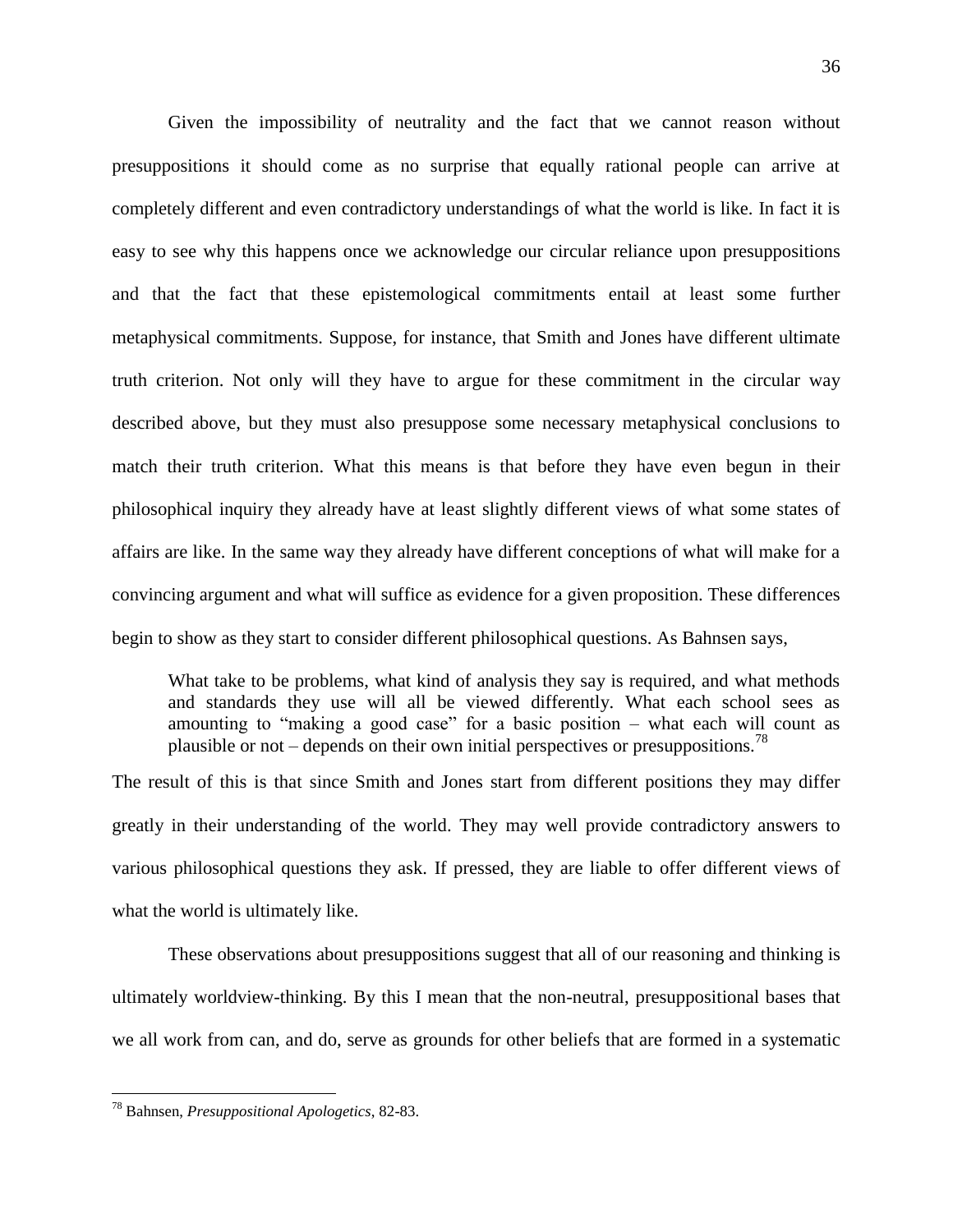or coherent way. In reasoning from our basic presuppositions we tend to develop a worldview. To be sure, our presuppositions do not in and of themselves constitute a robust worldview. Nevertheless they do serve as the implicit guides in developing and systematizing one. Most basically, then, a worldview is a somewhat systematized, coherent understanding or interpretation of what the world is like. A worldview thus consists of the answers to a number of crucial philosophical questions. According to Bahnsen, "Each worldview has its presuppositions about reality, knowledge, and ethics; these mutually influence and support each other.<sup>79</sup> Likewise, Clément Vidal offers a comprehensive list of worldview questions that include:

- (a) What is? *Ontology* (model of being);
- (b) Where does it all come from? *Explanation* (model of the past);
- (c) Where are we going? *Prediction* (model of the future);
- (d) What is good and what is evil? *Axiology* (theory of values);
- (e) How should we act? *Praxeology* (theory of actions).
- (f) What is true and what is false? *Epistemology* (theory of knowledge);
- (g) Where do we start to answer those questions? $80$

As we are faced with these sorts of philosophical questions the way in which we answer them, as mentioned above, will hinge upon our ultimate truth criterion and ultimate commitments. Likewise, our answers will most likely cohere with the answers we give for other questions. There are many questions that this raises and a handful of implications that should be drawn from this.

First, one might ask if everyone has a worldview. It has already been established that everyone must make use of presuppositions if they are to reason at all. But does it follow from this that everyone must participate in the philosophical inquiry that seems to be necessary for the development and identification of a worldview? Must one intentionally consider these

 $\overline{a}$ 

<sup>79</sup> Bahnsen, *Presuppositional Apologetics*, 15.

<sup>80</sup> Vidal, *Metaphilosophical Criteria for Worldview Comparison*, 5-6. Videl is neither a Presuppositional Apologist nor a Christian. Nevertheless, he acknowledges some of the same Metaphilosophical concerns as the presuppositionalists.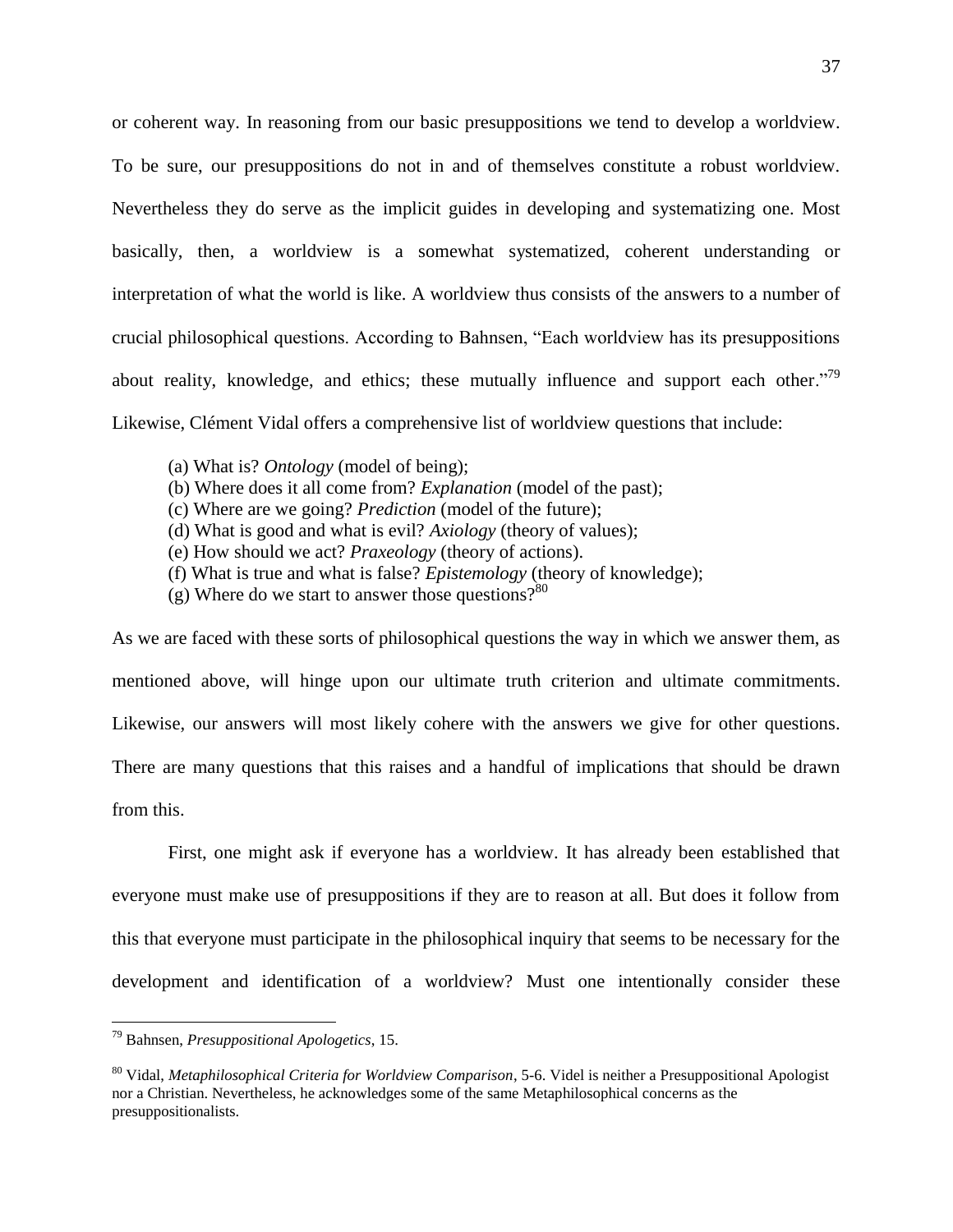philosophical questions in order have a worldview? In answer to this question, Vidal makes the distinction between implicit and explicit worldviews: "Most people adopt and follow a worldview without much thinking. Their worldview remains implicit. They intuitively have a representation of the world (components  $(a)-(c)$ ), know what is good and what is bad (component (d)) and have experience on how to act in the world (component (e)). And this is enough to get by."<sup>81</sup> On the other hand, an explicit worldview is one that has been developed and adopted in a more intentionally. In such cases "…some curious, reflexive, critical, thinking or philosophical minds wake up, and start to question their worldviews. They aspire to make it explicit.<sup>82</sup> In addition to this distinction, he also asserts that everyone is in need of a worldview. We will consider this in just a moment. Before this, we will take up a question that is a corollary to the implicit/explicit distinction.

If it is possible for a worldview to be held either explicitly or implicitly, then what is it like to have a worldview? Or what is a worldview like? One analogy that can be readily made is that a worldview is like a pair of glasses. A worldview is like a lens through which one views (i.e. interprets or understands) everything in their experience. Just as one who wears glasses might forget that they are wearing them so awareness of our worldview can be implicit and need not be at the forefront of one's thinking. Another feature of this analogy is that it can be used to illustrate some of the difficulty associated with thinking about one's own worldview. We almost always look *through* our glasses. It is only by intentionally deciding to look *at* one's glasses, and much strain on the eyes, that we can actually adjust our focus and look *at* the lenses that are

38

 $82$  Ibid.

 $81$  Ibid., 6.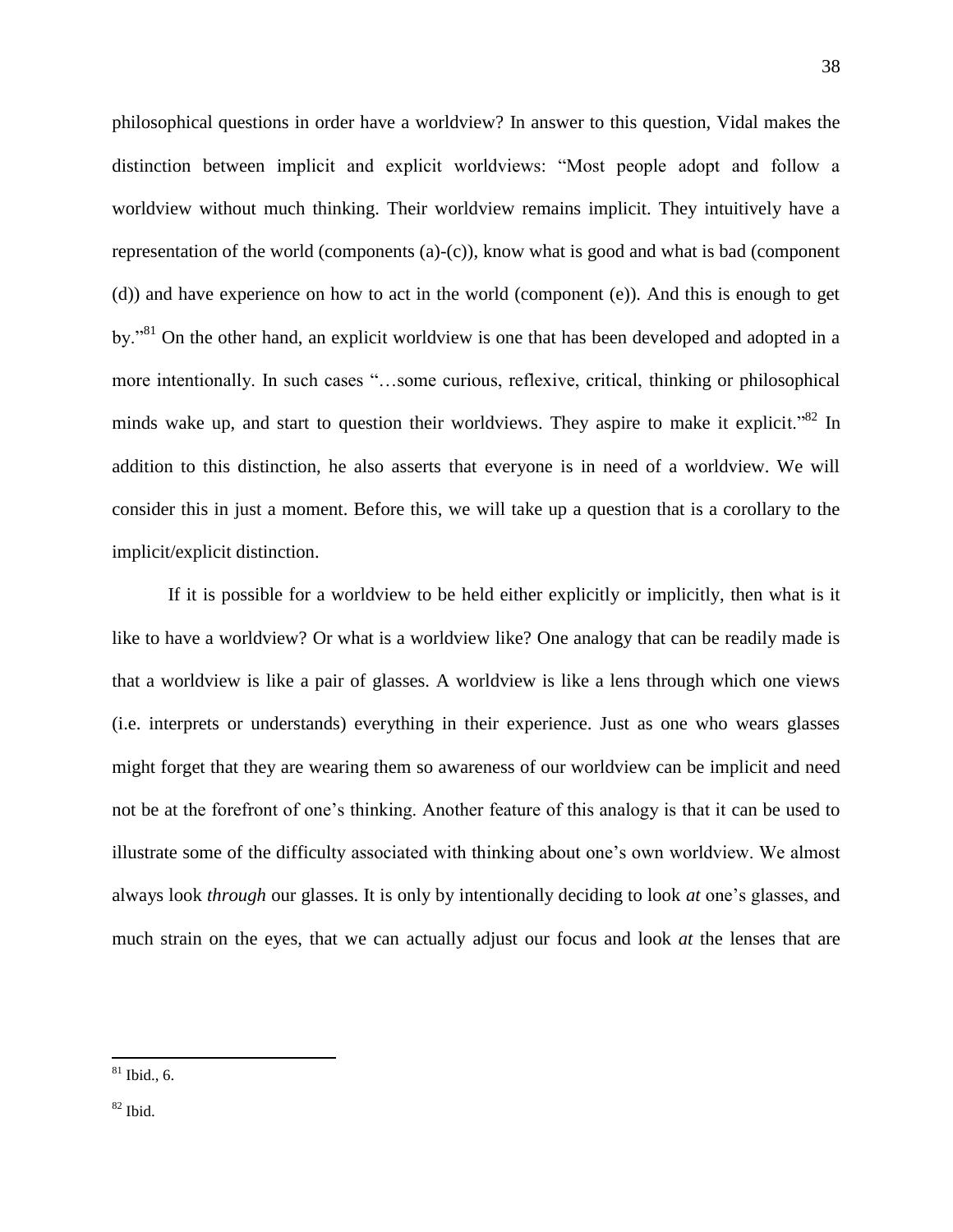before our eyes. Much in the same way it is difficult, especially at first, to examine one's own worldview.<sup>83</sup> Now we can return to the unanswered question above.

To continue with the analogy, can we remove our glasses? If so, what sort of difference would this make? Would it result in complete blindness, a slightly blurred vision, perhaps improved vision? That is, can we reason without a worldview and, if so, what would this be like? There are two ways to answer this question. First, there may be a very weak sense in which one could abstain from developing or holding to a worldview. One might somehow abstain from answering worldview questions and thus ultimately remain agnostic. This is what some sorts of skeptics do. They could maintain that we cannot finally settle matters of ontology, explanation, prediction, axiology, and praxeology. In this sense they may not develop a robust, content-rich worldview in the way that other thinkers typically do. Nevertheless they still have a method, albeit a skeptical method, for answering the worldview questions. That is, they still have an overriding commitment (e.g., a commitment to skepticism) which guides them in answering worldview questions. The skeptic's guiding principles steer them away from positively affirming many things and thus they end up with a strange sort of worldview, perhaps an anti-worldview. The skeptic's anti-worldview is still a worldview of sorts, it just a worldview with very little content. It is still a worldview in the sense that a worldview, as defined above, is a systematized understanding or interpretation of what the world is like. According to skeptic's anti-worldview, the world is something which we may experience but about which we cannot truly know. From this we may conclude, along with Vidal, that "Every one of us is in need of a worldview, whether it is implicit or explicit".<sup>84</sup> There may only be one possible exception. One who lacks

 $\overline{\phantom{a}}$  $83$  Ibid.

<sup>84</sup> Ibid., 8.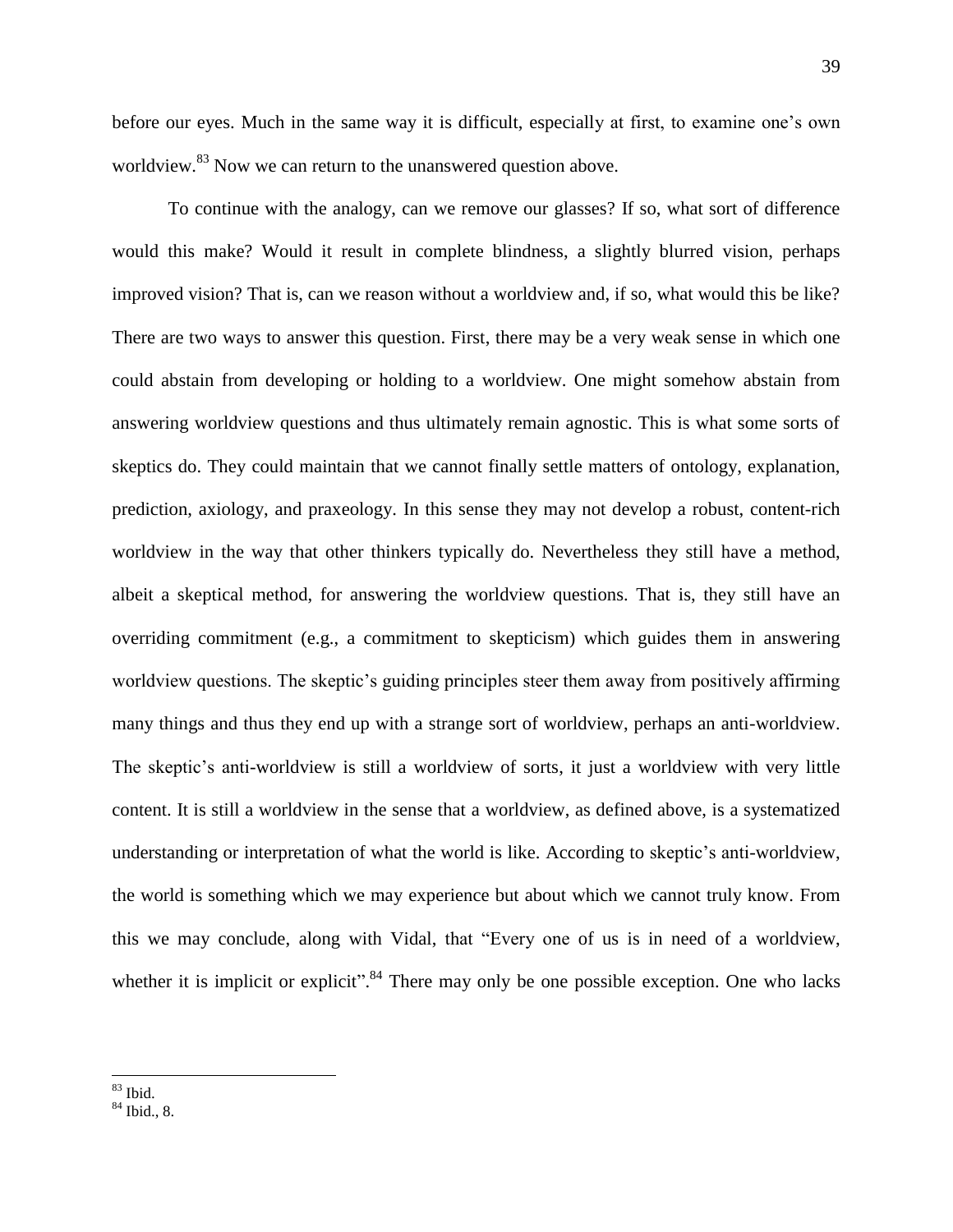sufficient cognitive faculties may thereby refrains from developing or subscribing to a worldview. Thus, we cannot truly reason without a worldview.

We can arrive at this conclusion in a more decisive way by considering two related theses about the relationship between facts, interpretation, and worldviews. First, consider how Smith and Jones, if they have different worldviews, will interpret certain facts differently. Suppose that Smith has a roughly Judeo-Christian worldview. Jones, on the other hand, has a materialist worldview. When they consider the readily observable fact that, say, "The cat is on the mat", they will understand or interpret this fact in different ways. By this I mean that they will embed this fact within different constellations of belief. For Smith, "The cat is on the mat…and (implicitly) is *in God's universe*". For Jones, on the other hand "The cat is on the mat…and (implicitly) is *in a materialist universe*". Thus, at the very least, we can at least accept the relatively noncontroversial thesis that a worldview is able to suffice as a fact-interpreting framework (i.e. worldviews influence how we interpret facts and what they ultimately mean). This phenomenon becomes more relevant as we consider more significant facts. For instance, consider how Smith and Jones might interpret the fact that human beings are social creatures. Since Smith's view of reality involves an ultimate personality (i.e., God), personhood and sociality will likely be understood as somehow derivative of this. Jones, on the other hand, will have to interpret and explain the existence of personhood and sociality differently. Thus, pointing out to them the fact that human beings are social entities will mean something quite different in both cases.

Now, consider a more controversial thesis: not only do worldviews provide this kind of interpretive frame work, but that it is impossible to interpret any fact whatsoever outside of a worldview. To put this in positive terms, there are no such things as "brute facts" that can be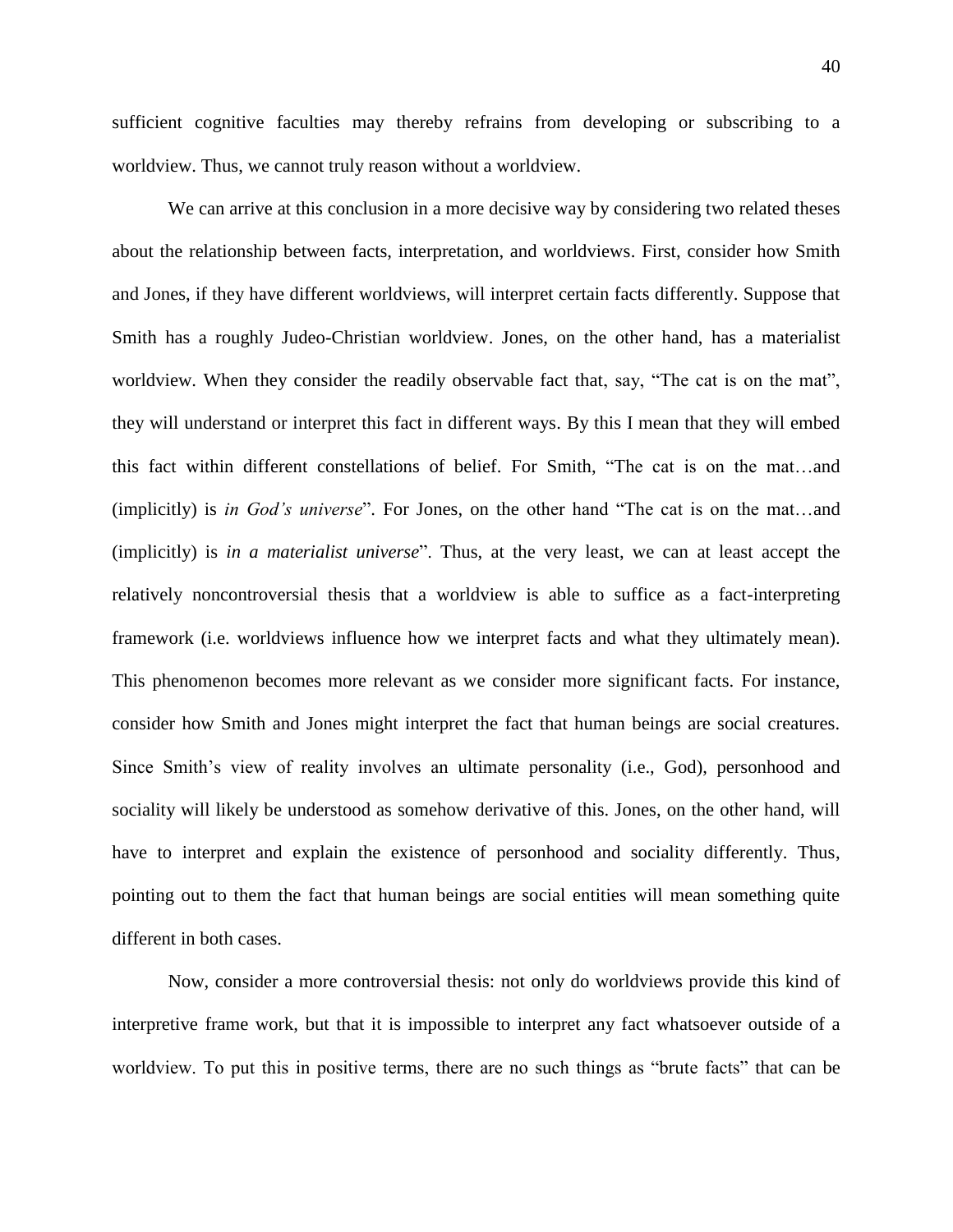merely understood without interpretation. Suppose that someone who attempts to reason without a worldview, who attempts to rid themselves all of their commitments and be a tabula rasa willing to be written on only by brute facts that need no interpretation.<sup>85</sup> Even though this task is probably impossible, if someone could do this they would thereby establish a set of conditions which would make it impossible to know or understand anything at all. Accordingly, Bahnsen says "There are no facts or uses of reason which are available outside of the interpretive system of basic commitments or assumptions which appeals to them."<sup>86</sup> Frame also says that

We have no access to reality apart from our interpretive faculties. To seek such access is to seek release from [being human]. We cannot step outside of our own skins…We never dig deep enough to reach some "bedrock" of pure facticity–facts undefiled by any interpretive activity…It is better to recognize that all statements of fact are interpretations of reality and that all true interpretations are factual.<sup>87</sup>

To use the analogy, if we remove our glasses we will be completely blind, and not merely left with some blurry vision. There is nothing there for us to know without using employing a worldview because there is no *way* for us to know except by using a worldview. Thus, we can conclude that all of our thinking and reasoning can be considered worldview-reasoning.

#### IV.) Evidentialism Rejected

The implications of this discussion are far reaching. If all of this is true, then there are definite conclusions that we can draw about the nature and scope of philosophical inquiry, epistemology proper, and epistemology of religion. On the one hand, since neutrality is impossible, philosophy should not be understood as dispassionate, discursive truth-finding discipline comprised of isolated and discrete areas of inquiry. It is not clear that rational reflection by itself will automatically yield unqualified true conclusions or even conclusions that every rational person

l

<sup>85</sup> This point is similar to Wilfrid Sellar's attack on what he calls "the myth of the given". See his *Empiricism and the Philosophy of the Mind* (1956).

<sup>86</sup> Bahnsen, *Presuppositional Apologetics*, 15.

<sup>87</sup> Frame, *The Doctrine of the Knowledge of God*, 71-72.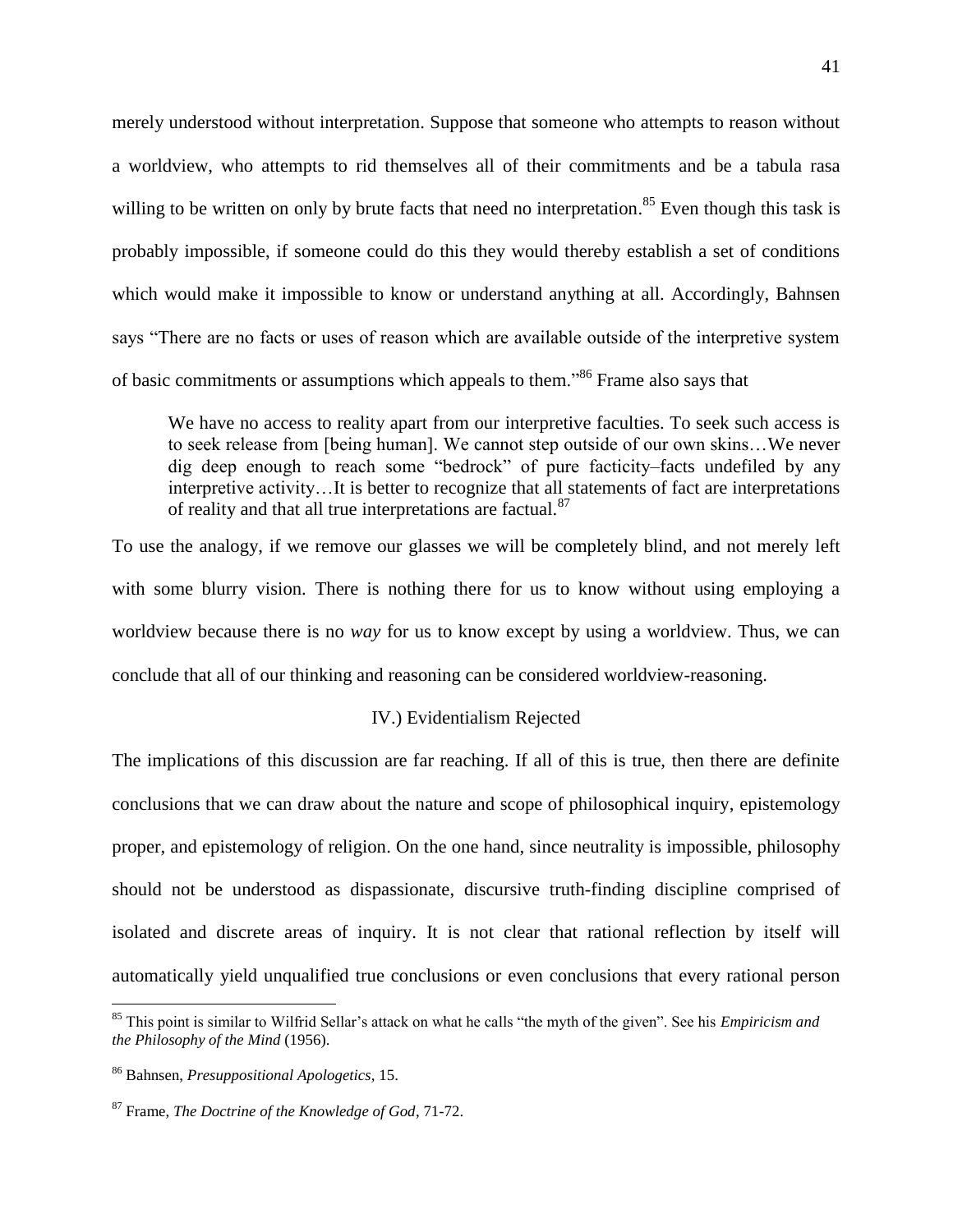must agree upon. Likewise, though it is helpful and good to recognize different areas of philosophical of philosophical inquiry (e.g., metaphysics, epistemology, ethics, aesthetics, etc.), philosophy nevertheless involves a cohesive network of related questions. In this way philosophic inquiry will perhaps be best used as a tool for the development and comparison of worldviews. By asking philosophical questions one can come to better understand, to adjust, or perhaps even to replace their worldview if they should find that it is faulty, inconsistent, or unable to account for important data. It will also help us identify inconsistencies and work to iron them out, as it were. Similarly, because philosophy helps us look critically *at* our lenses rather than *through* them, it can help us to develop a vocabulary for explaining and comparing worldviews. As one comes to understand their own worldview in this way they will become more articulate and able to explain their worldview to someone who differs. This can also help us consider something of what it is like to look through someone else's lenses and to see how, based on their presuppositions, they arrive at the conclusions they do.

Perhaps one of the most important implications of this whole discussion has to do with how we engage in philosophical debate. If philosophy could be conducted in a neutral way then it would make sense to debate individual questions one at a time without any reference to other questions. If, as has been argued, philosophy is relative to worldviews then it does not make as much sense to employ this methodology. If Smith and Jones get into a debate over the nature of, say, substance and fail to acknowledge the fact that they are operating with different presuppositions and from different worldviews, then the whole debate is in jeopardy of being undermined. Ignoring this truth does not change the fact that there is no absolute neutrality. It only ensures that one will lack the philosophical self-consciousness that comes from acknowledging their worldview. If one acknowledges this fact they can hope to have meaningful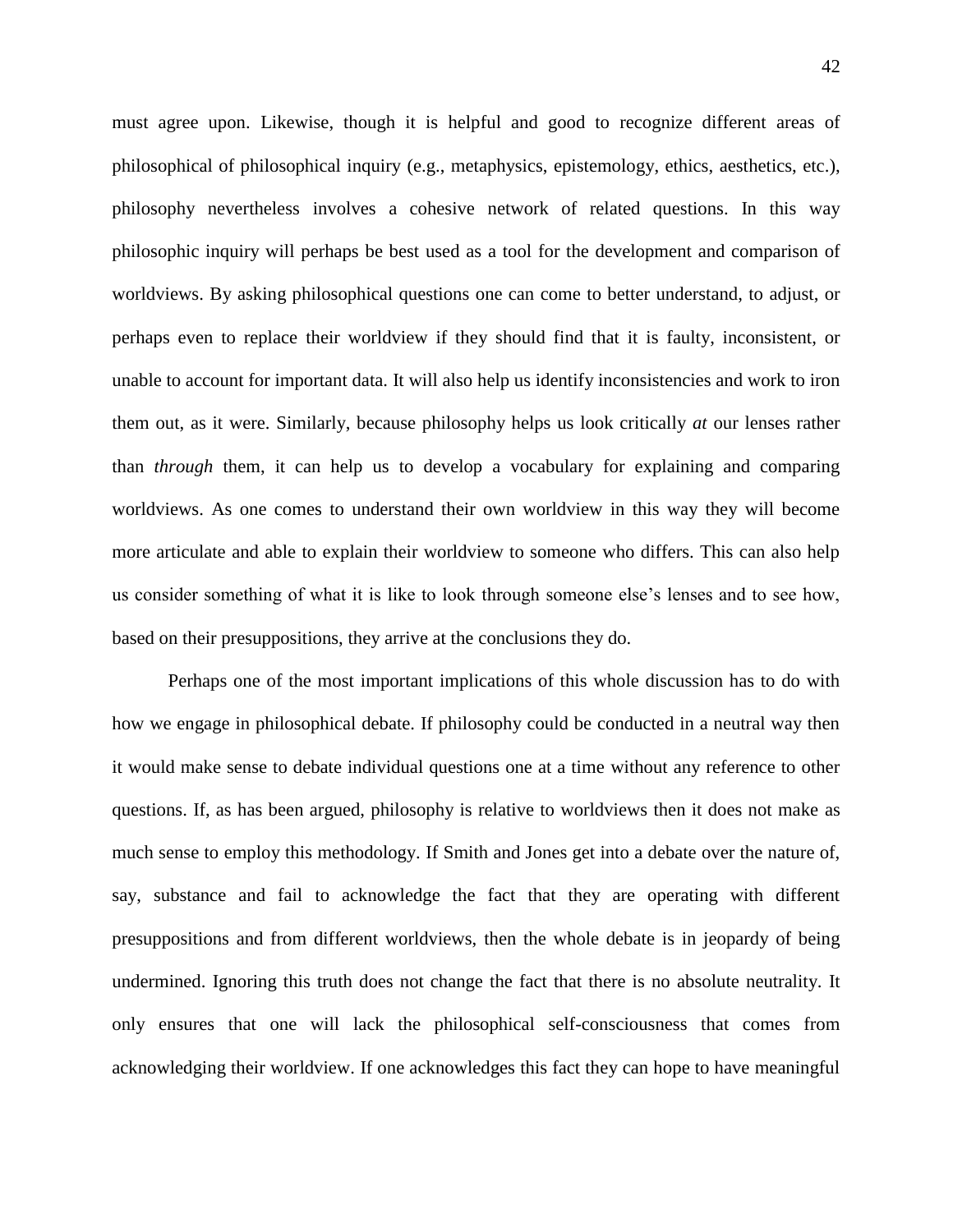philosophical discussions. Consider Smith and Jones again. They would both do well to acknowledge the basic presuppositions that they are building their systems upon. If they do this can they hope to have meaningful philosophical dialogue despite their different starting points. Likewise they can begin to understand each other's systems in a well informed manner that lends it the maximum amount of charity. This way they can also make sense of the fact that, though both of them are seemingly reasonable people, they nevertheless disagree on so many things, understand the world differently, find different arguments convincing, and so on.

This last point has particular relevance when it comes to contemporary epistemology of religion and the debate over Enlightenment evidentialism. By appealing to these observations, the Presuppositionalist can reject Enlightenment evidentialism as irrelevant and misleading. The notion of evidence as something that is purely objective and which lends itself to one and only one neatly identifiable interpretation is somewhat mistaken. As we saw above, facts and evidence need interpretation and are thus meaningfully situated within and understood in terms of worldviews. Thus the Enlightenment assertion that religious belief can only be justified if it is proportioned to the evidence, while intuitively appealing, can be misleading and very easily misapplied. This evidentialist notion appears to be built upon the faulty assumption that there is sufficient philosophical neutrality to develop universal, uncontextualized criteria for gathering, weighing, and interpreting evidence for religious belief. The problem, however, is that just as each worldview comes complete with its own truth criterion so each religion has (or at least can have) its own truth criteria and epistemology.<sup>88</sup> Thus, when an Enlightenment evidentialist

l

<sup>&</sup>lt;sup>88</sup> Religions and worldviews should be understood as largely overlapping. Every religion involves the acceptance of a worldview. Likewise even the most secular, atheistic worldviews are held in a way that bears some resemblance to how religious belief systems are held onto as a matter of ultimate commitment. While secularists and atheists do not have a formalized religion that involves ritualistic or worshipful activities, I would suggest that they are nevertheless "religious" in the very loose sense that they too have a worldview that answers the same sorts of questions that religious believers do. Van Til argues for a point very similar to his on page 55 of his *Christian Apologetics*.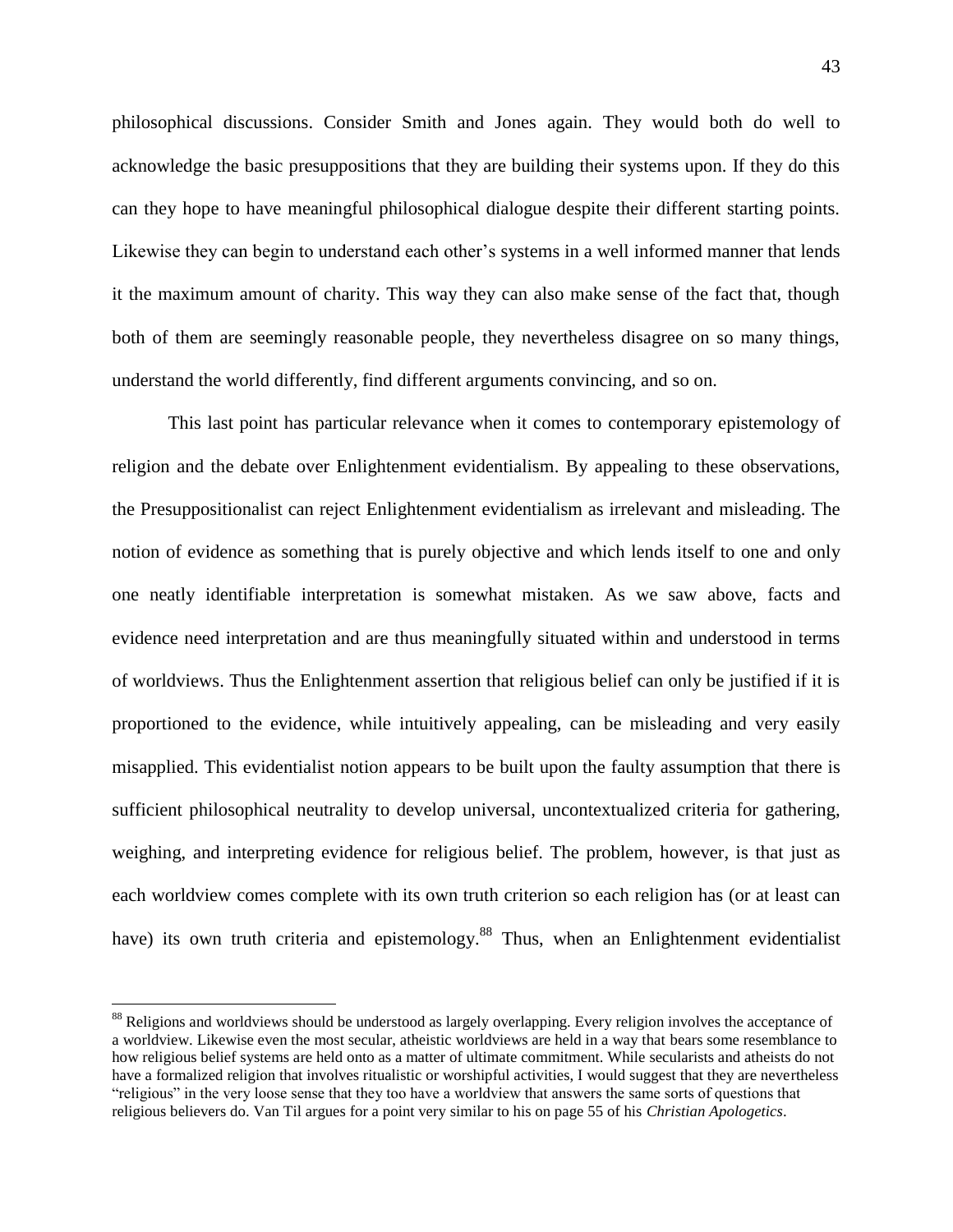requires evidence in order to justify a religious belief, they will almost assuredly be committing a sort of informal fallacy. That is, they will be making illegitimate and uninformed demands unless they pay very careful attention to the specific truth criteria of the religion in question and only require evidence and argumentation that is consistent with these internal criteria. This is because the only "evidence" that can ever suffice for a worldview/religion is that which is consistent with whatever truth criterion that the worldview/religion presupposes. Recall the observation from above that if one sets out to argue for their ultimate truth criteria by appealing to some other criteria then they are necessarily confused about what it means to hold to an ultimate truth criteria. This is the same sort of problem that comes when we impose foreign, external truth criteria to a belief system.

The point here is that justification is not a neutral topic. To lay down one theory of justification that all religions must adhere to, be it evidentialism or whatever, is to fail to understand that religions and worldviews already appeal to and our built upon their *own* internal epistemic criteria. The result of this is that rather than offering one universal criteria, each religion must instead be allowed to stand on the basis of its own criteria. Just as ultimate truth criteria can only be argued for in a circular manner, so a worldview or religion can only be argued for in a way that is consistent with its own presuppositions. It is problematic, then, to evaluate a worldview by any criteria other than the ones it was founded on. If Smith's religion is unjustified according to Jones's evidentialist criteria then this does not tell us anything about Smith's religion, per se, except that Jones disagrees with it based on his own presuppositions. In such a scenario we can learn more about Jones and his commitments then about Smith's worldview which he is interacting with (rather, *failing* to interact with). The only way for Jones to accurately and adequately assess Smith's religion is in accord with its own presuppositions.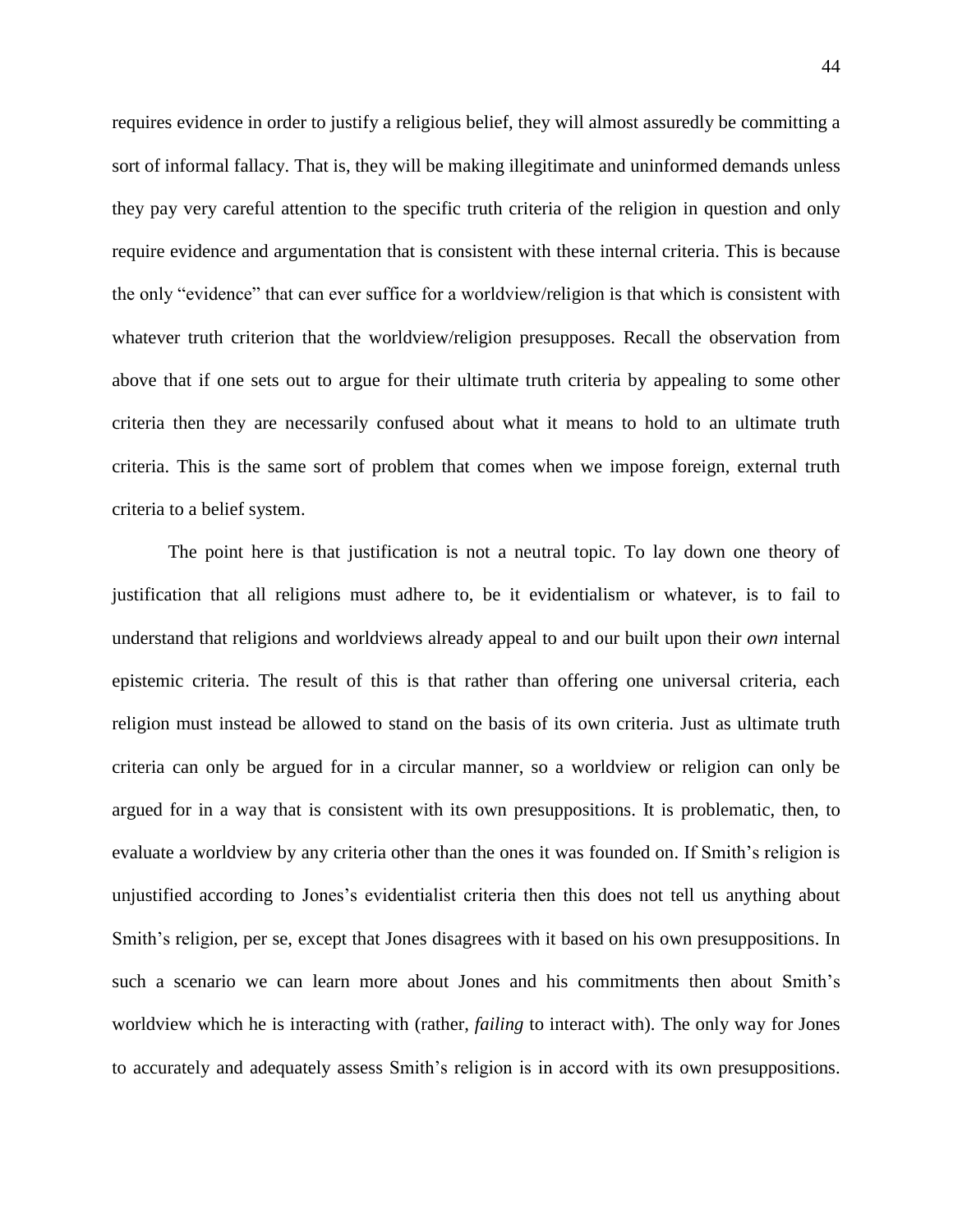Accordingly, Cornelius Van Til concludes that a believer in one system must, for the sake of argument, step inside their interlocutor's system and be aware of their presuppositions and vice versa. If they do this they can hope to have a meaningful, insightful dialogue despite their different starting points. In this way they can begin to understand each others' systems in a reliable way that lends a maximum amount of charity to the systems in question. Thus, what we had earlier concluded about philosophical debate in general applies to epistemology of religion in the same way: awareness of worldviews helps us make sense of the fact that reasonable people may disagree on many things, understand the world differently, find different arguments convincing, and so on.

Thus the Presuppositionalist rejects Enlightenment evidentialism in a highly nuanced way when compared to the first three responses we considered (i.e., Natural Theology, Wittgensteinian Fideism, and Reformed Epistemology). We treated these three responses as a straightforward rejection of either premise (1), that belief in God is the sort of belief that requires evidence, or as a rejection of premise (2), that there is insufficient evidence for belief in God. The Presuppositionalist rejection, however, cannot be neatly categorized in this way. This position has important things to say about both premises but does not build its position around a straightforward rejection of either of them. To clarify this point it will be helpful to see how the Presuppositionalist is sympathetic to the first three responses we considered.

While the Presuppositionalist would disagree with the Natural Theologian in terms of methodology, there are nevertheless some important areas where they are sympathetic that are worth pointing out. Above we established that the Natural Theologian and Enlightenment evidentialist agree in terms of methodology. That they, they agree that in order for belief in God to be considered rational or justified that it must be backed up with sufficient propositional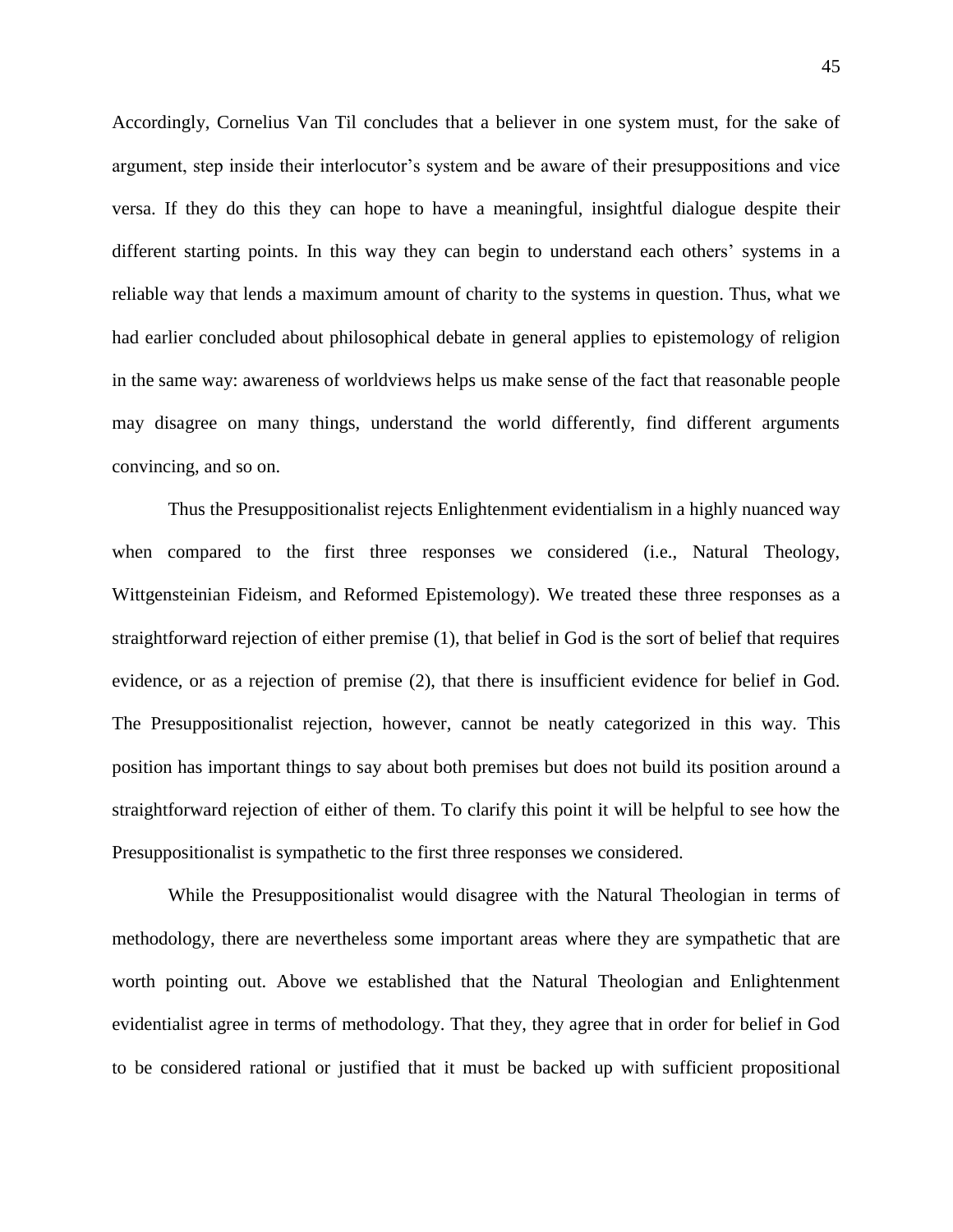evidence. We have just seen how the Presuppositionalist rejects this Enlightenment position because there is no neutrality when it comes to evaluating evidence and also because each worldview comes complete with its own justificational and epistemic criteria. In taking this stance, however, the presuppositionalist has not said anything about what the evidence and data point towards. In a strange sense the Presuppositionalist, being a Christian, will agree with the Natural Theologian that there is sufficient evidence for believing in God. While they do not advocate that this is the source of justification for belief in God, they nevertheless agree with the Natural Theologian that the correct assessment and interpretation of all the evidence will of course point to belief in God as being reasonable. The Presuppositionalist can thus stand in an intermediate position and give a reason for why the Natural Theologian and the Enlightenment evidentialist disagree. They disagree over what the evidence itself means and why it is or is not convincing because there are different worldviews at play. Every discrete piece of evidence and every argument will be handled differently and situated within a different wider constellation of beliefs.

Again, the Presuppositionalist denies that there is neutrality when it comes to the gathering, definition, and interpretation of evidence and data. However, they do not go so far as to say that worldviews are never grounded in data or experience. There may be some conceivable worldview or religious systems that are fideistic or for some internal reasons do not care about grounding their beliefs in experience, but this is not contradict the point. Some worldviews, probably most worldviews, do make use of evidence in some capacity or other. They may or may not choose to argue for what they believe based on evidence. However, since worldviews are interpretive systems or frameworks they will most often provide their user with a set of criteria for understanding and interpreting the world around them. That is, worldviews typically purport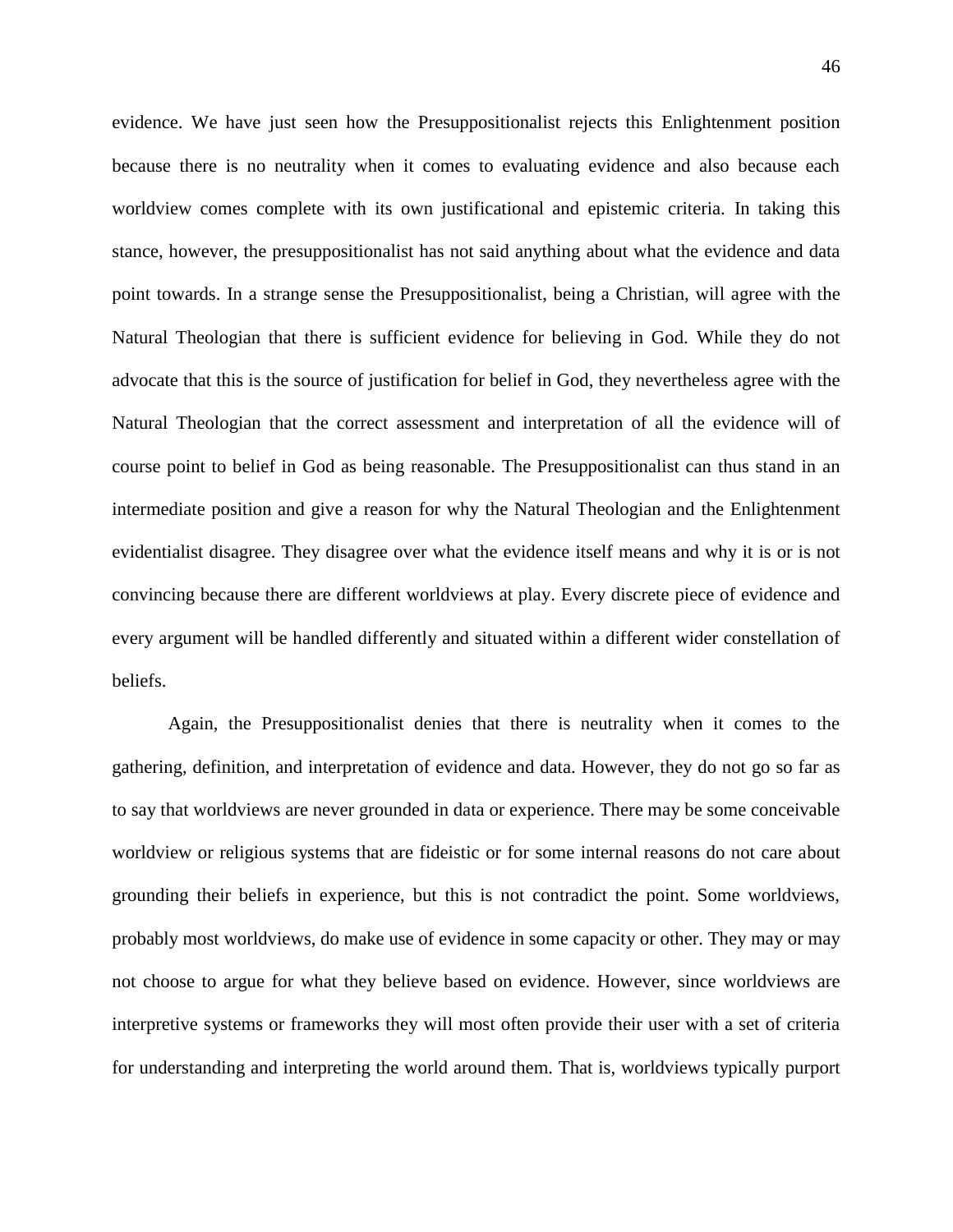to have some explanatory force; they typically allow their user engage all sorts of information and make sense of our common experiences in the world. Worldviews are, after all, interpretive lenses that we use to make sense of our lives. Thus the way that evidence relates to worldview is not as the Enlightenment evidentialists and Natural Theologians suggest. Evidence, as has been explained, is something that subject to worldviews. Thus evidential claims cannot be used in the straightforward Evidentialist sense for inter-worldview debates. Rather, interpretations of evidence may be used if one wished to demonstrate that their worldview has explanatory force or makes sense of our experience. Thus, by giving evidences for the truth of one's worldview, one is not able to set it up as true and other as false. Rather, one is merely able to suggest that there is viable. Only if it were possible to show that a worldview were not viable, perhaps that it has some radical inconsistencies, could it then be rejected. Even this, however, is not on the bases of discrete evidence in and of itself but instead on the basis of an internal problem.

There is a thesis behind all of this that it is important to bring forward. In bringing this thesis to light we shall compare the Presuppositional response to evidentialism with Wittgensteinian Fideism. As we mentioned above Wittgensteinian Fideism was formed as a denial of premise (1), that belief in God requires evidence if it is to justifiably believed. We also saw that this position was built upon both an autonomy thesis and a certain version of an incommensurability thesis. At this point the similarities between the Presuppositionalists and Wittgensteinian Fideists are apparent but the ways in which they differ need to be highlighted. First, they are similar in that both recognize that belief systems have their own internal methods of justification. One way they differ, however, is in their understanding of incommensurability.<sup>89</sup>

<sup>&</sup>lt;sup>89</sup> The greatest differences between Wittgensteinian Fideism and Presuppositionalist thought would become clear upon a review of the theology that underlies and motivates Presuppositionalism.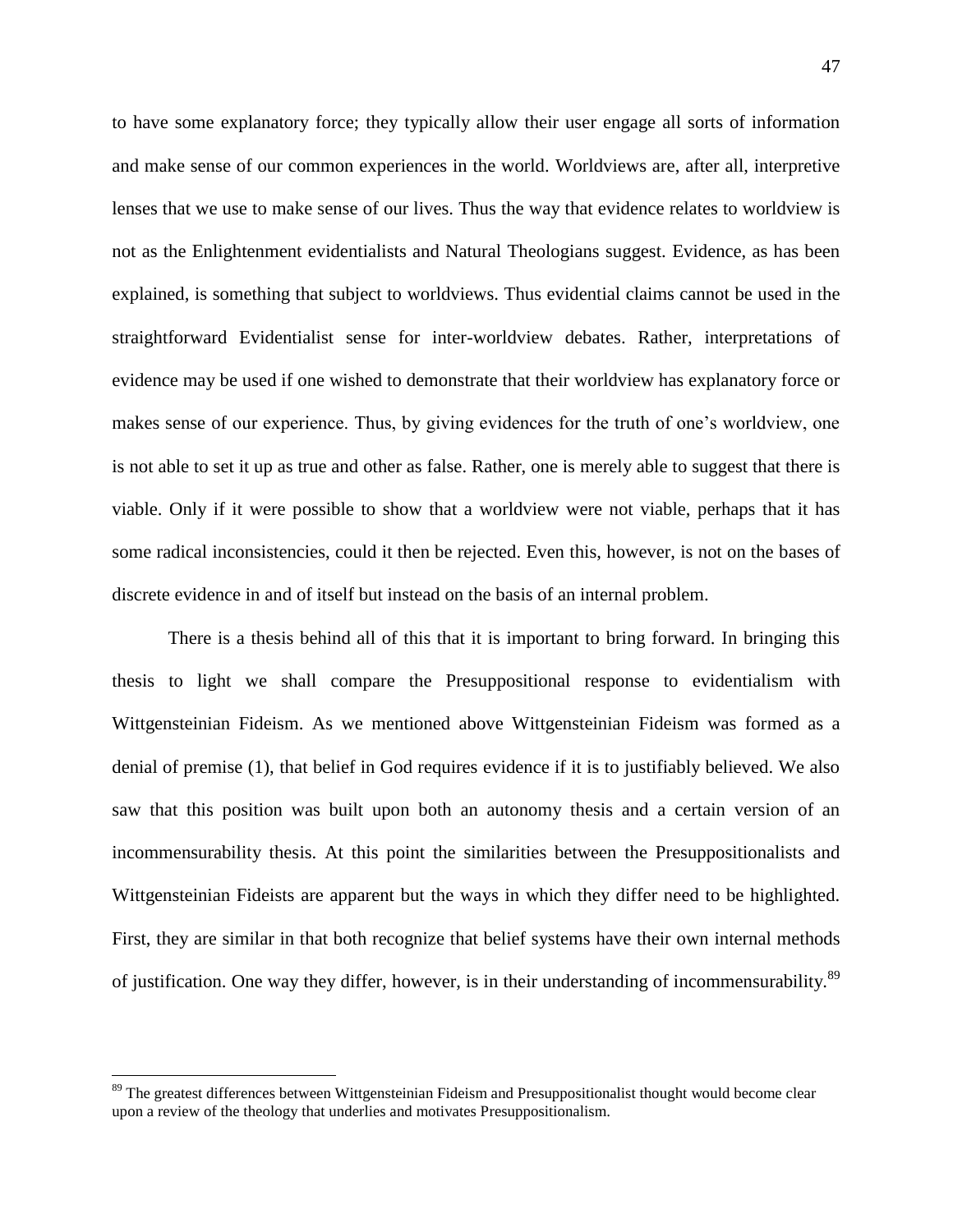Both, I would say, hold to some version of incommensurability, but the Wittgensteinian Fideists have a much more stringent position than the Presuppositionalists.

For the Wittgensteinian Fideists the incommensurability thesis primarily involves their criteria of meaning. As we saw above, meaning for them was relative to language games and religious belief systems gives rise to language games that are logically isolated from metaphysical, scientific, and historical language games. On this basis they understand religious language to be expressive of a form of life rather than descriptive of reality. As we mentioned in passing, this sort of view is not acceptable to religious conservatives because they maintain that their religious and theological utterances are aimed at describing reality in exactly the same way that the scientist's or metaphysician's language is understood to be aimed at describing reality. The Presuppositionalist number among these sorts of religious realists who maintain that their language is meant to describe reality in just the same way as these other sorts of language is. Thus the presuppositionalist denies the Wittgensteinian Fideists' version of the incommensurability thesis. In their denial of this, however, they still maintain a softer sort of incommensurability.

The Presuppositionalist denies that religious language is logically isolated and cut off from other areas of inquiry. Nevertheless they do maintain that there is some incommensurability on some levels. Rather than religious language being incommensurable with scientific, historical, and metaphysical language, they maintain that there is some incommensurability between worldview themselves. However, there is not a complete and rigid incommensurability whereby people with different worldviews are completely isolated from each other. Rather, there is enough in common for there to be effective communication between people with different worldviews. Consider, for example, what happens when people from different religions first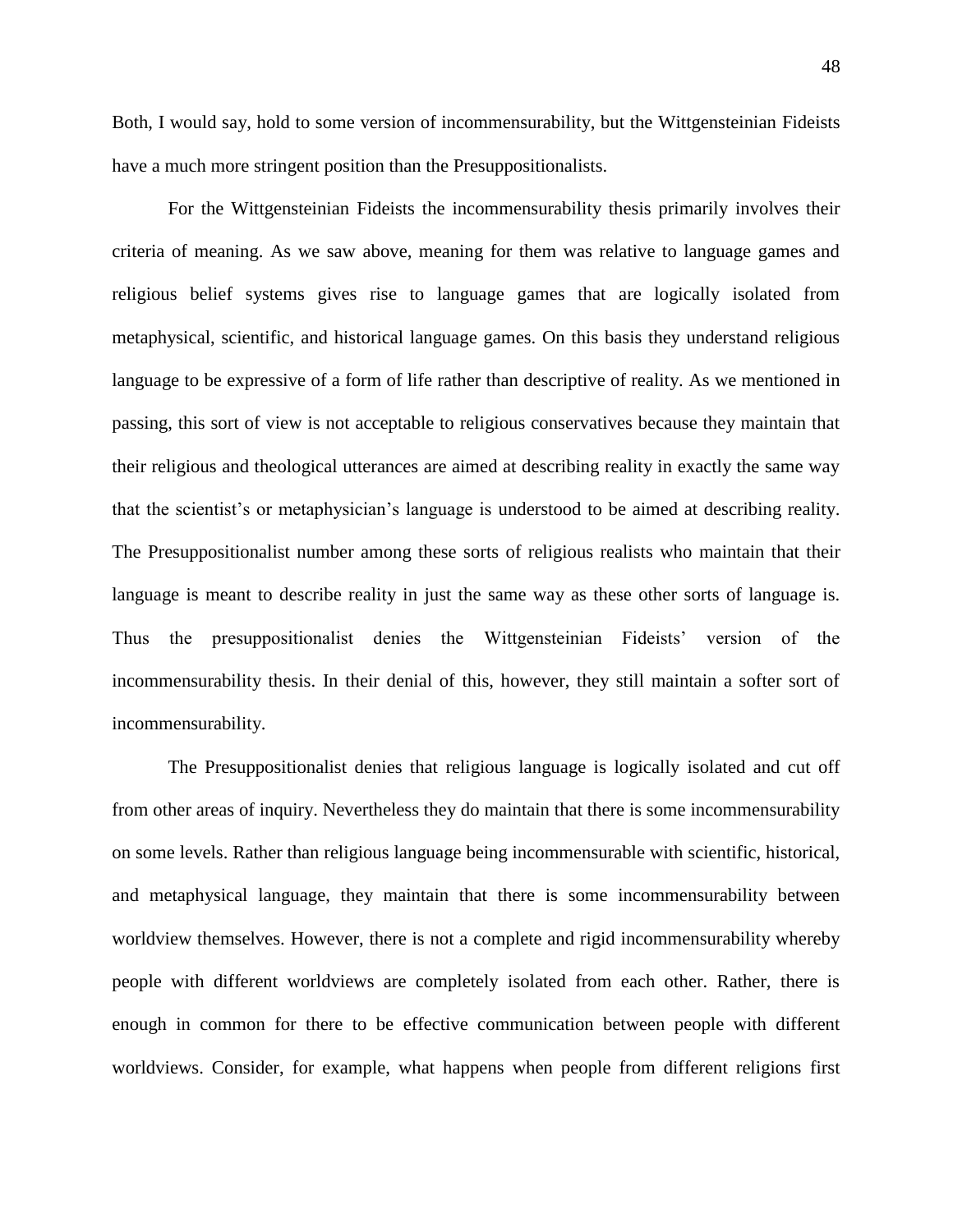meet. Provided that they speak the same language they can communicate effectively on whole range of topics. The incommensurability of their worldviews only really begins to shows itself when their conversation turns to more detailed philosophical or worldview-related questions. At this point they will begin to disagree over a number of topics, provided that they actually know and believe enough of the view that they profess.

This sort of incommensurability thesis further explains the ways in which the Presuppositionalist both agrees and disagrees with the Natural Theologian. According to this sort of an incommensurability thesis, what is incommensurable is not different language games *per se* but rather worldviews as whole units. They are incommensurable in that they are not directly comparable in terms of evidence. As we saw above, it is impossible, by mere appeals to evidence, to say that one worldview is superior to another. Again, this is because each viable worldview will be able to make sense of the same data and interpret it differently. Or based on internal reasons, it may not have a need to deal with the issue at all. Thus, we cannot appeal directly to evidence in order to show that one worldview is better than another. The closest we could come to this is to point out that a given worldview fails to give an account for something that it attempts to give an account for. This, however, would not be an example of commensurability *per se* but rather an example of what presuppositionalists call an internal critique. $90$ 

Despite this sort of incommensurability I am not suggesting that worldviews are in no way comparable. As mentioned studying philosophy can help one elucidate and make explicit their worldview. Likewise, by engaging in philosophical discussion we can compare worldviews and see how and why they provide different answers to the fundamental worldview questions

 $90$  As the name suggests, an internal critique is when one demonstrates that a worldview fails because it is somehow self-referentially incoherent.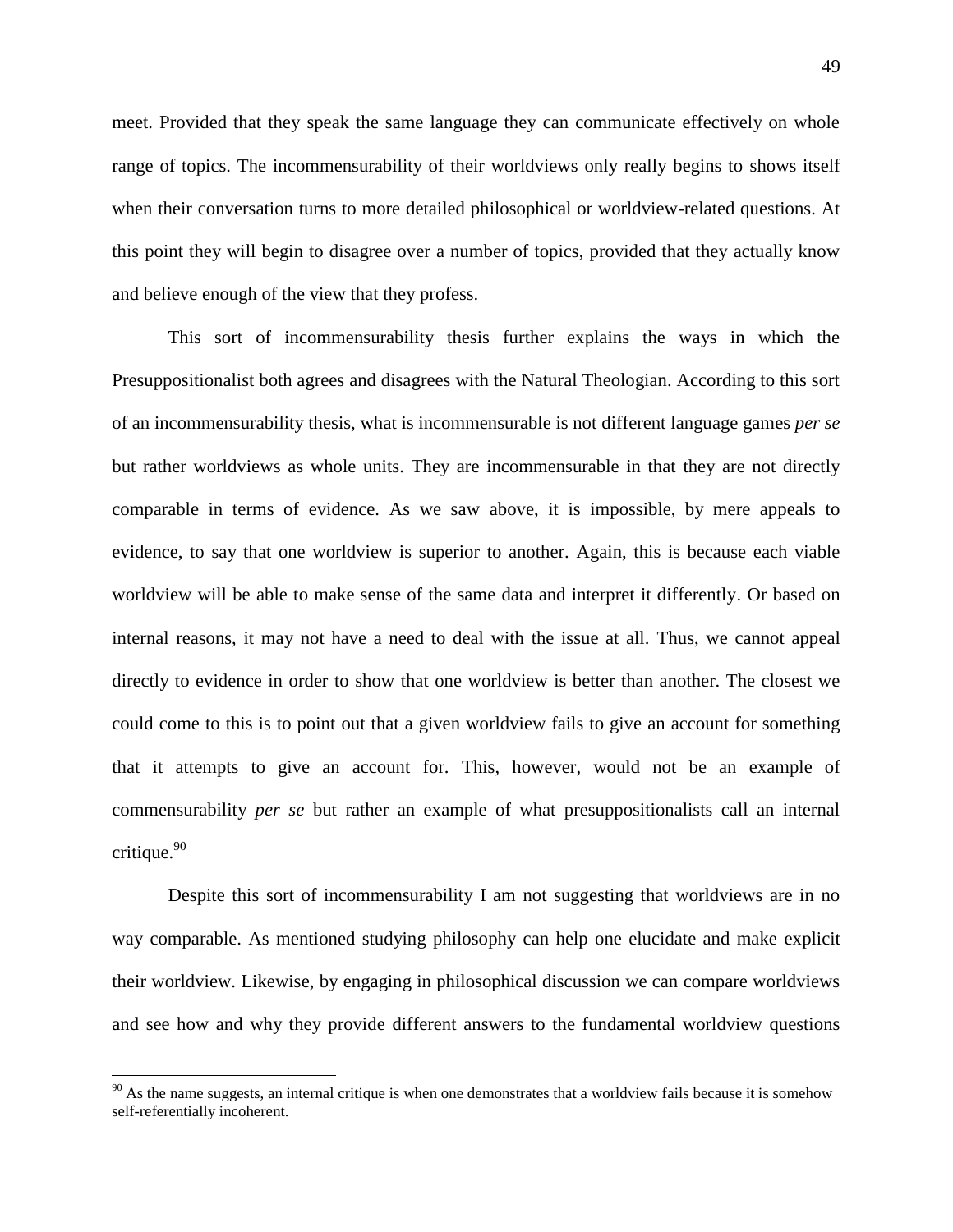outlined above. This is quite different from the Wittgensteinian Fidesits who seem be suggesting a much more radical incommensurability and incomparably of different worldviews. They paint religion as an isolated and closed circle. On my view, however, worldviews and religious are comparable and communication between them and about them is possible even if they are, in the end, incommensurable in terms of mere evidence.<sup>91</sup>

Lastly, we can identify some ways in which the presuppositionalist is very sympathetic to the Reformed Epistemologist. As is clear by now, these schools reject enlightenment evidentialism for slightly different reasons. The Reformed Epistemologist does so by offering differing criteria for proper basicality. The Presuppositionalist, however, argues on the basis of worldviews. Nevertheless, they stand in full agreement with the Reformed Epistemologist when they say that belief in God does not necessarily require propositional evidence. The reason that the Presuppositionalists believe this, however, is usually tied more directly and explicitly to their theology.<sup>92</sup> Since the Presuppositionalists argue that criteria for justifying beliefs are internal to worldviews, they look directly to the Bible for the criteria and justification for belief in God. While we cannot investigate their theological arguments and exegesis of Scripture, the Presuppositionalists arrive at a conclusion almost identical to that of the Reformed Epistemologists: belief in God properly basic. In fact, they go so far as to say that every human being, by virtue of their construction and design as God's image bearers, inescapably has

 $91$  Despite this incommensurability, some presuppositionalists have worked towards offering a transcendental argument which would establish their Christian worldview as true and all other worldviews as false. While this topic is interesting, the arguments seem to be slightly underdeveloped at this point and it far beyond the scope of this paper to consider them here.

 $92$  For a helpful essay on the similarities and differences between Presuppositionalism and Reformed Epistemology see K. Scott Oliphint "The Old-New Reformed Epistemology" in *Revelation and Reason,* eds., Oliphint and Tipton (Phillipsburg, NJ: Presbyterian & Reformed Publishing, 2007) 207-219. In this essay, Oliphint shows that, epistemologically speaking, Presuppositionalism closely resembles Reformed Epistemology even if the two arrive at their conclusions by different arguments.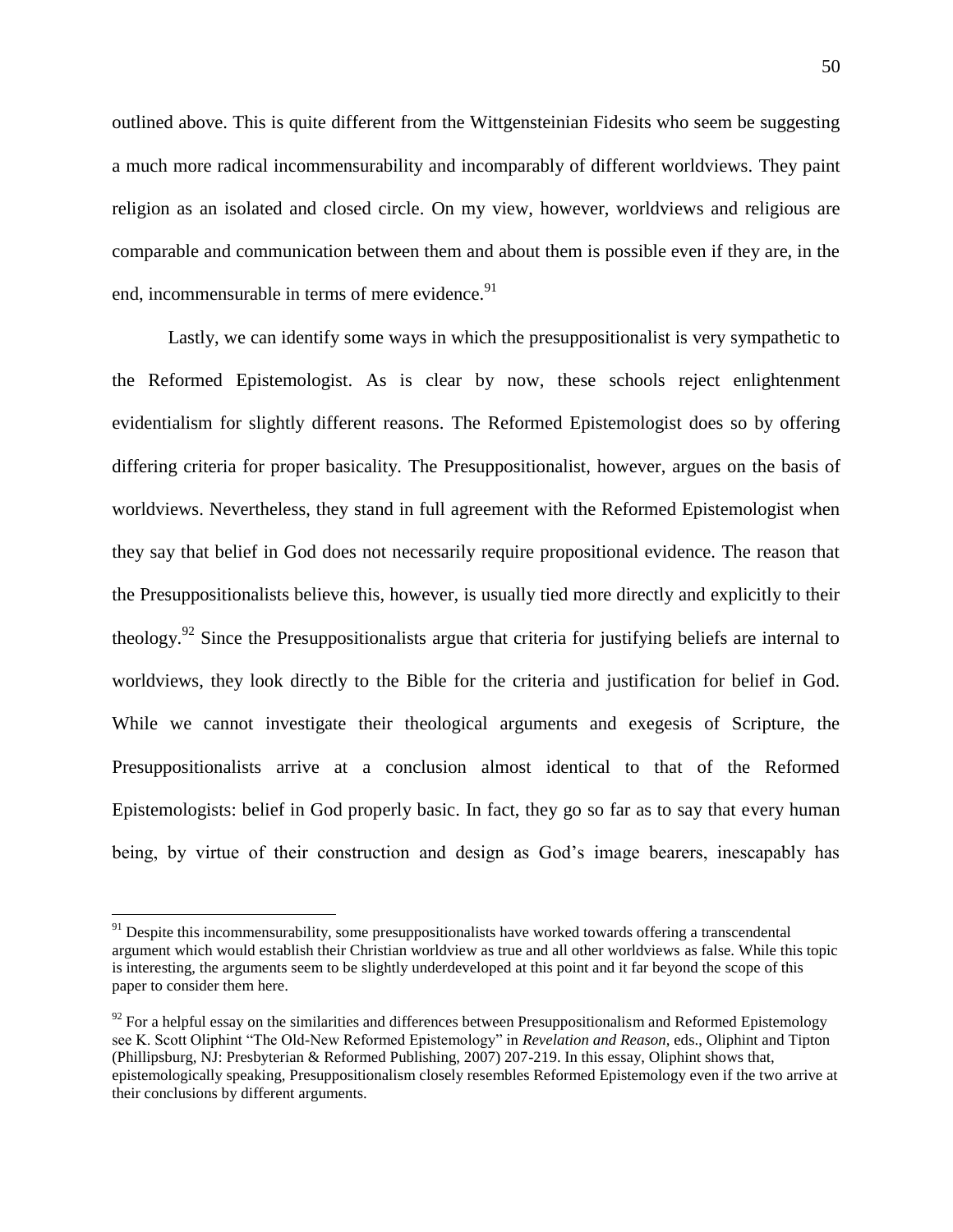immediate knowledge of God which they either acknowledge or suppress. On this basis, one is fully justified to believe in God without argumentation. In fact, some Presuppositionalists would say that because we are designed to know God immediately, that demanding proof for his existence is imprudent.

Notice here that the Presuppositionalist has the freedom to turn directly to internal reasons for defending the reasonableness of belief in God. The Reformed Epistemologist does not quite have this luxury. Instead, they are committed, for better or worse, to defending the idea that belief in God is properly basic without recourse to theological evidence. Thus, things like God's nature or character cannot be used to discuss the reasonableness of believing in him as properly basic. Nor can they appeal to the theological character of human beings. The presuppositionalist would be unwilling, because of their theological commitments, to argue in such a way. Thus, the Reformed Epistemologist has a seemingly daunting task of defending he basicality of belief in God without specifically challenging the presuppositions that others are brining to the discussion. They allow their interlocutors to continue using their own presuppositions and do not ask them to recognize and suspend judgment for the sake of argument. The Presuppositionalist then agrees with the conclusion that the Reformed Epistemologist arrives at while simultaneously disagreeing the exact method used to arrive that this conclusion.

#### **Tentative Conclusions**

From all of this we can draw several tentative conclusions regarding epistemology of religion and the justification of religious belief. First, and more generally, we can conclude that a large part of epistemology of religion should be conducted on the worldview-level or on the presuppositional level. That is, when we engage in epistemology of religion we must keep in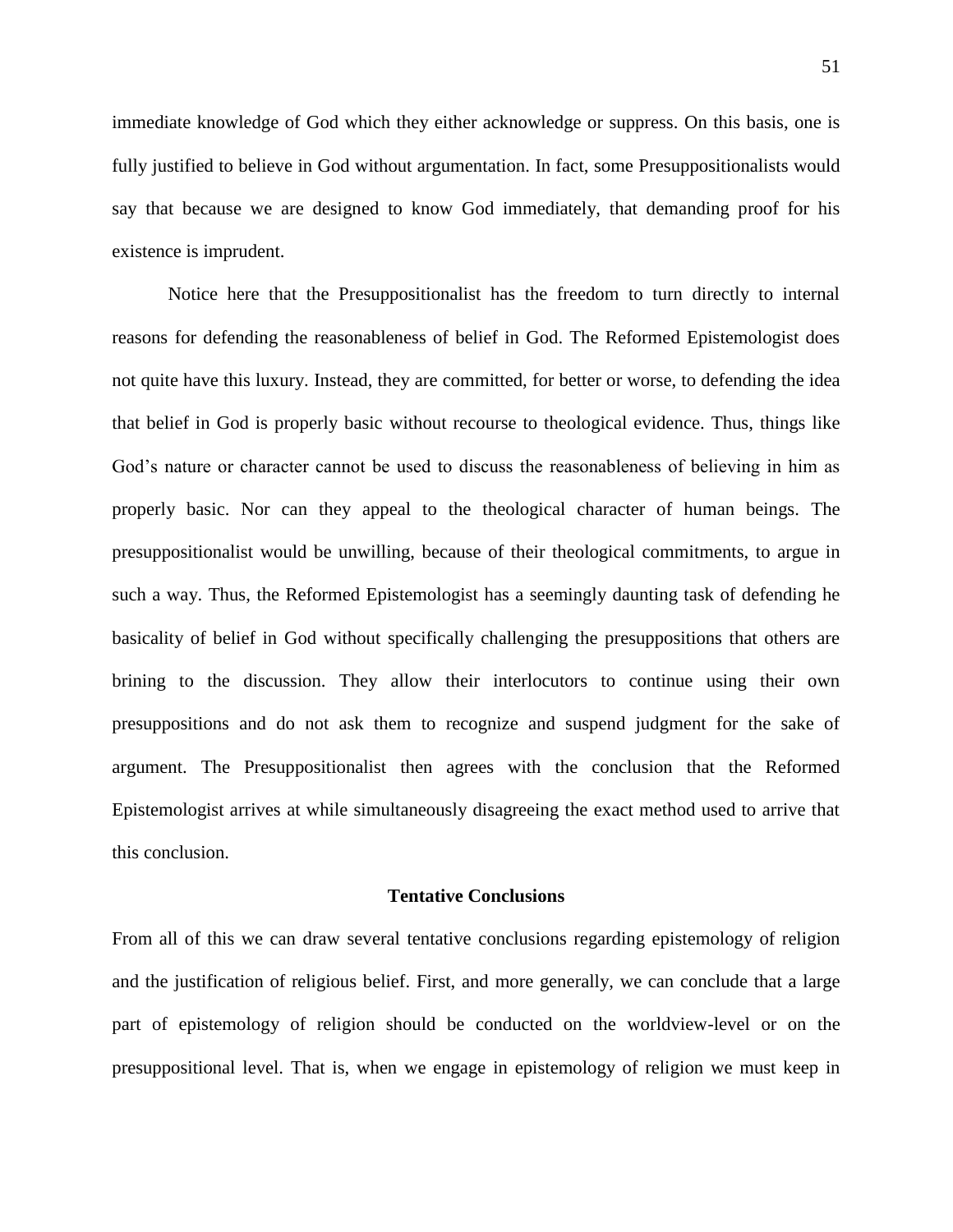mind that presuppositions play a crucial role and they should not be ignored. Thus we should not carelessly assert some normative, universal criteria for measuring the justification of belief and assume that they will apply in all circumstances and to all belief systems. This is sort of project will most surely fail to take into account the fact that each worldview operates with its own epistemological criteria and theories of justification. Such an approach may thus end up labeling some beliefs as irrational or unjustified without taking into consideration the actual reasons that one might believe them. Rather than carrying on this like, an epistemologist of religion should always be careful to identify presuppositions and worldview-commitments; fist their own and then others'. For this reason, whenever an individual religious belief is being considered, its justification must ultimately be understood as relative to the belief system of the believer.

A second conclusion that we can draw from this discussion regards Enlightenment evidentialism. Since this view fails to recognize these sorts of concerns, we can conclude that its rejection of belief in God is misguided and thus has no teeth, as the saying goes. That is, while the evidentialist thinks that there is insufficient evidence for belief in God, they fail to engage with theists on a presuppositional level. Thus, while some theists, Presuppositionalists for example, have internal reasons for believing in God without propositional evidence, this methodology is presumed to be faulty by the Enlightenment evidentialist before any debate can occur. In this way they impose their own criteria for justification on other systems in a way that wrongly falsify them. To put this all into general terms, worldviews should not be dismissed or dispelled without concern for their content, internal justification, and epistemic criteria. It seems as one of the only ways that we can legitimately reject a worldview is if it somehow fails to meet its own standards or is otherwise self-referentially incoherent.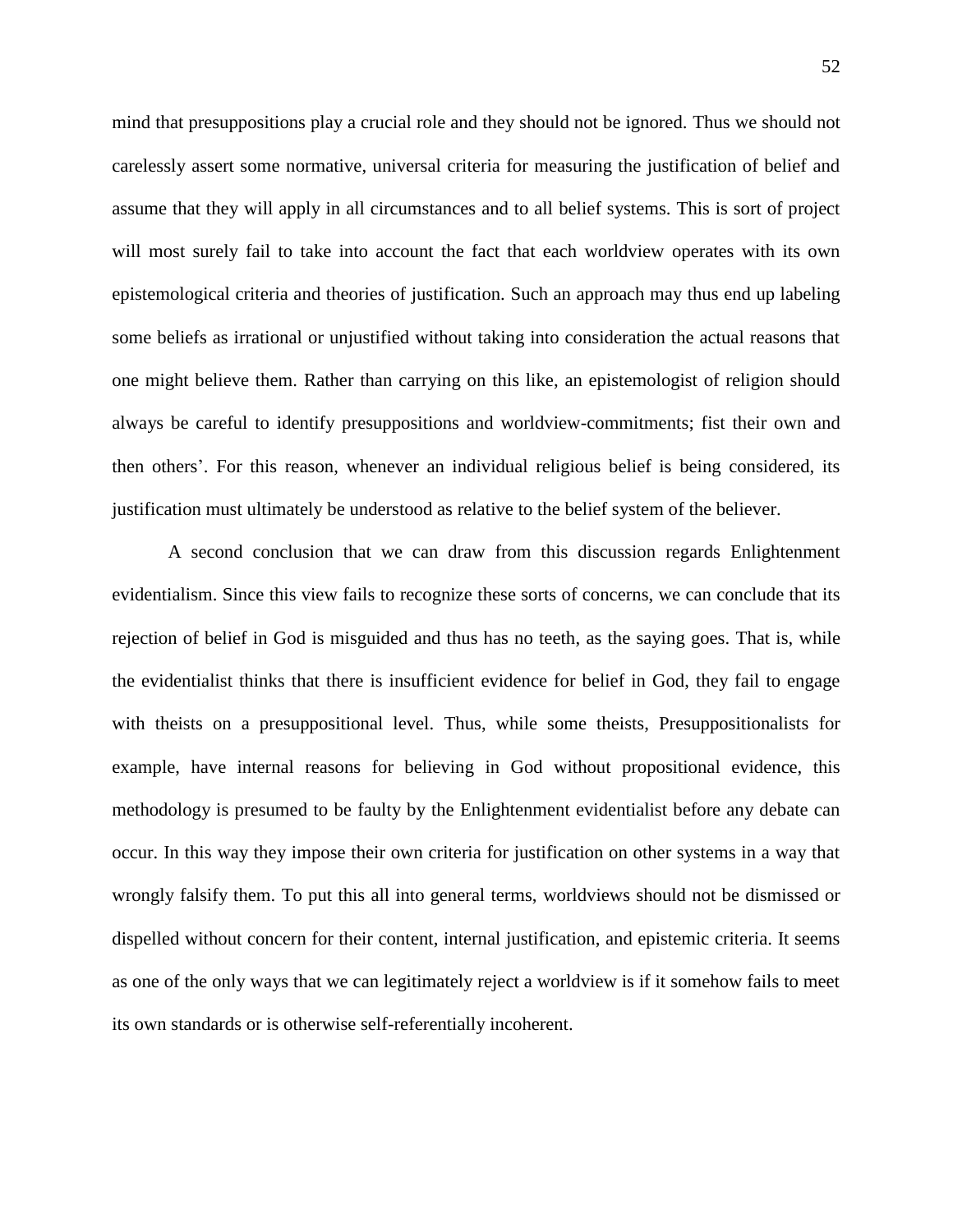#### **Objections and Responses**

#### Coherentism

Before closing there are some potential problems and objections that should to be addressed. The first and perhaps most pressing objection is that presuppositionalism as I have outlined is just another form of Coherentism. Coherentism is a theory of justification that can be understood as a solution to what has been referred to as the "epistemic regress problem". Briefly, this problem starts with recognition of the fact that the justification of a given belief often depends upon the justification of other beliefs. That is, when justifying our beliefs we very often refer to other beliefs in the course of justifying the one in question. If we carry on like this we will discover a sort of justificatory chain whereby one belief is justified by another and that by another and so on and so forth. The problem that this raises is how does justification come about in the final analysis? Where and how might such a chain end if we where to keep following it? There are several potential answers. It could be that the chain extends infinitely, that it ends that some point, or that it is circular and loops back over itself. The first solution is dismissed as unhelpful for obvious reasons. The second solution is roughly "foundationalism" as we outlined above. The third potential solution is, roughly, "coherentism".

Coherentism, then, is a theory of justification that depends upon epistemic circularity. One of the problems that coherentists face is that if mere coherence is sufficient for justification then it seems possible to arrive at multiple coherent systems that represent the world quite differently. Presuppositionalists face the same problem. In fact, the theory of worldviews outline above seems suspiciously similar to coherentism. On this basis one might object that all I have offered is a different version of coherentism. This objection, however, misses the mark. As mentioned earlier, the presuppositionalist is not offering a strictly epistemological rejection of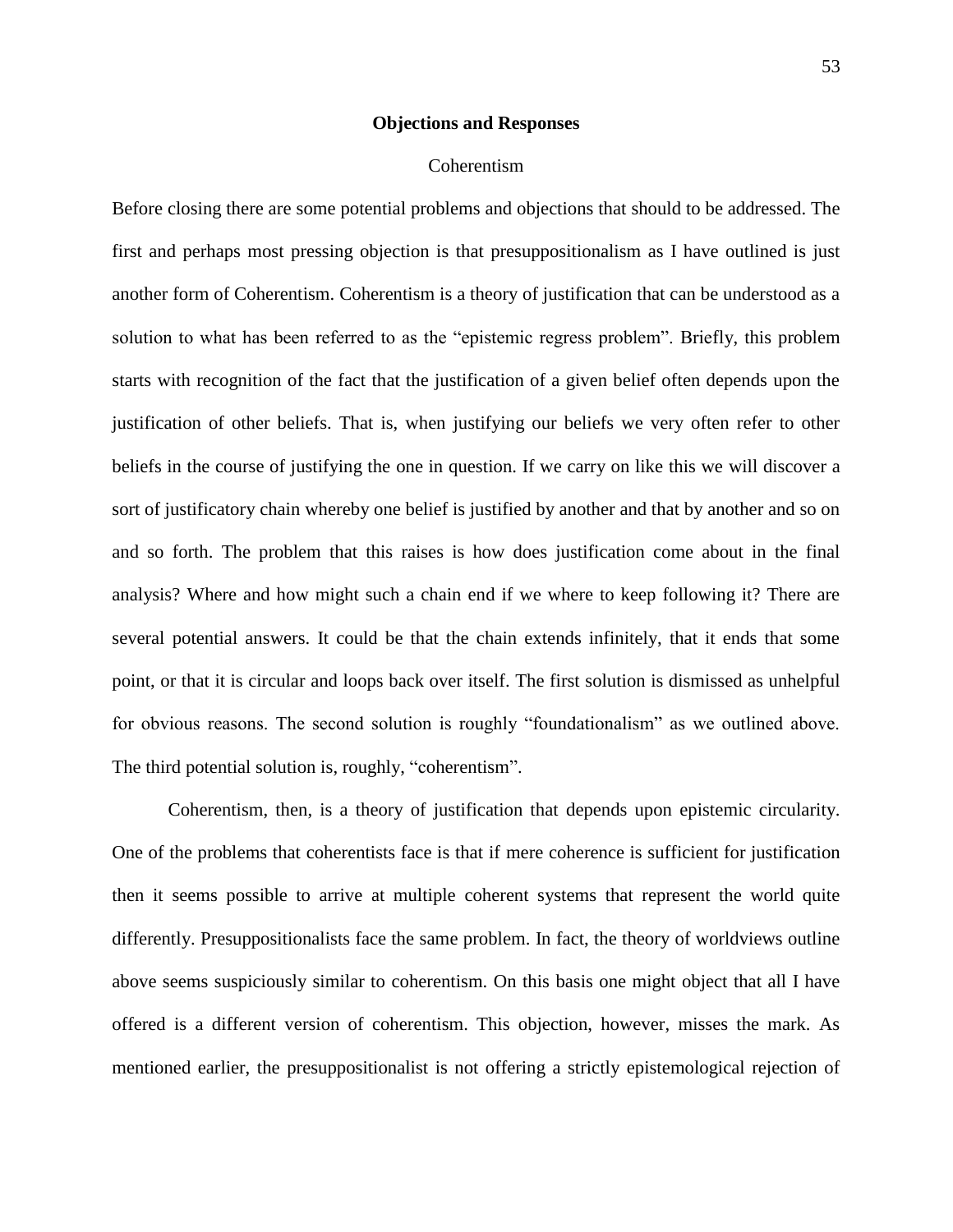enlightenment evidentialism, but rather bringing up some relevant metaphilosophical concerns.<sup>93</sup> Thus, calling Presuppositionalism a form of coherentism is something of a category error.

I have been arguing that we do in fact make use of worldviews and that this is relevant for rejecting Enlightenment evidentialism. I have not been arguing for the epistemic thesis that justification is always and only a matter of coherence. Rather, as mentioned above, each worldview has its own criteria for justification. To be sure, some worldviews may incorporate a coherentist epistemology. Others, however, may incorporate some form of foundationalism (this is exactly what the Reformed Epistemologist sets out to do for Christianity), or any other theory of knowledge. Coherence certainly plays a role in the theory of as worldviews outlined above, but it does not play the same role that it does for the coherentist: being a universal source of justification. Rather, what it means for a worldview to be coherent is, partly, that its conclusions and constitutive beliefs cohere with *whatever* epistemology and truth criteria it incorporates. Thus, while I certainly make much of coherence, I would not argue along with a coherentist that coherence alone is sufficient for justification. Instead, I would assert that an incoherent worldview is problematic and that it needs either to be reworked or rejected. Thus I see coherence as necessary for the viability of a worldview but not as the only necessary and sufficient condition for justification. Again, justification is a condition of whatever theory of knowledge a given worldview incorporates.

#### **Circularity**

A second objection is the charge that the Presuppositionalist is advocating for a kind of circularity and thus their position should be dismissed. The Presuppositionalist certainly does advocate for some kind of circularity but it is not clear that their position should be dismissed as a result. To illustrate the kind of circularity that the Presuppositionalist admits consider their

 $93$  See page 21 above.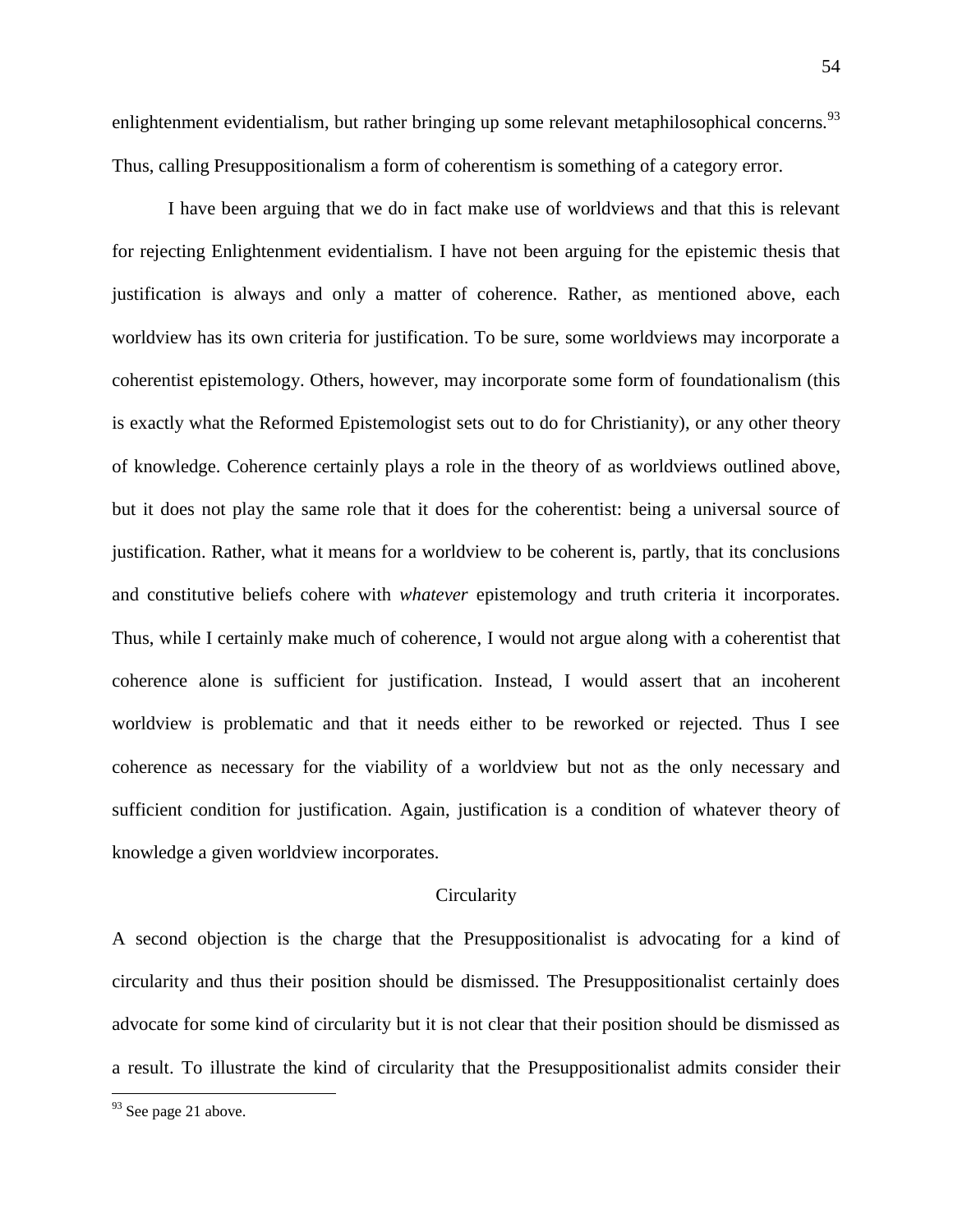method for justifying belief in God. If asked why they believe in God, or why it is rational for them to believe in God, the Presuppositionalist will only offer evidence and reasons deemed appropriate by scripture. They will thus employ a biblical epistemology when arguing for the existence of God. However, at this very point they are engaging in a kind of circular reasoning. However, this is not a vicious circle (e.g., "The Bible is true; therefore the bible is true"), but rather a kind of broad circularity.<sup>94</sup> It is not a fallacious circle but a kind of circularity that seems to be unavoidable.

Pointing out this sort of circularity does not constitute a good reason for rejecting everything that the Presuppositionalist has to say. To be sure, one will most likely not be convinced on the basis of such a narrow argument that they should believe in God. Nevertheless, what the Presuppositionalist is doing when they argue in this way is demonstrative of how all presuppositions and worldviews must be argued for. No presupposition and no worldview can be argued for in a non-circular way. As outlined above, to argue for such a belief or commitment by any other criteria would simply betray a commitment to these other criteria. Thus the Presuppositionalist allows for this kind of circular reasoning because they take it be ultimately unavoidable. To allow for this kind of circularity, however, is not to condone the use of fallacious question begging tactics. Rather, this position simply recognizes that for human beings all of our reasoning must be circular because we employ worldviews that either explicitly or implicitly guide our thinking and interpretation of the world around us.

#### Fideism

Another objection that could be made is that this position is ultimately fideistic. However, this claim is certainly a misunderstanding. There are two ways of defining fideism and it is easy to demonstrate that a Presuppositionalist is not advocating either one. First, fideism could mean

<sup>94</sup> Frame, *Apologetics to the Glory of God*, 9.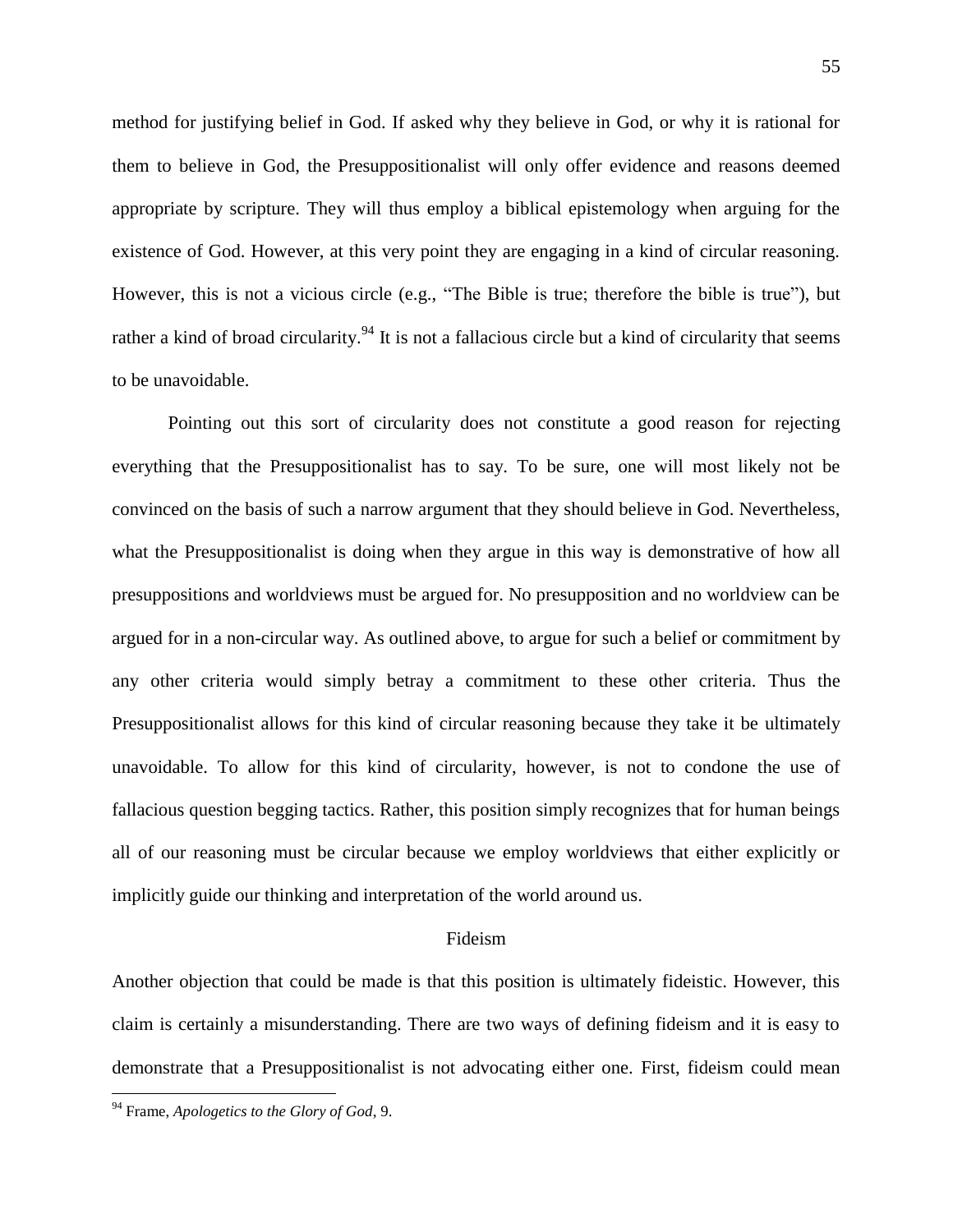believing without positive reasons for believing. This is not what the Presuppositionalist is advocating. It is true that some conceivable worldviews might perhaps operate on such fideistic terms and the Presuppositionalist would have to allow them to do so. However, even with such a worldview we would expect some internal reasons for why they operate in such a way. Furthermore, simply denying the evidentialist claim that belief in God requires evidence does not suffice for this kind of fideism. As we saw, the Presuppositionalist denies this proposition not because evidence is in itself undesirable but rather because such a requirement is easily misleading and apparently involves the mistaken assumption that there is sufficient neutrality when it comes to gathering, weighing, and interpreting evidence. Thus the Presuppositionalist is not fideistic in these terms. Likewise, as mentioned in the section on circularity, the Presuppositionalist would give evidence and reasons for their belief provided that they are understood and interpreted according to biblical presuppositions. Rather than being fideistic in this way, the Presuppositionalist simply wants to leave room for people within different worldviews to define on their own terms what counts as evidence and what counts as good reason for believing a given thing.

A second sort of fideism, which is much more radical, is the notion that one may believe something despite counter evidence. Again, this is not what the Presuppositionalist is setting out to defend. It may seem that the Presuppositionalists take this position, or at least allow for this position, because they can allow for different and contrary interpretations of the same data set by people with different worldviews. However, this is different from saying that one believes something in spite of evidence to the contrary. The issue that is at play here is what exactly would suffice as counter evidence. If two people with different worldviews disagree about how to interpret a set of data (e.g. the Enlightenment evidentialist and the Natural Theologian), this is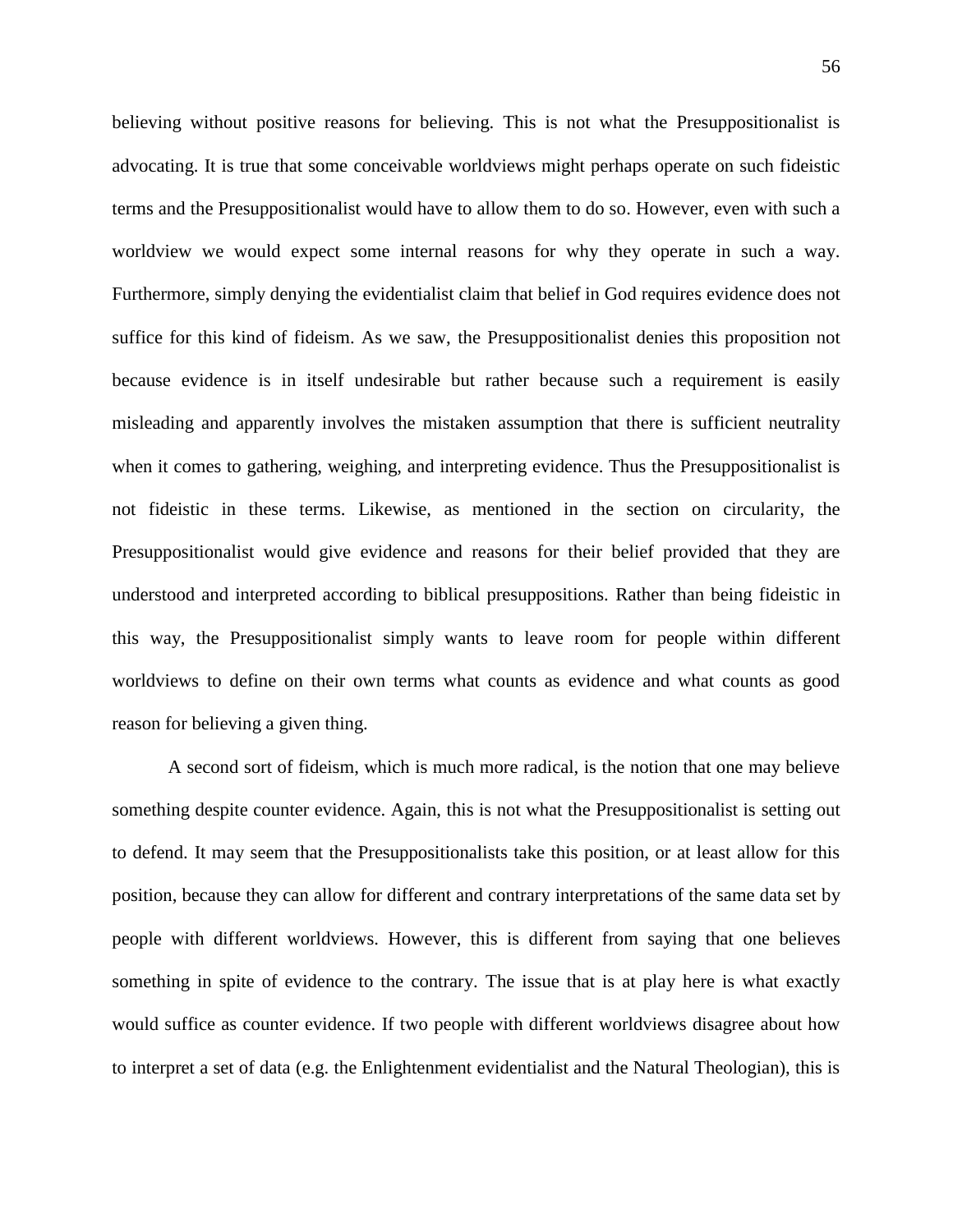not to say that one of them must necessarily entertain their beliefs in spite of counter evidence. A trans-worldview disagreement of data interpretation does not suffice as counter evidence in the relevant, fideistic sense. Rather, what would suffice as counter evidence for a worldview is when it can be demonstrated that the worldview fails to account for something that it is expected to or attempts to give an account for. Thus the Presuppositionalist is not advocating a brand of fideism whereby religious believers may entertain unjustified contradictions.

#### Normative Epistemic Truth Claims

A fourth problem for the Presuppositionalist has to do with making normative epistemic claims. One of the conclusions that we drew earlier was that worldviews should not be dismissed out of hand and without concern for their content, internal justification, and epistemic criteria. This constitutes something of a normative epistemic or methodological claim. The potential problem here is that if epistemology is something that is relative to worldviews, then how is it possible to make such normative claims? Furthermore, is it possible to conceive of some worldview which uses internal reasons to legitimize critiquing other worldviews in a way that disregards these normative standards? At this point, unfortunately, I am unable to formulate a satisfactory or very well thought out response. However, I can suggest two potential lines of defense. First, one could move in the direction of an ad hominem attack and suggest that someone who will ignore this normative methodological claim will only prove to be closed-minded. That is, if someone argues on the basis of their own worldview that another's worldview is false or problematic, they are not saying anything richly informative or meaningful. Rather they are something like a child stopping their ears and screaming until they get their way.

Another potential line of defense could be to reference some sort of common ground in a way that does not contradict or undercut the myth of neutrality. By common ground I mean some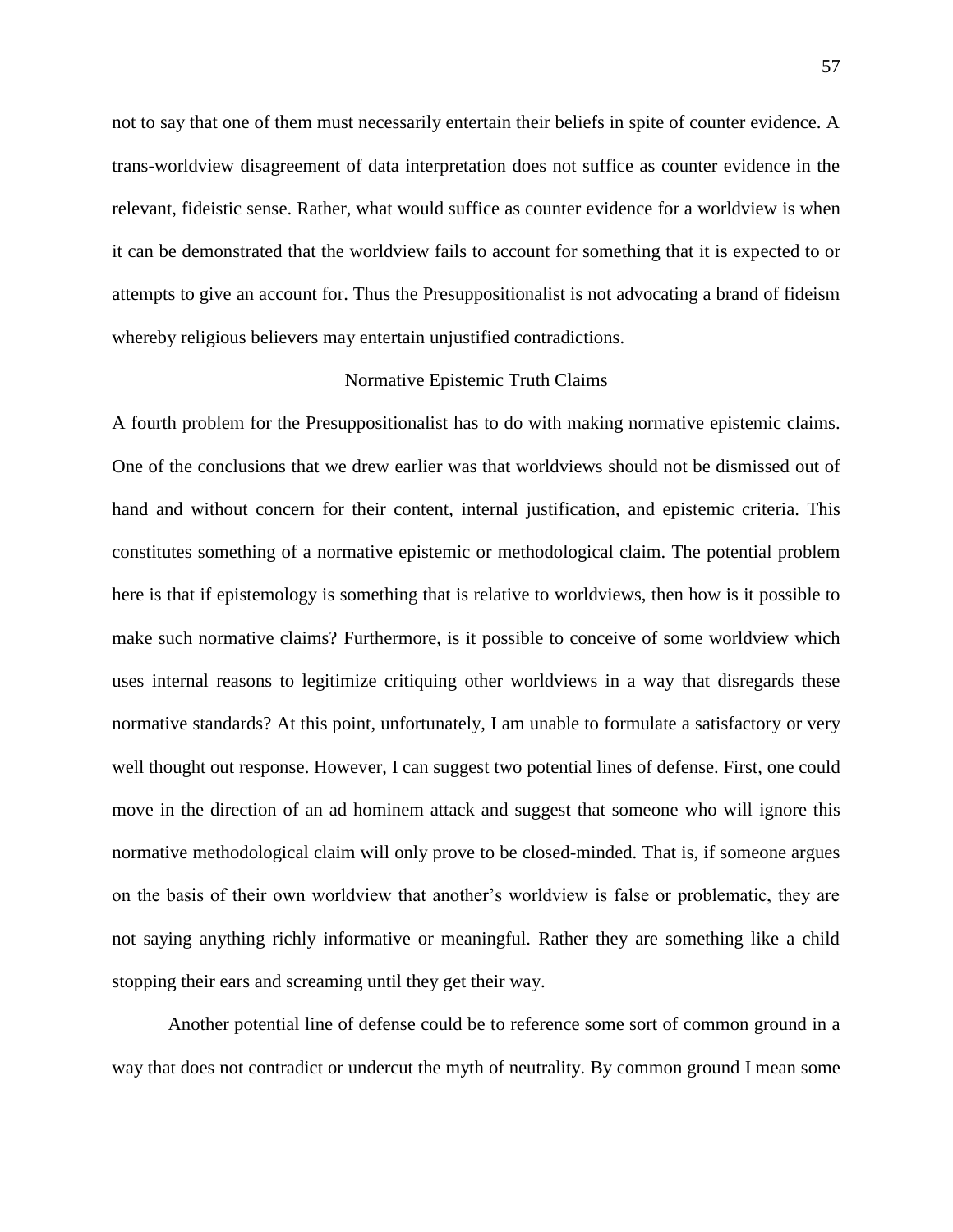area of inquiry in which adherents of different worldviews can, for the most part, successfully interact. The idea of there being no absolute neutrality (i.e., the myth of neutrality) does not necessarily conflict with the idea of their being some sorts limited of common ground. For instance, it is possible for people who have different worldviews, upon sufficient reflection, to recognize the existence of different worldviews. This awareness of different worldviews is significant and perhaps constitutes a sort of common ground. If there is this sort of common ground then perhaps it is possible to make the sort of normative claim we are interested in: that it is methodologically unsound to dismiss a worldview without recourse to its internal content and structure. However, both of these lines of defense will need to be further worked out in another paper.

### Subjectivism or Skepticism

One last potential problem for this position is the charge it ultimately sets up some sort of subjectivism or skepticism. That is, if worldviews rely only upon internal reasons for the justification of belief, then what is to prevent any number of conceivable worldviews from being valid or viable? Furthermore, and more pressing, how can anyone *know* in the final analysis whether or not their worldview is in fact the correct one to hold? Internal reasons cannot confirm that the worldview actually maps onto or corresponds to reality. After all, every viable worldview will purport to explain reality and thus will see itself as truly descriptive of the way that things are. Thus there is a need for something external to worldviews to ground them if there is be certainty that one's worldview is the correct one. However, if it is true that there is no such thing as absolute neutrality then seems as though it impossible to arrive at such a conclusion. In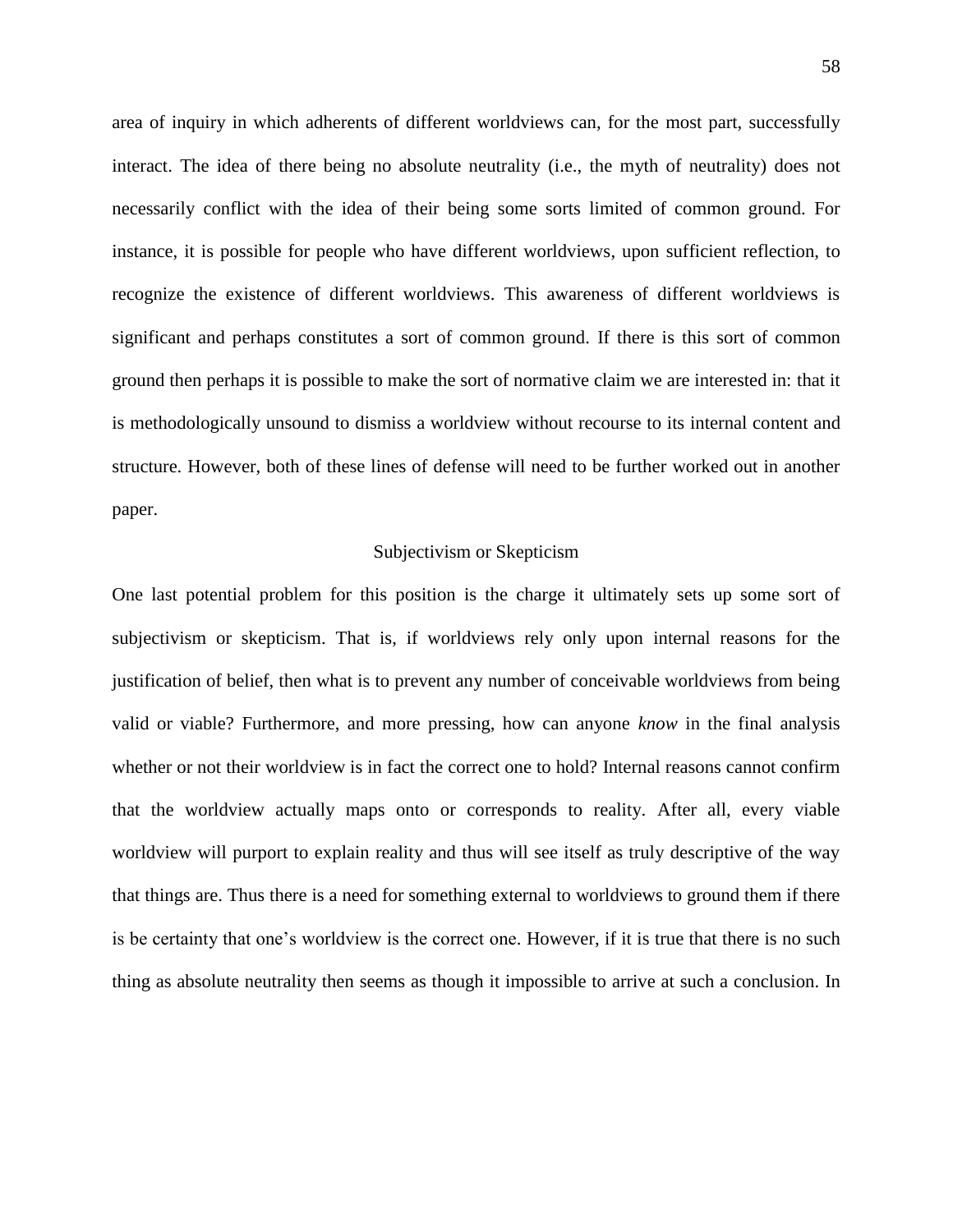the final analysis the Presuppositionalist has theological reasons to not worry so much about this threat of subjectivism or skepticism.<sup>95</sup>

Nevertheless, some Presuppositional thinkers have been working on developing a transcendental argument which aimed at demonstrating that their position is true (i.e., does accurately capture reality). By a transcendental argument is meant a kind of argument which aims at establishing some premise as logically primitive. By logically primate I mean something that is argued from and not to. For instance, the law of non-contradiction is held onto in what might be classified as a transcendental way. It is logically primitive and must argued from and not to. That is, this law is presupposed in our reasoning. One cannot even begin argue against it without presupposing it. Thus, it is an underlying condition that makes argumentation possible. In an analogous way some Presuppositionalists, lead by Cornelius Van Til, have worked on establishing a transcendental argument for God. If they succeed they would in effect be showing that the existence of the God of the bible is, like the law of non-contradiction, an underlying condition that makes true and false predication possible.<sup>96</sup> However, this argument, in its current stage of development, needs a lot of work and is far from satisfactory.

#### **Closing Remarks**

In this paper we have undertaken to outline the main contours of the contemporary epistemology of religion. We have understood this as a debate over whether or not evidentialism applies to the belief component of religion or not. First we considered Enlightenment evidentialism and its rejection of belief in God. Next we surveyed several mainstream responses including Natural

 $95$  That is, based on theological reasons internal to their system they do not worry about the charge of subjectivism or skepticism. This is because of the sort of epistemology they ultimately argue for which depends upon God's perspicuous revelation of himself both in nature and in scripture, and not ultimately upon autonomous human reasoning.

<sup>96</sup> For a recent essay on this see Don Collet "Van Til and Transcendental Argument, " in *Revelation and Reason,*  eds., Oliphint and Tipton (Phillipsburg, NJ: Presbyterian & Reformed Publishing, 2007) 258-278.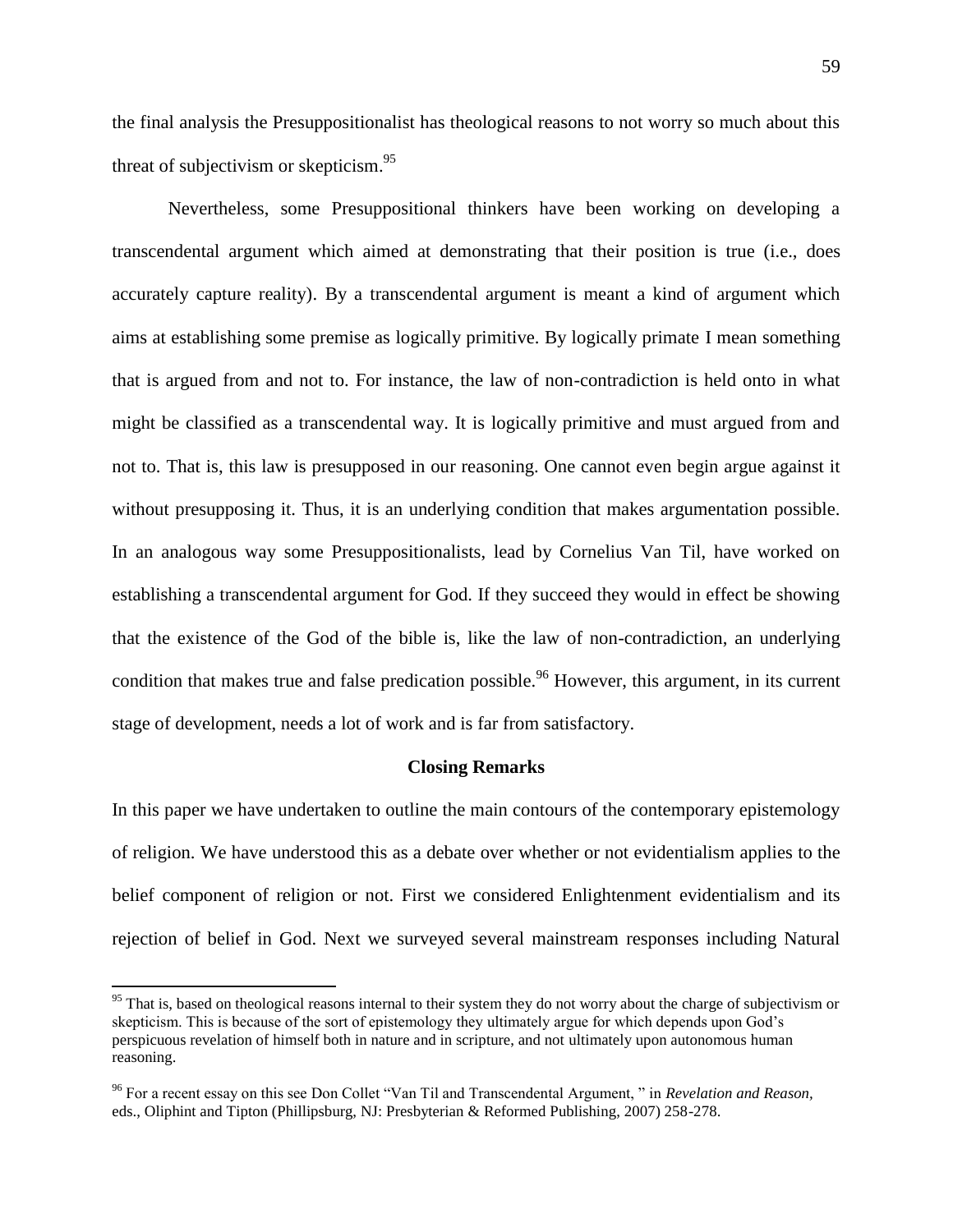Theology, Wittgensteinian Fideism, and Reformed Epistemology. Lastly, we turned to a more obscure response that is loosely grounded in the Presuppositional school of Christian apologetics. We saw, according to this theory, that philosophy, epistemology, and epistemology of religion are all influenced by the fact that we reason on the basis of presuppositions and according to a worldview. While there are some areas in which this view, as presented here, needs to be strengthened, it nevertheless suffices as a rejection of Enlightenment evidentialism.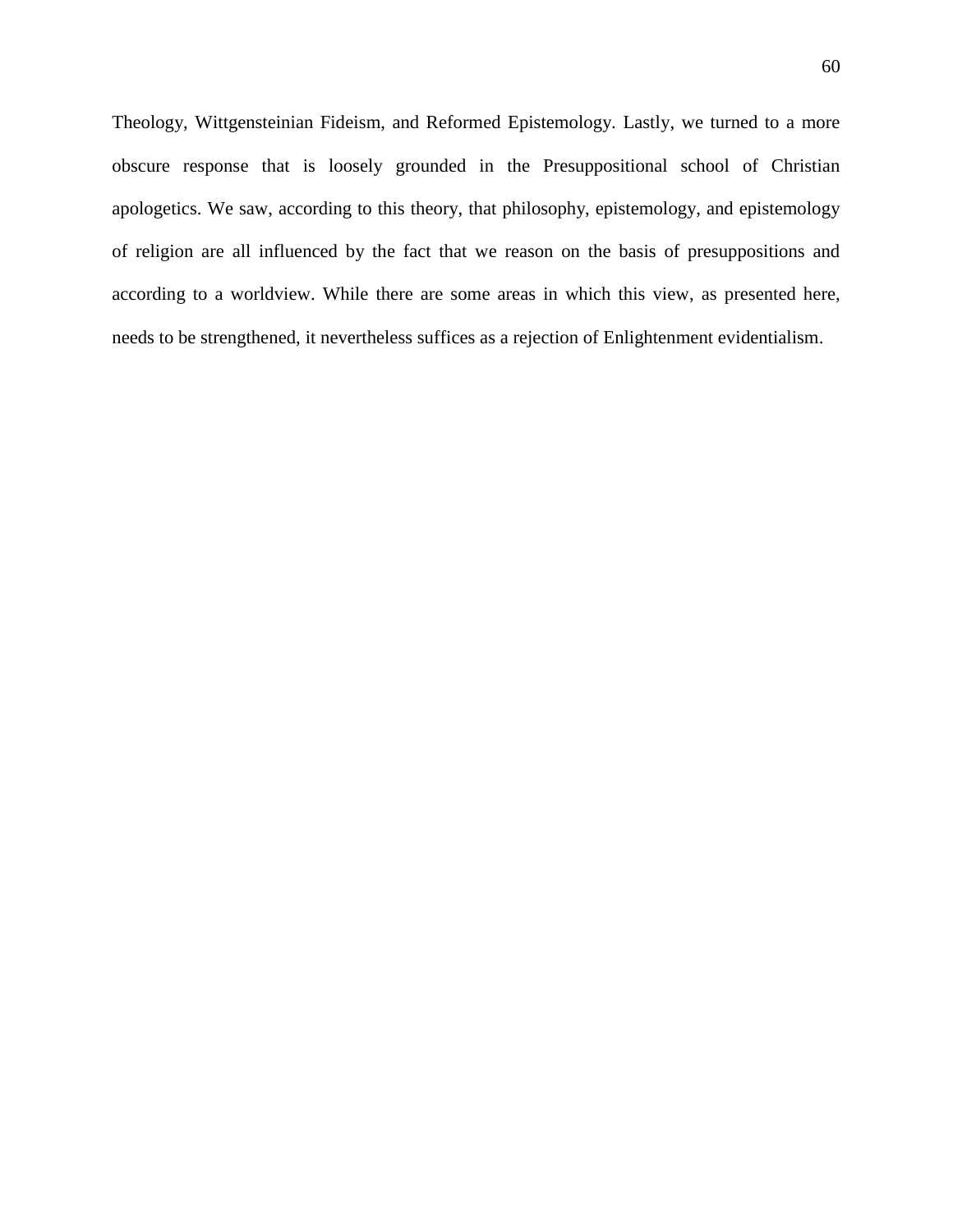# Bibliography

Alston, William P. *Perceiving God*. Ithica: Cornell University Press, 1991.

- Amesbury, Richard, "Fideism", *The Stanford Encyclopedia of Philosophy* (Winter 2012 Edition), Edward N. Zalta (ed.),  $URL =$ [<http://plato.stanford.edu/archives/win2012/entries/fideism/>](http://plato.stanford.edu/archives/win2012/entries/fideism/).
- Bahnsen, Greg L. "Van Tilian Apologetics" (Lectures I-IV). Delivered at Reformed Theological Seminary. January 1<sup>st</sup>, 1994. [<http://media1.wts.edu/media/audio/gb201\\_podcast.mp3>](http://media1.wts.edu/media/audio/gb201_podcast.mp3).
- *Presuppositional Apologetics*. edited by Joel McDurmon, Powder Springs, GA: American Vision Press, 2008.
- Biletzki, Anat. "Ludwig Wittgenstein." 3 The Later Wittgenstein. The Stanford Encyclopedia of Philosophy. Ed. Edward Zalta. 2009. N. pag. Web. 26 Mar. 2013. < http://plato.stanford.edu/>.
- Clark, Kelly James. *Return To Reason*. Grand Rapids: Eerdmans, 1994.
- "Reformed Epistemology Apologetics," in *Five Views on Apologetics*, edited by Steven B. Cowen, 265-284. Grand Rapids: Zondervan Publishing House, 2000.
- "Religious Epistemology," *The Internet Encyclopedia of Philosophy*, edited by James Fieser and Bradley Dowden, October  $2<sup>nd</sup>$  2004,  $\langle \frac{http://www.iep.utm.edu/relig-ep/}{$ .
- Clifford, William K. "The Ethics of Belief." *Contemporary Review* 29 (1877): 289-309. http://www.uta.edu/philosophy/faculty/burgess-jackson/Clifford.pdf.
- Collet, Don. "Van Til and Transcendental Argument". In *Revelation and Reason*, edited by Oliphint, K. Scott and Lane G. Tipton, 258-278. Phillipsburg, NJ: Presbyterian & Reformed Publishing, 2007.
- Forrest, Peter, "The Epistemology of Religion", *The Stanford Encyclopedia of Philosophy* (Summer 2013 Edition), Edward N. Zalta (ed.), forthcoming  $URL =$ [<http://plato.stanford.edu/archives/sum2013/entries/religion-epistemology/>](http://plato.stanford.edu/archives/sum2013/entries/religion-epistemology/).
- Frame, John M. *The Doctrine of the Knowledge of God*. Phillipsburg, NJ: Presbyterian & Reformed Publishing, 1987.
- *Apologetics to the Glory of God*. Phillipsburg, NJ: Presbyterian & Reformed Publishing, 1994.
- "Presuppositional Apologetics," in *Five Views on Apologetics*, edited by Steven B. Cowen, 207-231. Grand Rapids: Zondervan Publishing House, 2000.
- High, Dallas M. *Language Persons and Belief*. New York: Oxford University Press, 1967. 27- 130. Print.